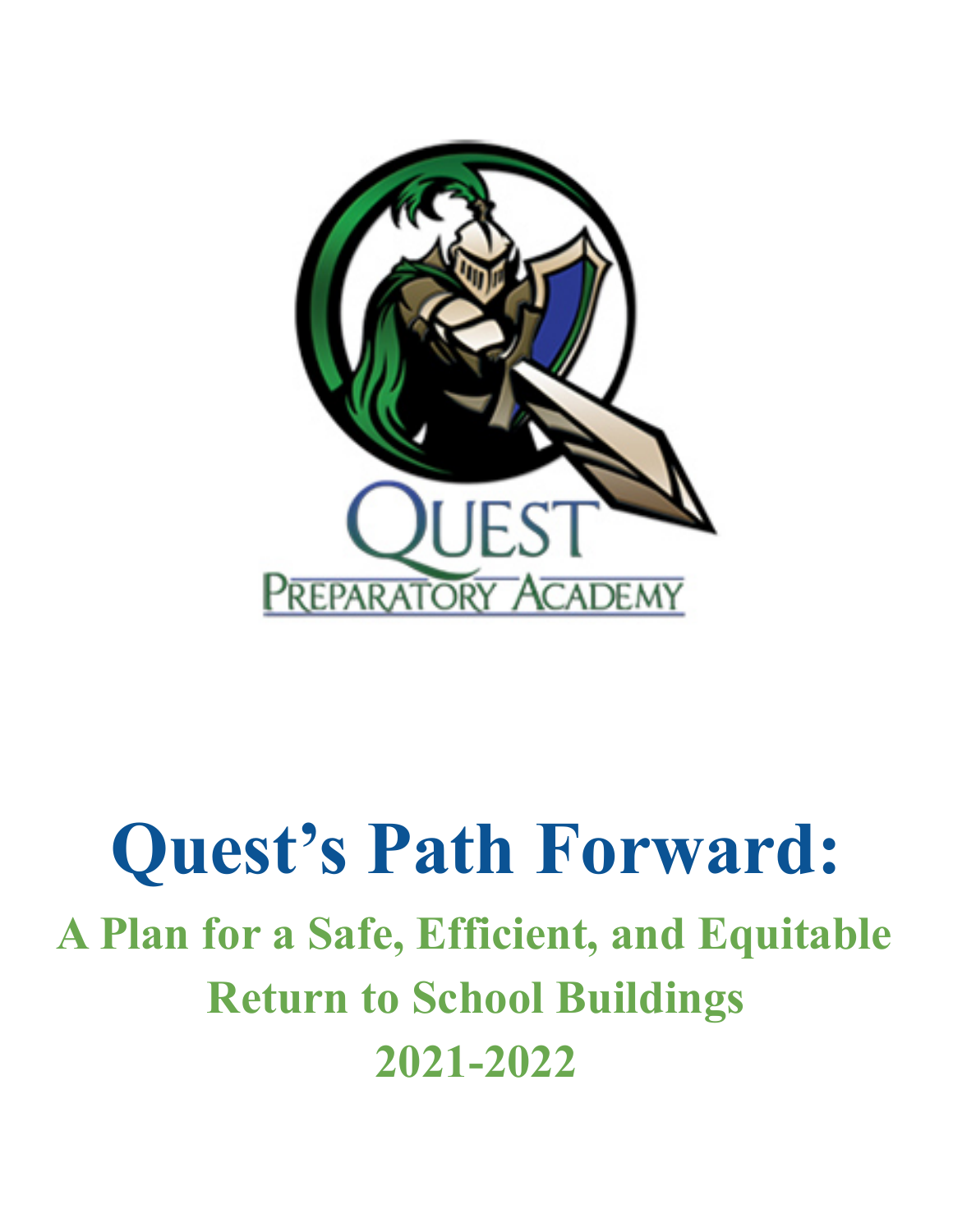### **Table of Contents**

| <b>Table of Contents</b>                                            | $\overline{2}$ |
|---------------------------------------------------------------------|----------------|
| <b>Letter from Principal</b>                                        | 3              |
| <b>Quest's Plan and Layout</b>                                      | 4              |
| <b>Engagement, Communication, and Emergency Management</b>          | 5              |
| <b>IN PERSON LEARNING: Health and Safety</b>                        | 7              |
| <b>IN PERSON LEARNING: Student and Staff Well Being</b>             | 17             |
| <b>IN PERSON LEARNING: Accelerating Student Learning</b>            | 20             |
| <b>DISTANCE EDUCATION: Students Unable to Participate in Person</b> | 22             |
| <b>DISTANCE EDUCATION: Supporting Students</b>                      | 29             |
| <b>DISTANCE EDUCATION: Emergency Closure</b>                        | 32             |
| <b>Appendix A: Medical Exemption Form</b>                           | 39             |
| <b>Appendix B: Full Time Distance Learning Agreement</b>            | 41             |
| <b>Appendix C: CDC Poster Guidance</b>                              | 47             |
| <b>Appendix D: Visitor Questionnaire and Acknowledgement</b>        | 48             |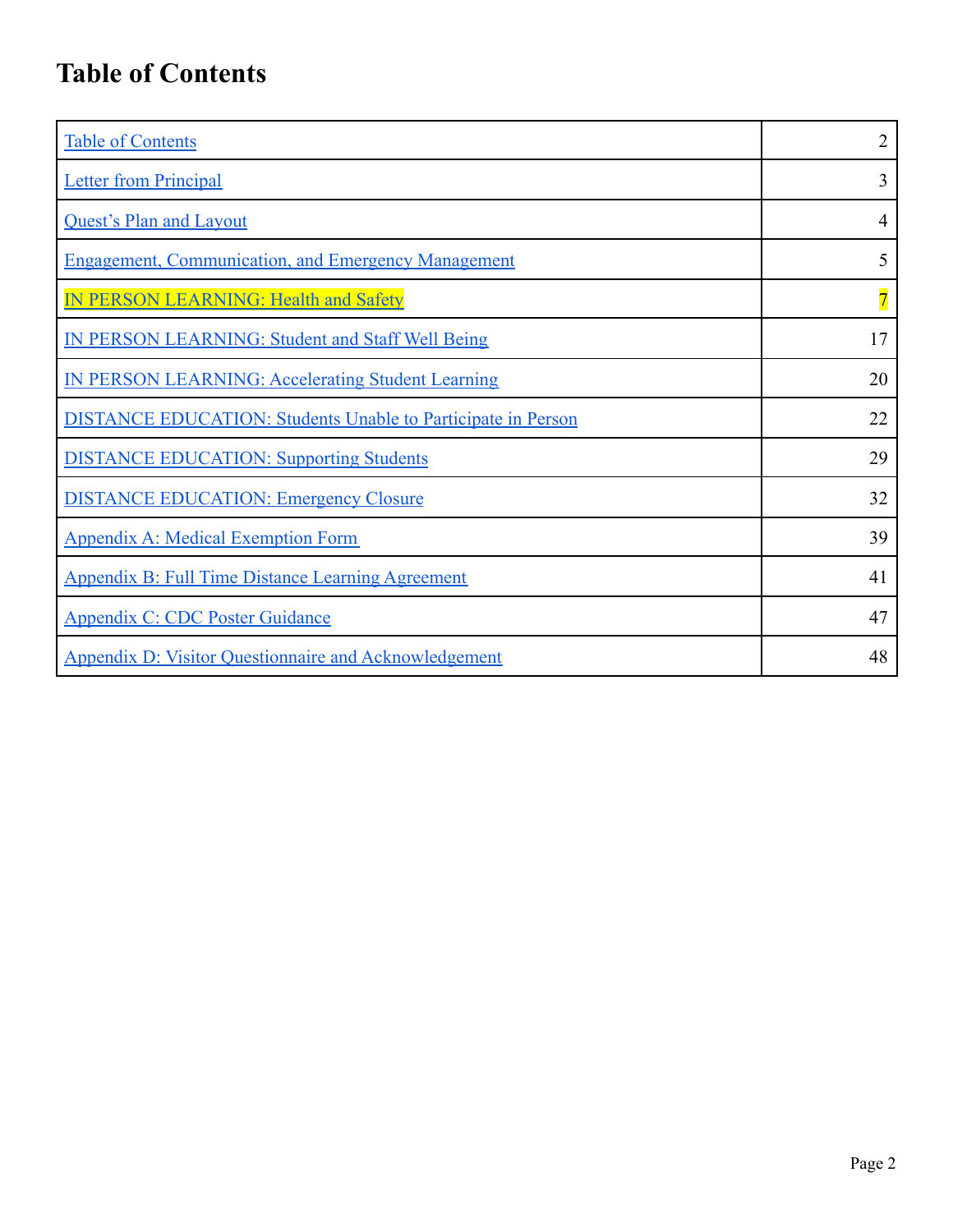### **Quest's Path Forward: A Plan for a Safe, Efficient, and Equitable Return to School Buildings in 2021-2022 and Beyond**

February 2022

Quest Staff, Families, and Community Members,

The Nevada Department of Education (NDE) Path Forward Framework provided a background for which Quest created a plan forward with a return to school buildings in the 2020-2021 school year that was responsive to our school community. We have learned a lot and grown in many ways. As is recommended, we are to periodically (every six months at a minimum) revisit this plan to ensure that we are keeping up to date with the latest mandates, directives and recommendations. This is so that we continue to have a Path Forward Program to ensure success for our students.

Background for the SY2122 Path Forward Plans: Superintendent Jhone Ebert and (NDE) requested the submission of a Path Forward Program for the 2021-2022 school year. There are three key components and requirements to our school's reopening plan.

- 1. Charter Schools are responsible for determining certain COVID-19 mitigation measures and therefore, must develop plans for how they will ensure the safe reopening of school buildings. This plan addresses health and safety as well as how the school will respond to the impact of COVID-19 on students' opportunity to learn.
- 2. Pursuant to Emergency Directive 044 and guidance provided by the Nevada Department of Education on May 28, 2021, charter schools must develop Path Forward Program Distance Education Plans for the 2021-22 school year. This plan addresses how the school will provide distance education to students who are unable to learn in person. These students must provide documentation from a medical professional related to a condition that would be compromised by attending school in-person or be quarantined on the advice of local public health officials.
- 3. Senate Bill 215 from the 2021 Legislative Session now requires the governing body of each charter school to "develop a plan for conducting a program of distance education for at least 10 school days in the event of an emergency that necessitates the closing of all public schools in this State." This plan establishes an emergency distance learning plan to be implemented in the event of a major emergency. This way schools are more prepared to tackle any sudden closures, similar to what was experienced in spring 2020 because of the pandemic.

On February 10, 2022 Governor Sisolak released a Declaration of Emergency- Directive 052. In this Directive, the Governor terminated Directives 024, 045, 047, 050 and 051. He also terminated Sections 2 through 5 inclusive of Directive 048 and Section 3 of Directive 028. Any provisions of all Directives not addressed in Directive 052 would remain in force as provided by previous Directives or regulations promulgated pursuant to the March 12, 2020 Declaration of Emergency. He also noted that Section 7 of Directive 048 expires at 12:01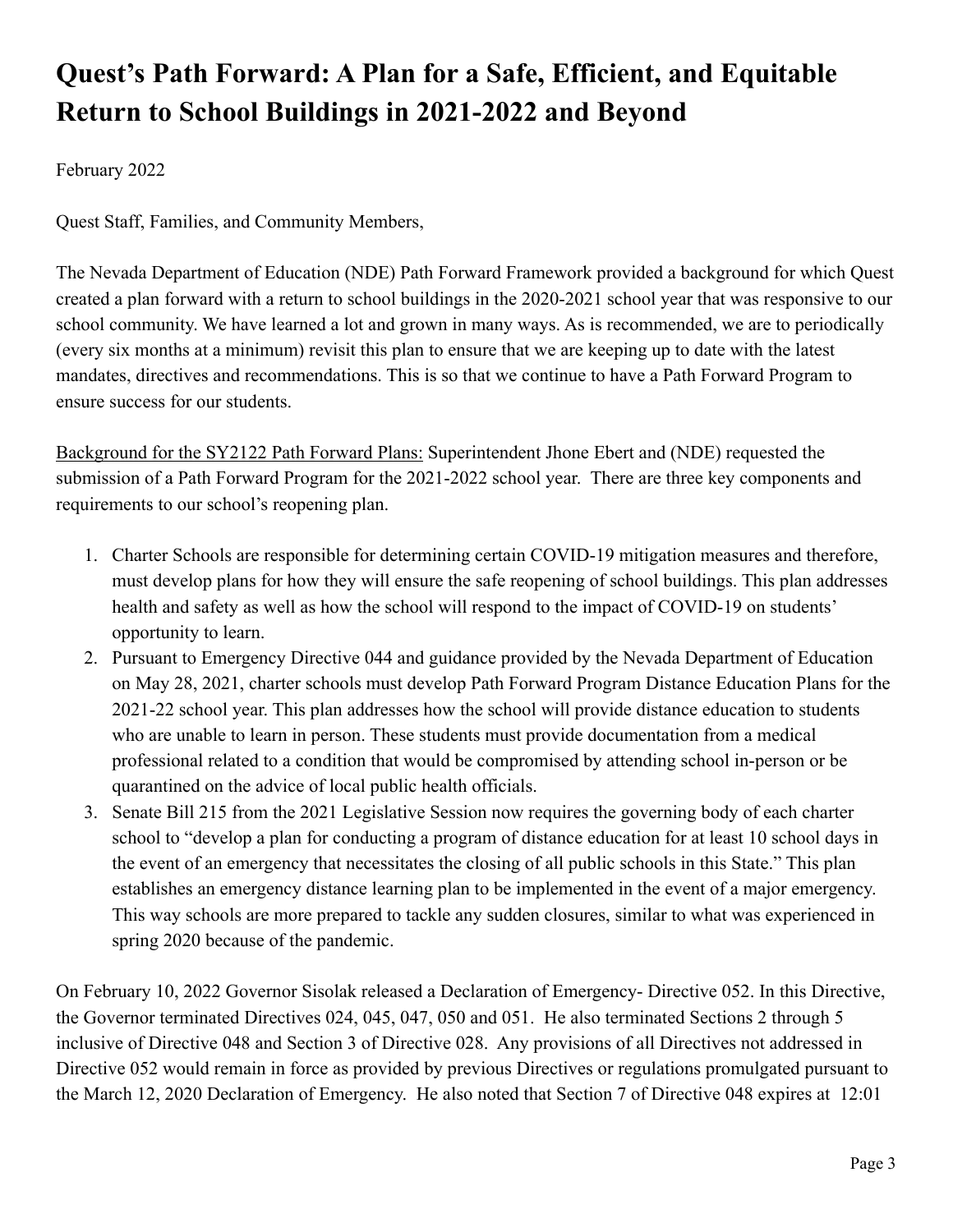a.m. on February 27, 2022. He also required (in Section 4 of Directive 052) each county school district, charter school and private school to adopt a COVID-19 mitigation plan that must include:

- 1. A policy on whether or under what circumstances face coverings will be required for students and staff while in school buildings or on school campuses;
- 2. A regular COVID-19 testing program for students and staff or volunteers, including but not limited to coaches, leaders, and advisors. If a student, staff member, or volunteer tests positive for COVID-19, current CDC recommendations for isolation and quarantine must be followed;
- 3. A method for detecting school-wide outbreaks of COVID-19 and a plan for responding and mitigating the outbreak.

The plan must not conflict with any face covering requirements or other COVID-19 mitigation measures imposed by county governments or local health authorities.

The plan must be submitted to the local health authority. The plan does not become effective unless it is approved, in writing, by the local authority.

Effective at 12:01 a.m. on February 27, 2022 if the plan is approved in writing by the local health authority, the provisions of Section 06 of Directive 048 no longer apply to the entity that submitted the approved plan.

Irrespective of of any plan adopted by a county school district, charter school or private school pursuant to this section of Directive 052, that if a local health authority determines that a school-wide outbreak of COVID-19 is occurring and is not being adequately mitigated by the school district, charter school or private school, the applicable local health authority may require the mandatory and immediate use of face coverings for all students and staff in the affected school building(s) and any additional mitigation measures deemed necessary by the local health authority for that school or school building(s). In such an event, the face covering requirement and any other mitigation measures remain in effect until the local health authority determines that the outbreak is closed.

As such, Quest is hereby updating this plan to be in compliance with Directive 052 with the intent to file this plan for approval by the local health authority as required under Section 4 of Directive 052.

Thank you to all in the Quest community for your patience, support, and positive spirit throughout the past two years. Quest will continue to work hard to ensure our students are provided a safe, equitable, and accessible learning environment to become leaders of today and tomorrow.

Sincerely,

Janelle Veith Principal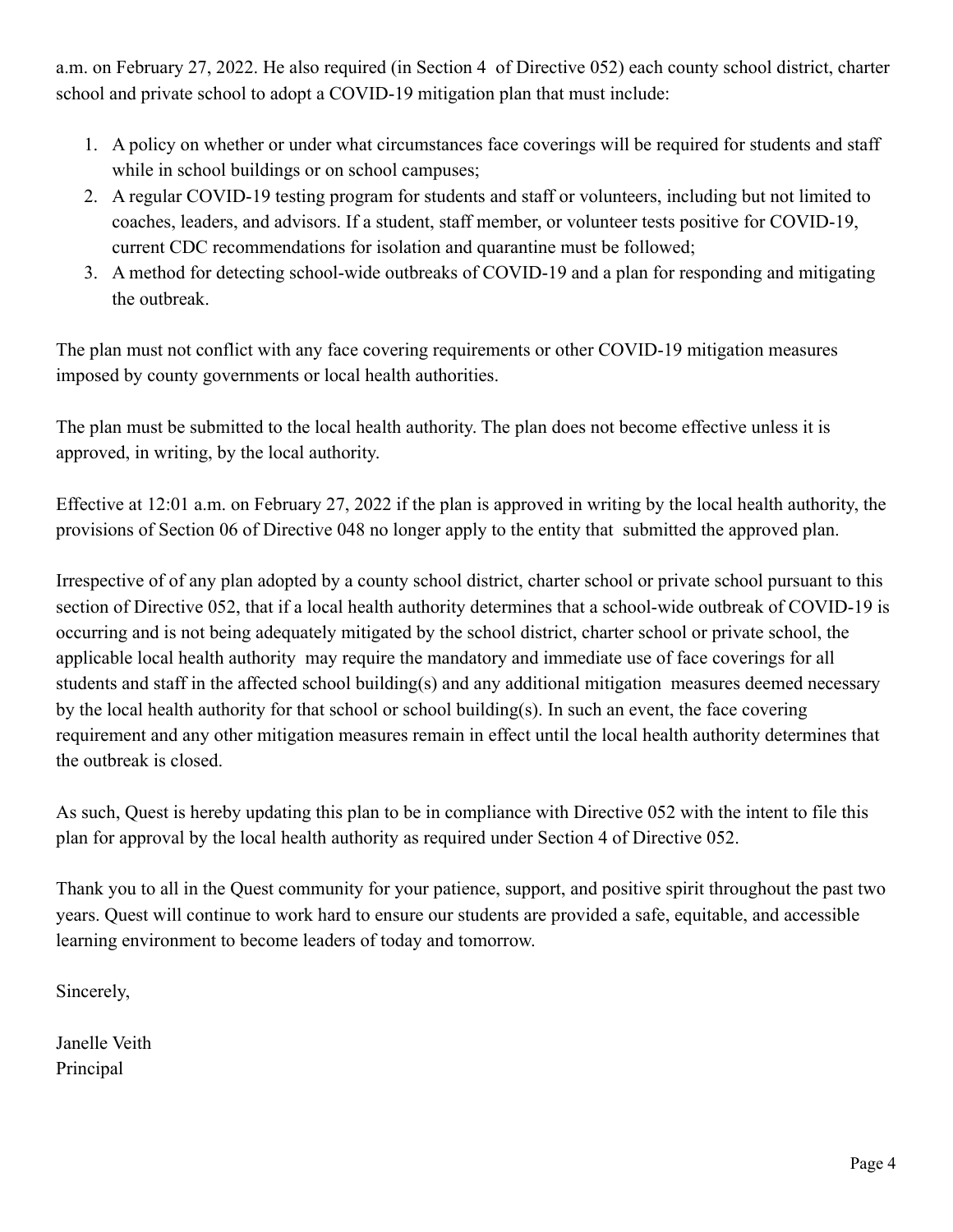### **Quest's Plan and Layout**

Quest's plan is responsive to our school community and written with lessons learned throughout the pandemic. On July 9th, 2021, the CDC issued updated guidance on safe school openings, which have been incorporated in this document. Additionally, updates have been included based on the requirements of Section 4 of Directive 052 which was issued on February 10, 2021.

The U.S. Center for Disease Control and Prevention (CDC) offers guidance for ways in which schools can help protect students, educators, and staff and slow the spread of disease.

- Ouest must determine, in collaboration with health officials and to the extent possible, whether and how to implement these considerations while adjusting to meet the unique needs and circumstances of our local community.
- Implementation should be guided by what is feasible, practical, acceptable, and tailored to the needs of the Quest community.
- CDC guidance documents are meant to supplement, not replace, any state, local, territorial, or tribal health and safety laws, rules, and regulations with which schools must comply.

#### EQUITY STATEMENT

Quest advocates for equitable access for all students to the highest quality public education, while supporting school educators and staff. Equity means the learning needs of every student are supported in an environment where all students are valued, respected, and see themselves in their curriculum and instructional materials while experiencing academic success without regard to differences in age, gender, socio-economic status, religion, race, ethnicity, sexual orientation, ability, native language, national origin, or citizenship status.

#### HOW TO USE THE PLAN AND ITS LAYOUT

This Plan intends to cover major areas for the 2021-2022 school year as well as the new requirements set forth in Senate Bill 215 from the 2021 Legislative Session as well as any local health district or State or Federal requirements. SB 215 requires the governing body of each charter school to "develop a plan for conducting a program of distance education for at least 10 school days in the event of an emergency that necessitates the closing of all public schools in this State." This plan establishes an emergency distance learning plan to be implemented in the event of a major emergency.

The Plan addresses six key components:

- 1. In Person Learning: Health and Safety
- 2. In Person Learning: Student and Staff Well Being
- 3. In Person Learning: Accelerating Student Learning
- 4. Distance Education: Students Unable to Participate in Person
- 5. Distance Education: Supporting Students
- 6. Distance Education: Emergency Closure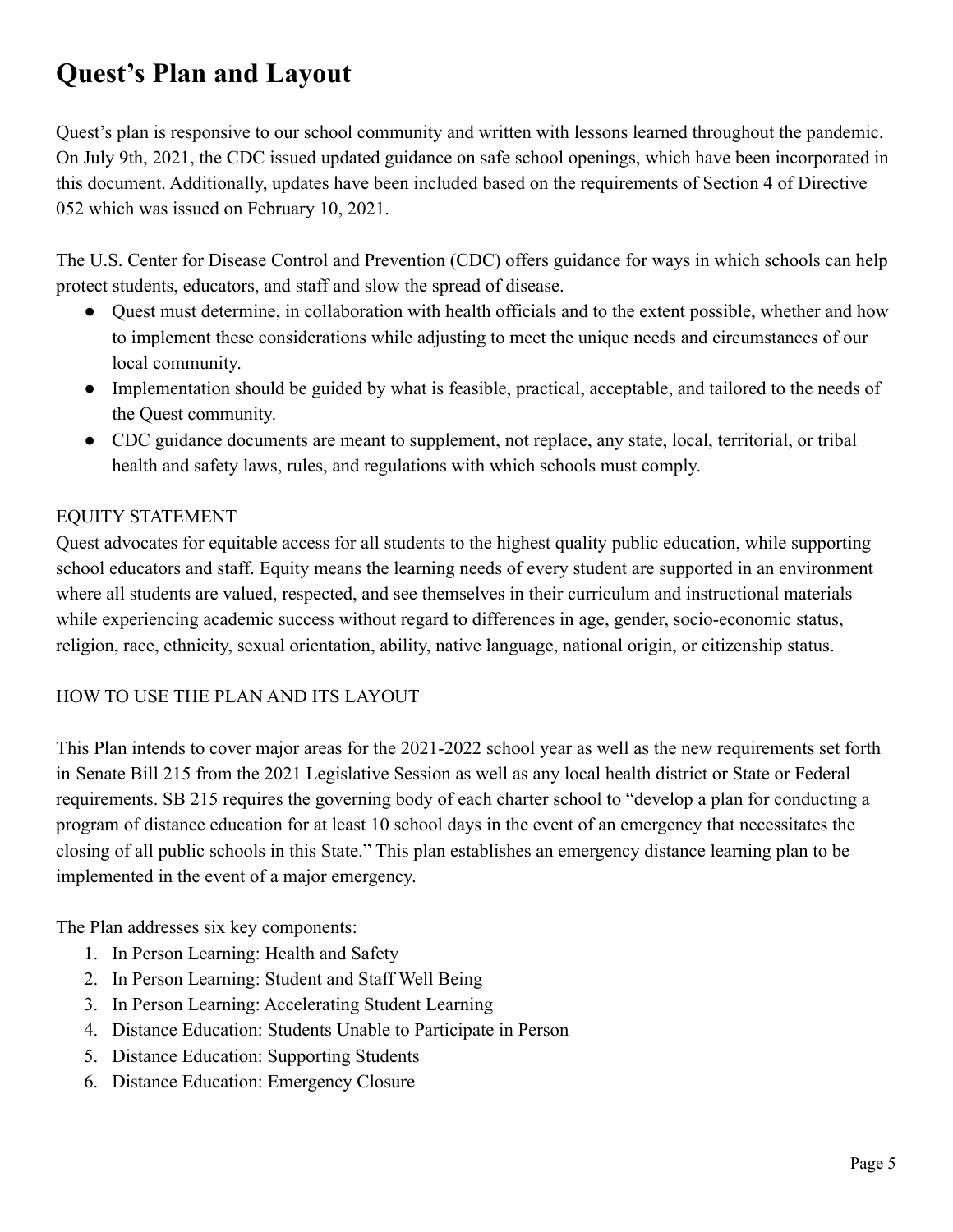#### COMMUNITY ENGAGEMENT

Re-opening plans created after a complex public health crisis require a collective approach. It is critical to engage, educate, and empower all families and staff and ensure our re-opening plan is responsive to their voice and needs and address specific challenges in the Quest community.

Regardless of the challenges and changes, Quest will ensure students are academically growing through research based best practice instruction and rigorous standards for performance. Quest will adhere to our Mission and Vision to grow leaders for today and tomorrow.

#### *Mission*

Quest Academy is an academic institution that is dedicated to growth, perseverance, and academic achievement. We foster students' personal and intellectual growth so that they are prepared to be positively productive and engaged citizens of their communities. We pride ourselves on our familial environment, and caring and committed teaching, leadership, and support staff.

#### *Vision*

Quest Preparatory Academy provides a uniquely designed, academically rigorous, caring and nurturing learning experience in a tuition-free, public school setting. We are a close-knit community of teachers, leaders, and families, committed to providing our diverse student population with the high-quality educational experience that they deserve.

#### **COMMUNICATION**

Quest will utilize the following ways to communicate: providing updates via school website; text messaging; and email communication to educators, families, students, community members, and other key stakeholders. Additional communication methods will include social media (Facebook, Instagram, Twitter) and communication platforms such as Infinite Campus and Microsoft Teams. Consistent, accurate information regarding policies and procedures is needed to keep everyone informed:

- Posted signs in highly visible locations, such as the school entrances and restrooms, that promote everyday protective measures and describe how to stop the spread of germs (such as proper handwashing and use of a cloth face-covering).
- Broadcast regular morning announcements on reducing the spread of illness to K-8 students and staff
- Include messages and videos about behaviors that prevent the spread of illness when communicating with staff and families on school websites, in emails, and on school social media accounts.
- Disseminate CDC print and digital resources from the CDC's communications resource main page.
- Ensure student- and family-facing materials are reader-friendly and available in a language all community members can understand.
- Create opportunities for staff training, both overall for pandemic response and tailored to different roles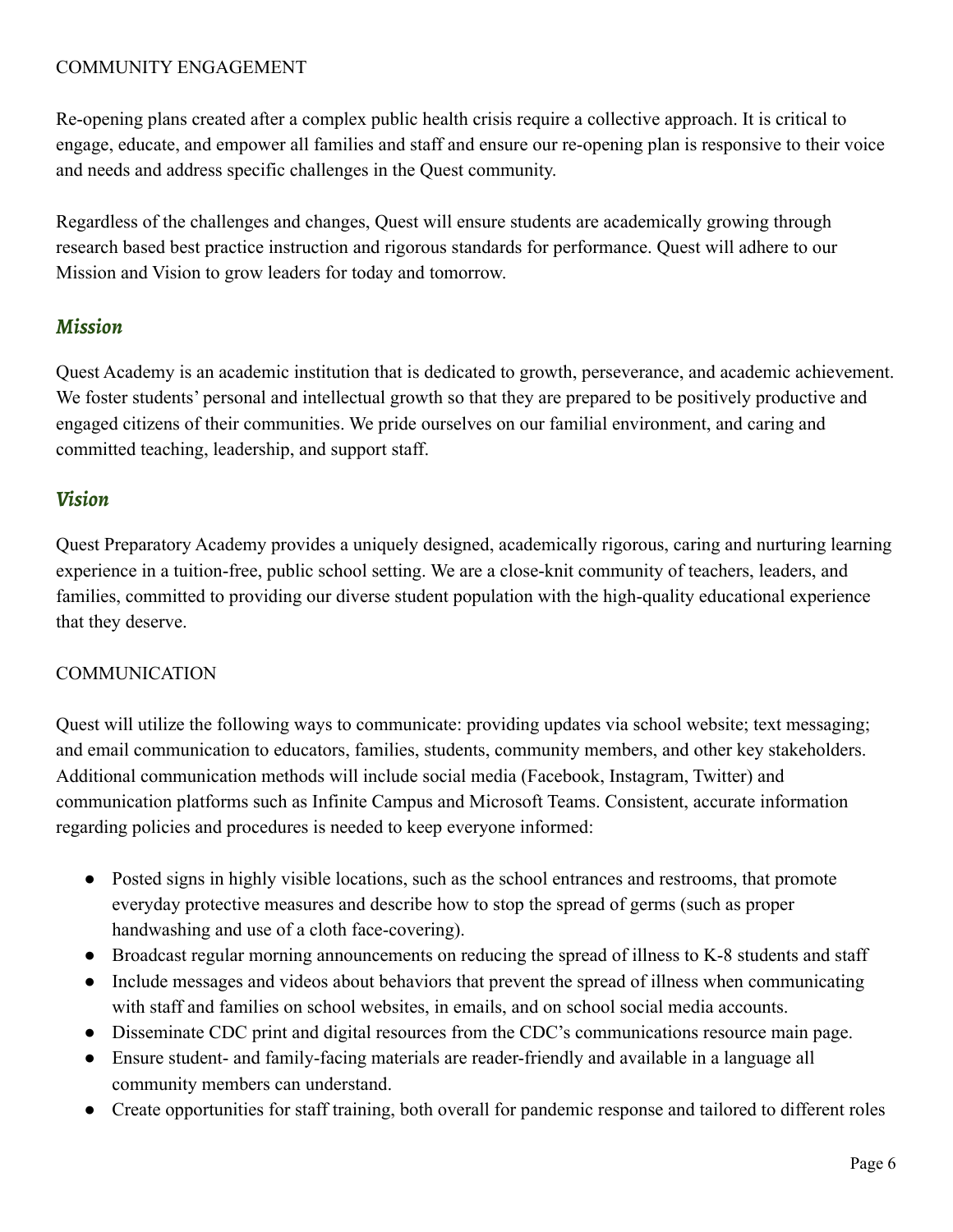#### EMERGENCY MANAGEMENT

Emergency management is a critical component of organizational leadership and a plan must be in place to implement and communicate with stakeholders.

Quest will maintain a communication system that will ensure to reach all stakeholders. The first line of communication will be through Infinite Campus. Then, announcements will go through Microsoft Teams. Third, social media platforms and then the school website.

#### *Continuation of Operations Planning in an Emergency Closure*

In the event of a pandemic or similar public health emergency, there are special considerations for school operations. Quest's emergency operations plan includes a Continuity of Operations Plan (COOP). The extent to which Quest will remain operational during a pandemic will largely depend on the severity of the pandemic and our plan for continuity of education.

If Quest is closed to students for learning, it will remain operational in part. To determine the appropriate level of operations and to ensure functionality, the School Safety Committee will develop a standard operating procedure for essential functions and processes.

Quest utilizes the Federal Emergency Management Agency (FEMA) for instruction on planning for continued operations. This includes using the school's COOP plan and working with the local health authority.

#### *Emergency Operations Planning*

Emergency Operation Plans (EOPs) are developed by a collaborative planning team with clearly defined roles and responsibilities to help responders understand the situation at hand, as well as identify and prioritize threats (hazards and risks). Quest's EOP includes the necessary elements of: communications, resources and assets, safety and security, staff responsibilities, utilities.

#### *Nevada Requirements for Crisis and Emergency Response for Schools*

Nevada charter schools are required to have school EOPs that meet the federal definition of a high-quality school EOP; in addition to Nevada Revised Statutes (NRS) requirements.

 $\bullet$  NRS 388.229-26 Public Schools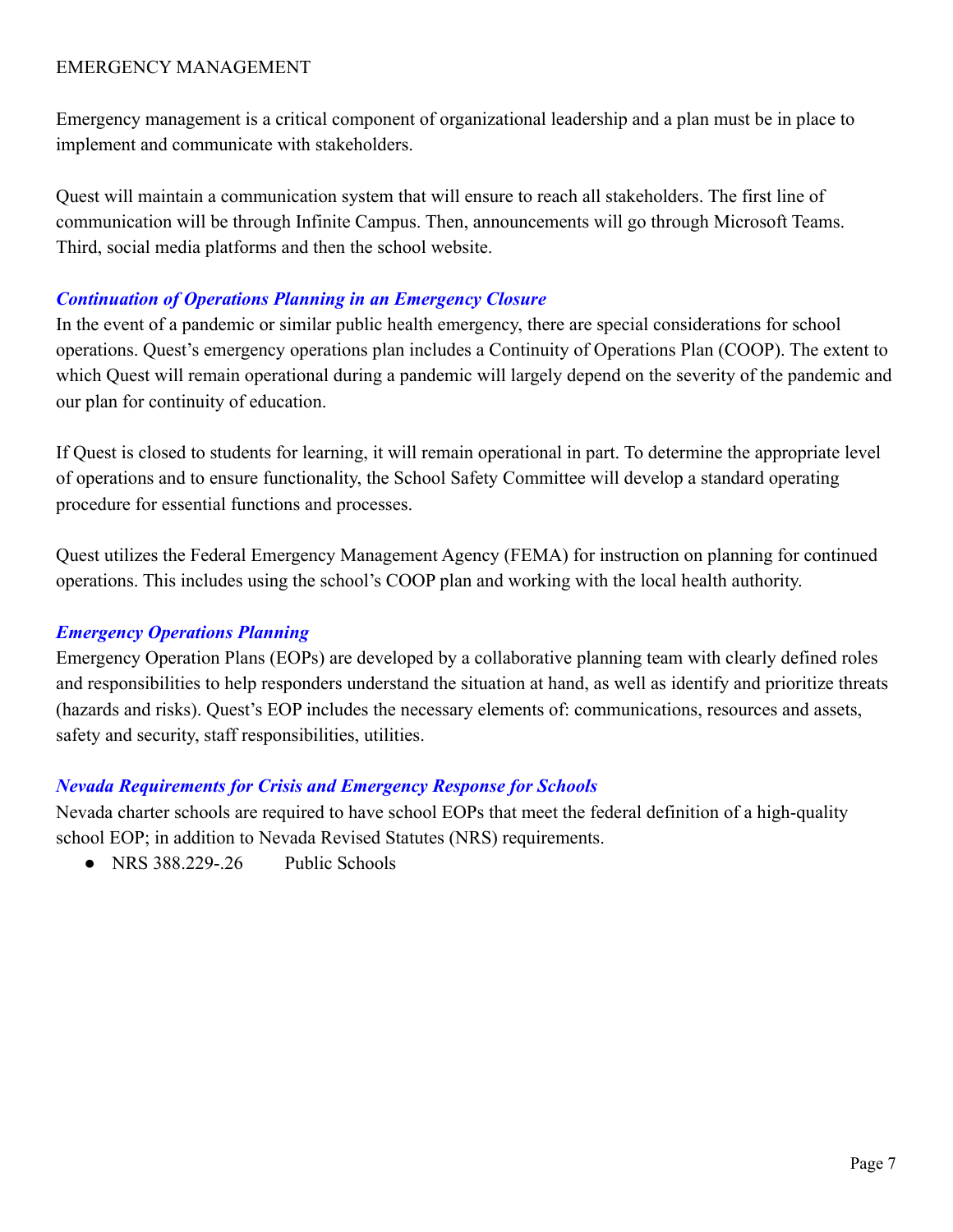### **IN PERSON LEARNING: Health and Safety**

Quest recognizes that the health and safety of students and staff is of the utmost importance. Quest will seek data, guidance, recommendations, and/or approval from the Southern Nevada Health District, the Center for Disease Control, the Nevada Department of Education, and the Nevada Governor's Office. Quest will continually work with its families, staff, leadership and Board to implement Covid-19 mitigation protocols that are the safest for its in-person students and staff at any point in time. Ultimately, Quest will use all available scientific information to help make a determination on these matters.

According to the USDE COVID-19 Handbook (U.S. Department of Education, Office of Planning, Evaluation and Policy Development, ED COVID-19 Handbook, Volume 1: Strategies for Safely Reopening Elementary and Secondary Schools, Washington, DC, 2021. This report is available on the Department's website at https://www2.ed.gov/documents/coronavirus/reopening.pdf), K-12 schools can open safely for in-person instruction when strictly implementing prevention strategies. The CDC K-12 Operational Strategy emphasizes the importance of using a combination of layered prevention strategies to avoid COVID-19 transmission in schools, including:

- 1. Universal and correct wearing of masks.
- 2. Physical distancing.
- 3. Handwashing and respiratory etiquette
- 4. Cleaning and maintaining healthy facilities, including ventilation improvements.

5. Contact tracing in combination with isolation and quarantine, in collaboration with the state, local, territorial, or Tribal health departments.

\*"*While each of these strategies is important, emphasis should be placed on the universal and correct wearing of masks and physical distancing.*"

CDC's operational strategy then advises on how to use the thresholds determined by these metrics as a first step in planning to implement prevention strategies in elementary and middle school level learning:

| <b>Levels of Community Transmission</b> |                                                                                                                                                                                                                                                                                                                                                                             |  |  |
|-----------------------------------------|-----------------------------------------------------------------------------------------------------------------------------------------------------------------------------------------------------------------------------------------------------------------------------------------------------------------------------------------------------------------------------|--|--|
| At low (blue) levels                    | K-12 schools open for in-person learning if they strictly implement the<br>previously listed five key prevention strategies, including masking and<br>physical distancing of 3 feet or more. Sports and extracurricular activities can<br>occur with physical distancing to the greatest extent possible.                                                                   |  |  |
| At moderate (yellow) levels             | K-12 schools open for in-person learning if they strictly implement the<br>previously listed five key prevention strategies, including masking and<br>physical distancing of 3 feet or more. Sports and extracurricular activities<br>should only occur in person if physical distancing of 6 feet or more can be<br>maintained.                                            |  |  |
| At substantial (orange) levels          | K-12 schools open for in-person learning if they strictly implement the<br>previously listed five key prevention strategies, including masking and<br>physical distancing of 3 feet or more. Cohorting is recommended when<br>possible. Sports and extracurricular activities should occur only if they can be<br>held outdoors with physical distancing of 6 feet or more. |  |  |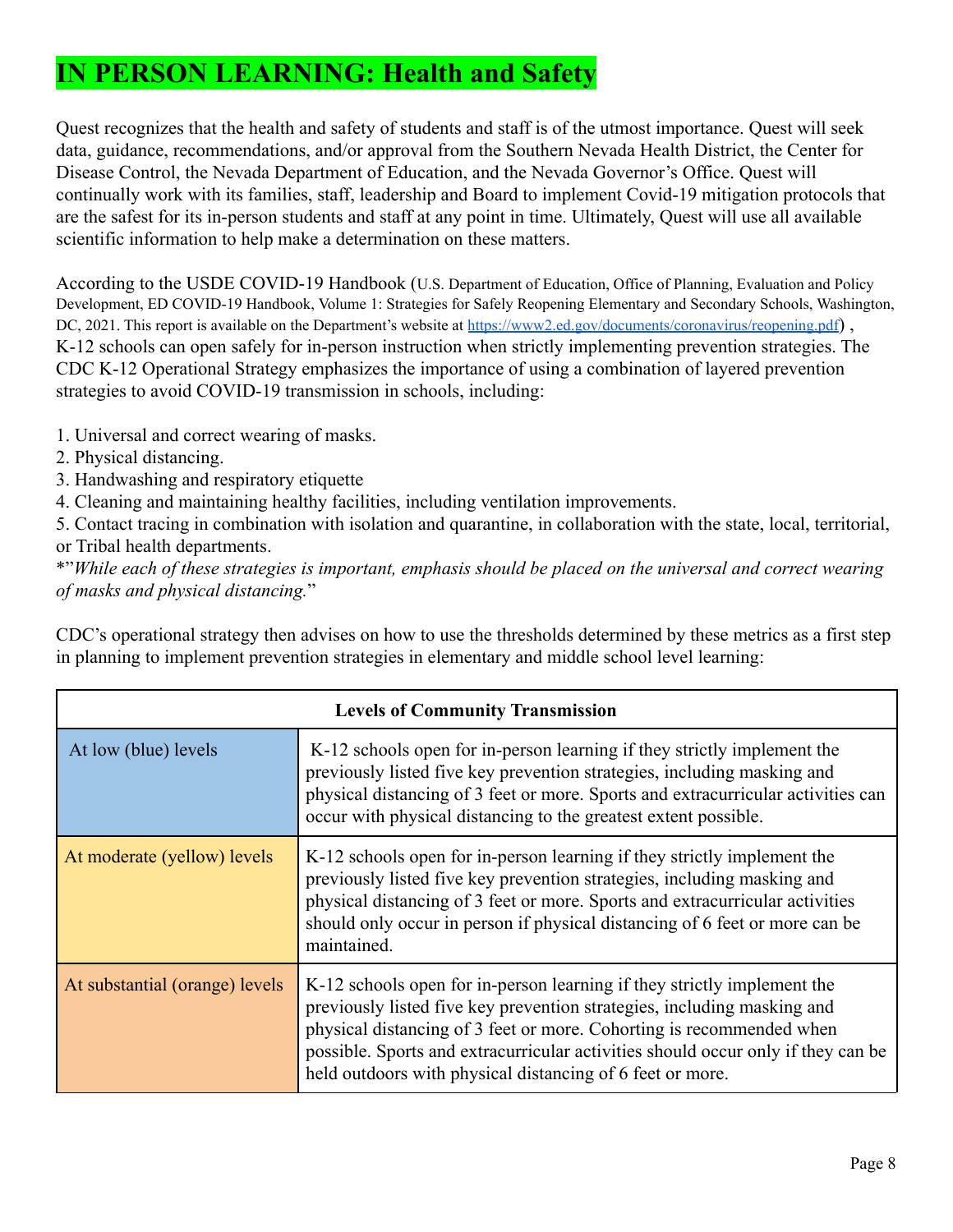*The total number of new cases per 100,000 people can be calculated by adding the number of new cases in the county (or other community type) in the last 7 days divided by the population in the county (or other community type) and multiplying by 100,000*

### *HEALTH*

Quest will address key CDC recommendations based on the current guidance in the following health areas:

- 1. Use of Face Coverings
- 2. Handwashing and Respiratory Etiquette
- 3. Cleaning and Maintaining Healthy Facilities
- 4. Improving Ventilation
- 5. Contact Tracing
- 6. Diagnostic and Screening Testing
- 7. Efforts to Increase Access and Awareness to Vaccinations
- 8. Appropriate Accommodations for Children with Disabilities with respect to health and safety policies

#### **1. Use of Face Coverings**

Quest will follow the guidance of the CDC, SNHD, and SPCSA for guidelines requiring face coverings with awareness of the current level of community spread using CDC thresholds as indicators.

According to the CDC, a critical mitigation strategy is consistent and correct universal mask use. When teachers, staff, and students who are not fully vaccinated consistently and correctly wear a mask, they protect others as well as themselves. Consistent and correct mask use by people who are not fully vaccinated is especially important indoors and in crowded settings, when physical distancing cannot be maintained.

- Indoors: Mask use is recommended for people who are not fully vaccinated including students, teachers, and staff. Children under 2 years of age should not wear a mask.
- Outdoors: In general, people do not need to wear masks when outdoors. However, particularly in areas of substantial to high transmission, CDC recommends that people who are not fully vaccinated wear a mask in crowded outdoor settings or during activities that involve sustained close contact with other people who are not fully vaccinated.

Quest will use universal masking of unvaccinated individuals while in levels of substantial and high community transmission. While providing vaccination documentation is voluntary, vaccination documentation must be provided to Human Resources (staff) and to the Registrar (students) to not wear a mask. Quest is supportive of people who are fully vaccinated, but choose to continue to wear a mask, as a personal choice or because they have a medical condition that may weaken their immune system. With vaccination status, Quest will use the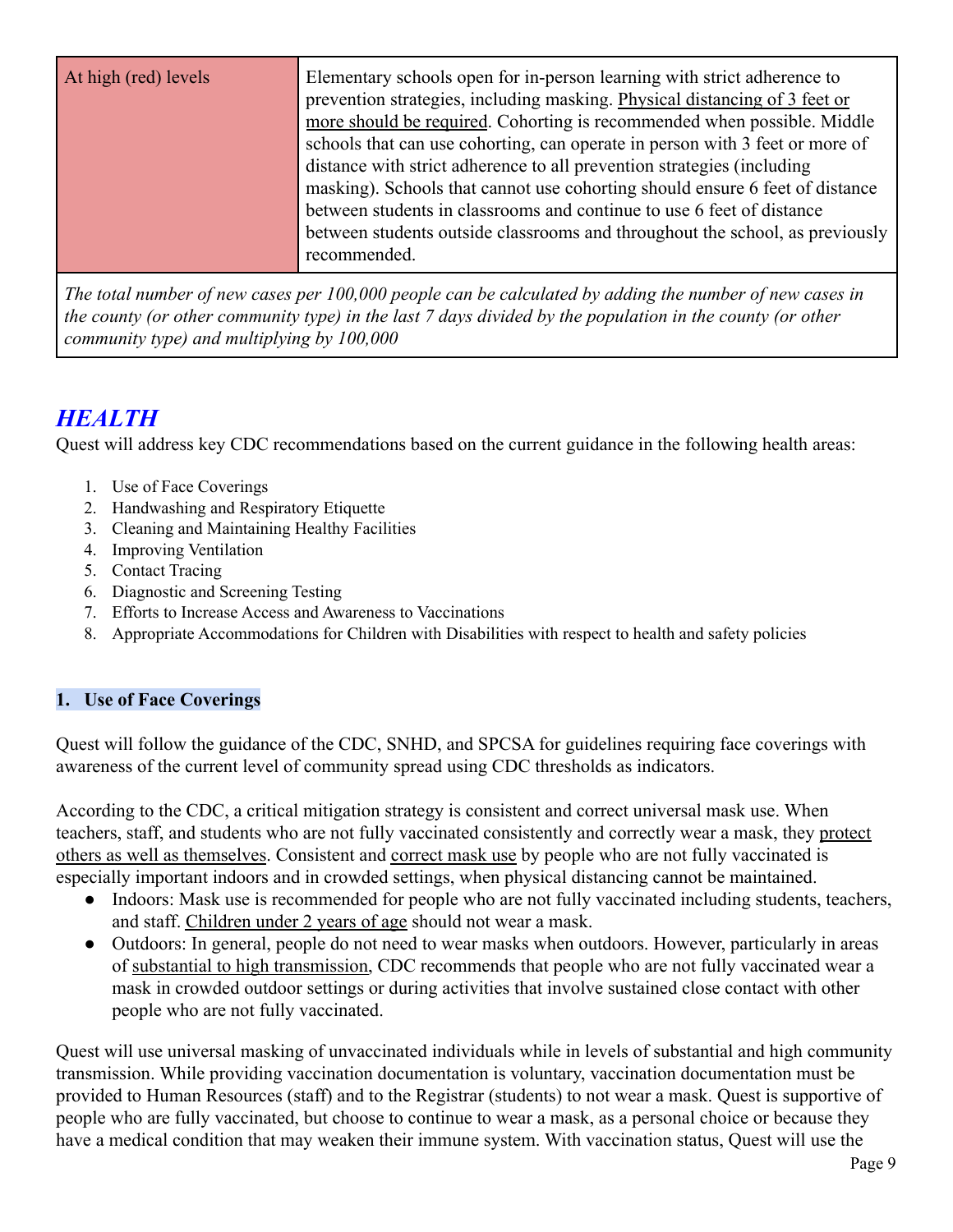same standard protocols that are used to collect and secure other immunization or health status information from students. The protocol to collect, secure, use, and further disclose this information will comply with relevant statutory and regulatory requirements, including Family Educational Rights and Privacy Act (FERPA) statutory and regulatory requirements. Policies or practices related to providing or receiving proof of COVID-19 vaccination will comply with all relevant state, tribal, local, or territorial laws and regulations.

As community transmission levels fluctuate throughout the year, the school leader and Governing Board designee will meet and coordinate with the school safety team regularly to update the mask policy to adjust to local conditions and recommendations/requirements of the SNHD, state of Nevada, and CDC. Community transmission levels will be monitored weekly. Any update to the mask policy or COVID-19 related policies will be communicated to the school community through a schoolwide email and notice home to parents.

The narrow subset of students with disabilities who cannot wear a mask because of their disability, or cannot safely wear a mask, might still be able to attend school safely if other prevention strategies can be followed, including, for example, correct masking for others who work or learn with them and physical distancing. Adaptations and alternatives, such as additional facial protections can be considered for educators and other students working with or learning with such students in addition to physical distancing. IEP/504 students may not be required to wear masks based on individual needs.

As of February 10, 2022, the Governor's Emergency Directive 052 in Section 3 has terminated the existing requirement of face coverings in county school districts, charter schools and private schools established in Section 4 of Directive 028 and in Sections 2 through 5, inclusive, of Directive 048, which applied to school districts, charter schools and private schools in counties of 100,000 or more.

Following that lead, Quest will no longer as of February 11, 2022 require face coverings for visitors, staff or students except where there is proof of an outbreak of COVID-19 in one or more campus buildings until it is determined that the outbreak is over, or if any local health authority or the state of Nevada requires that there be mandatory face coverings either due to an outbreak at Quest or for some other reason such as a surge in local COVID-19 cases.

For the purposes of this plan, an outbreak is defined as **two** or more laboratory confirmed (detection of SARS-CoV-2 RNA in a clinical specimen using a molecular amplification detection test.) COVID-19 cases among students or staff with onsets (use symptom onset date whenever available, if a symptom onset date is not available then use specimen collection date for the the first specimen that tested positive) within a 14-day period, who are epidemiologically linked (meaning present in the same setting such as a classroom within 14 days prior to the onset of symptoms), do not share a household, and were not identified as close contacts of each other in another setting during standard case investigation or contact tracing.

If an outbreak is determined to have occurred, Quest will immediately contact the local health authority,The Southern Nevada Health District (SNHD), for guidance. At a minimum the exposed cohort may be required to wear face coverings until at least 5 days have passed or quarantine based on the SNHD recommendations. It should be noted that if the local health authority requires more restrictive actions, such as a longer period for face coverings, or for more cohorts or the entire school to wear face coverings or be quarantined or another more restrictive measure, then Quest will follow the more restrictive action.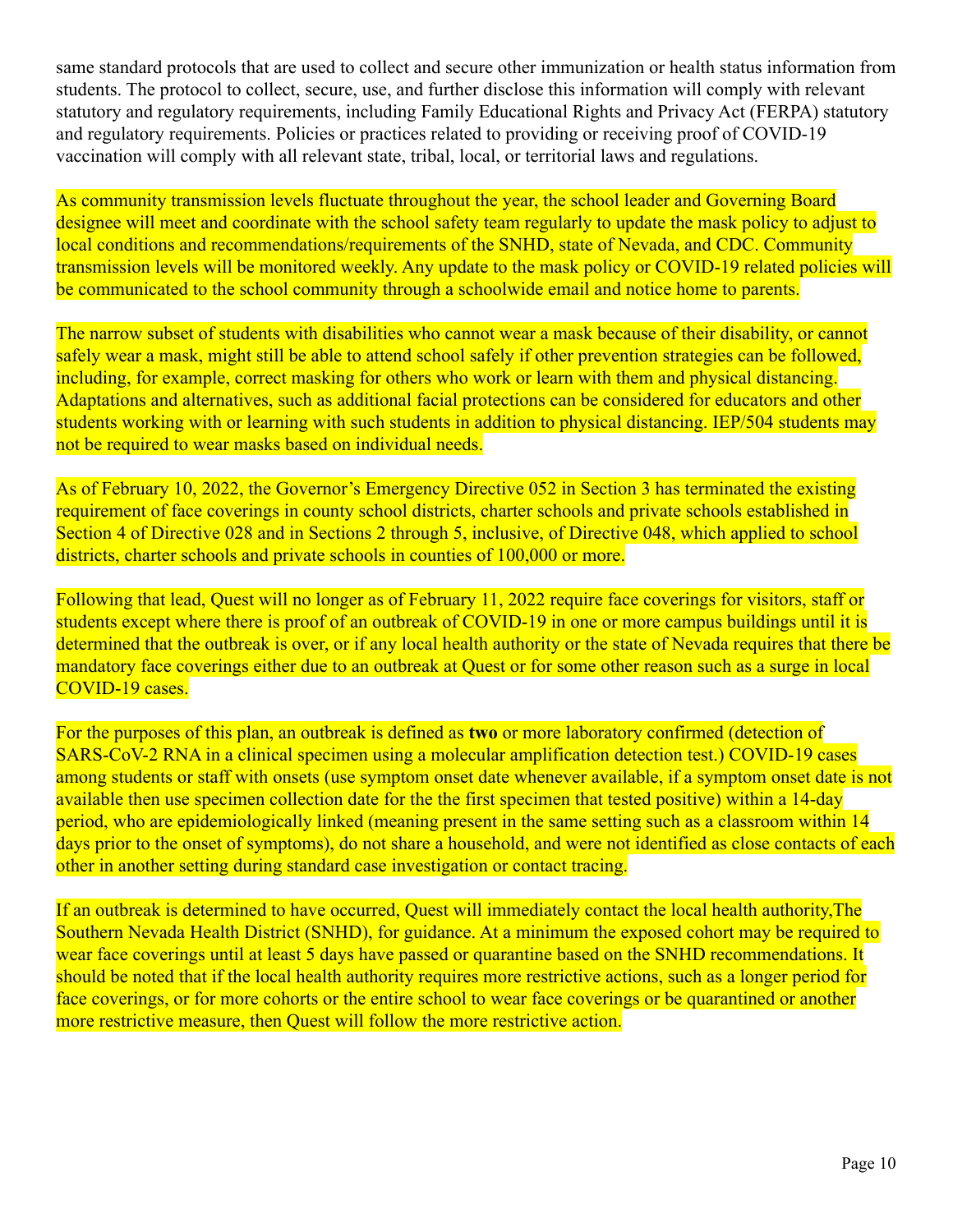#### **2. Handwashing and Respiratory Etiquette**

Individuals should continue to practice good hygiene. Employees must wash their hands with soap and water or use hand sanitizer, especially after touching frequently used items or surfaces. All students, staff, and visitors will be required to utilize hand sanitizer upon entering the school building. Ouest will continue to promote proper personal hygiene to include:

- Avoid touching your eyes, nose, or mouth
- Wash your hands with soap and water for at least 20 seconds
- Keep 6 feet of physical distance from others
- Avoid contact with others if within 6 feet
- Wear a cloth face mask covering in public (if unvaccinated)
- Avoid traveling if you are sick
- Stay home if you are feeling ill
- Get medical care as needed

Quest will have an abundance of signage promoting positive physical hygiene. For example, each restroom mirror will have a sticker reminding students to wash their hands for at least 20 seconds. These visual cues will be incredibly helpful, especially for visual learners. In the event that a student may not be implementing safe and healthy hygiene practices, staff will re-educate the student and inform the student's parents.

- Handwashing
	- Teach and reinforce handwashing with soap and water for at least 20 seconds
	- Increase monitoring to ensure adherence among students and staff
	- If soap and water are not readily available, hand sanitizer that contains at least 60% alcohol can be used
- Sneezes/Coughs
	- Teach and reinforce coughing and sneezing with a cover (tissue) or if one is not available, into your elbow
	- Encourage staff and students to throw used tissues in the trash and hand wash immediately with soap and water for at least 20 seconds
- Cloth Face Coverings
	- Quest will teach and reinforce the correct use of cloth face coverings.
	- Individuals will be reminded frequently not to touch the face covering and to wash their hands frequently.
- Information regarding hygiene will be shared with families through email regarding handwashing, coughing/sneezing, and proper use, removal, and washing of cloth face coverings.

#### **3. Cleaning and Maintaining Healthy Facilities**

Quest will make multiple adjustments to clean and maintain healthy facilities to minimize the risk of COVID-19. This will include:

- Hand sanitizer pumps will be placed on walls in various locations throughout the campus.
- There is an increase in signage enforcing social distancing and healthy personal hygiene in hallways and classrooms.
- There are visual cues on the floor showing where to stand, wait, and move.
- There are decals in restrooms reminding individuals to wash their hands.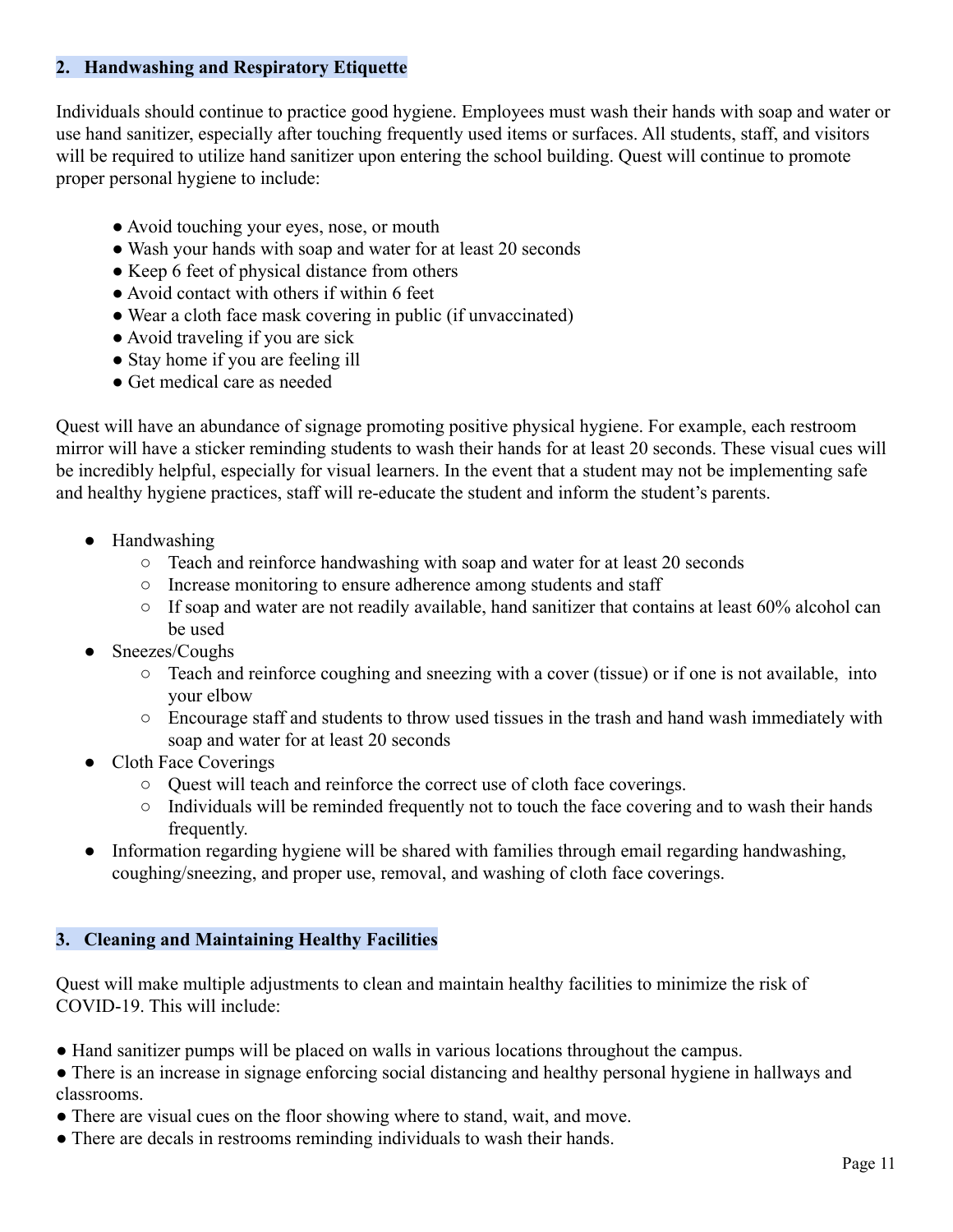- Occupancy capacity signs are placed in each classroom.
- Desks will be arranged to be socially distanced to the furthest extent possible. Desks will be marked to show which ones are assigned to which students.
- Furniture that is difficult to clean will not be utilized or replaced.

• All air filters will be monitored and replaced as needed. HVAC vendors service the school multiple times throughout the school year.

- Students will be required to have individual school supplies. This includes student headphones.
- All shared items, such as athletic balls, will be cleaned accordingly.

• There will be limited use of the water fountain. Students and staff will be encouraged to bring their own water bottles.

● All emergency plans will be adjusted to accommodate social distancing guidelines while maintaining the necessary safety, urgency and precaution.

In each building, staff will check the cleanliness of the campus to ensure a safe and healthy environment. All restrooms will be monitored regularly throughout the day to ensure cleanliness. High touch points, such as water fountains, sink heads, door knobs, and student desks, will be cleaned regularly by Quest staff. Shared materials will be limited as much as possible, and they will be cleaned and sanitized after each use.

In the event of a pandemic scare or a positive COVID-19 diagnosis, the school has been equipped with an electrostatic sprayer that will disinfectant on contact when used. After this has been used in a space, that area will be disinfected and suitable for occupancy.

The Facilities department, working with the safety committee, has determined the definition, frequency, and need of 'deep cleaning'. Quest will complete frequent cleaning and disinfecting of door handles, faucets, keyboards, tables, desks, shared objects, etc. High touch surfaces made of plastic or metal, such as grab bars and railings will be cleaned routinely.

Libraries, gyms, and playgrounds are off limits unless they are sanitized between groups. Quest will provide hand sanitizers in every room and common areas. Teachers and staff will ensure proper supervision, especially with elementary students.

Quest Facilities will ensure the safe and correct application of disinfectants and keep products away from children. Supplies needed include: hand soap, sanitizer that contains 60% or higher alcohol, paper towels, disinfectant wipes, no-touch trash cans, and EPA-approved disinfectants against COVID-19.

In classrooms, students' belongings will be separated from others' in individually labeled containers in grades K-2. In grades 3-8, students' belongings will remain in their backpack, which will hang behind their chair.

Quest will support healthy hygiene behaviors by providing supplies, including soap, hand sanitizer with at least 60 percent alcohol (for staff and older children who can safely use hand sanitizer), paper towels, tissues, disinfectant wipes, cloth face coverings for staff and no-touch/foot-pedal trash cans.

#### **4. Improving Ventilation**

Improve facility cleaning and ventilation to the greatest extent possible, including, minimally, by opening windows and doors and using fans where safe and feasible; routinely and consistently cleaning the facility, particularly hightouch or shared surfaces; conducting assessments or audits of existing ventilation systems; and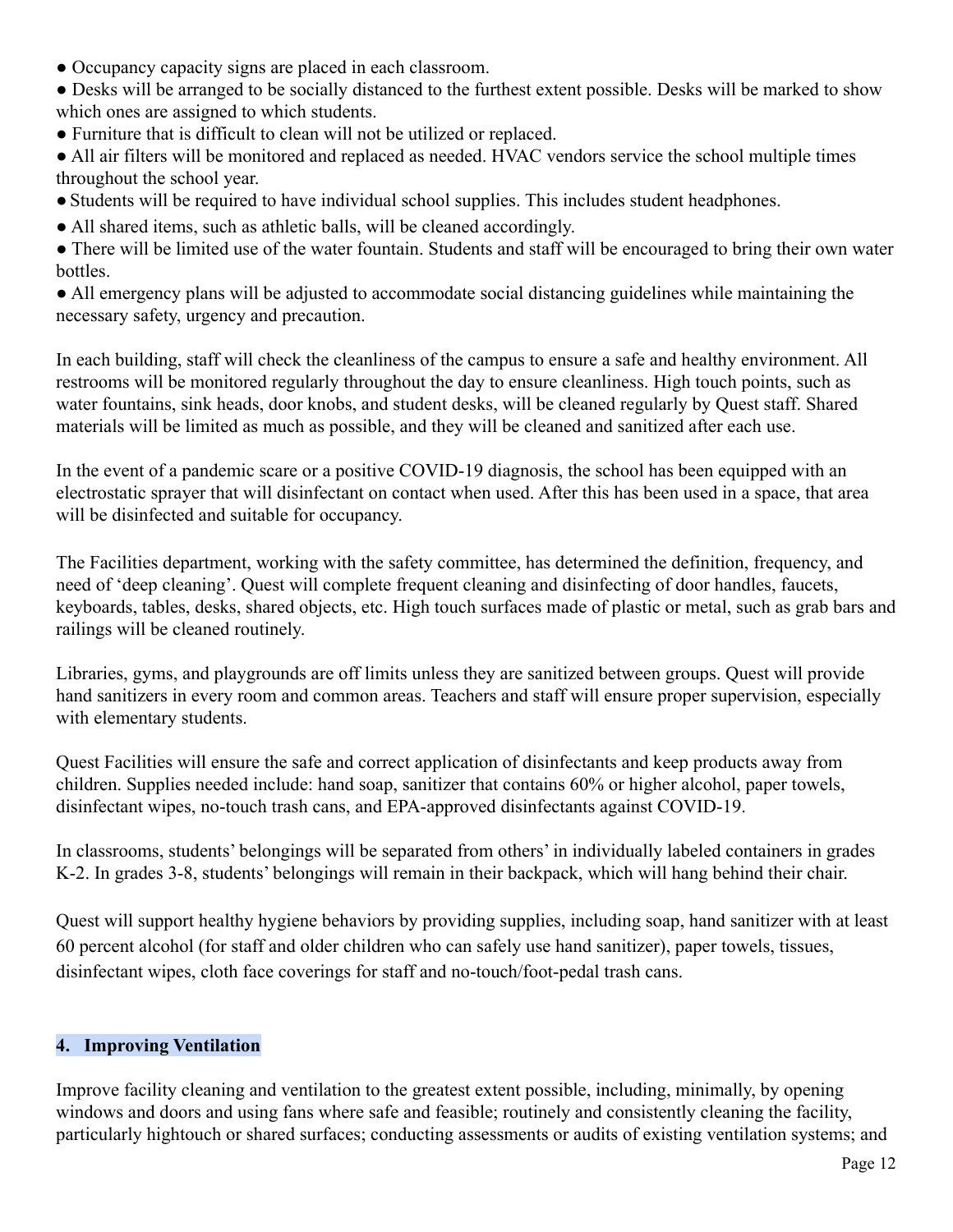developing a ventilation improvement plan, which may be based on tools from CDC. Quest can schedule incremental checkpoints to ensure plans for updating ventilation are going according to schedule and increase the frequency of changing ventilation filters.

#### **5. Contact Tracing**

For any student and/or staff that has tested positive for Covid-19, the Safety Coordinator will conduct an investigation. In the investigation, they will determine which students were in close contact with the positive individual and share the results with the Principal. Close contact is defined as within 6 feet for a total of 15 minutes. The Safety Coordinator will connect with the Southern Nevada Health District (SNHD). The Safety Coordinator will share the names of close contacts, their contact information, and parent information if the close contact is a student. From there, the Safety Coordinator will contact the Southern Nevada Health District. At that point in time, the length of quarantine will be determined. The Safety Coordinator will share that information with the principal. The principal will have the Registrar message the appropriate families.

#### **6. Diagnostic and Screening Testing**

Staff and students (and their parents) will self-screen their physical health daily. Under no circumstances should any employee with any symptoms report to the workplace (Appendix C: CDC Poster Guidance). If any student is not feeling well and having any symptoms, that person will need to stay at home.

Any individual who does not feel well or is symptomatic (fever, shortness of breath, etc.) should remain at home and away from others. Staff and students should only return to school when there are no remaining symptoms. If a student or staff member chooses to go to school while ill (no matter the illness), they will not be allowed in the classroom. For students, the parent will be contacted to take the student home and will not be allowed to return until they are symptom-free. For staff, they cannot return until they are symptom-free. In the event that a student or a staff member feels ill during the school day, they will be removed from the classroom. They will be asked relevant questions pertaining to their health and assessed by a staff member with a touchless thermometer and if necessary, another staff member will cover their classes.

Quest is now offering COVID-19 rapid testing on site for any staff or students that requests testing based on exhibited symptoms. This includes staff or students that are at school that exhibit symptoms or that are not currently at school with symptoms that are staying at home as required when symptoms exhibit. Staff and students with symptoms that are staying home are allowed to be provided with drive through rapid testing with an advance scheduled appointment. If a positive result occurs, then the usual protocol will be followed, including contacting the local health authority (SNHD) and advising the positive case regarding required quarantine time as well as the contact tracing investigation.

Additionally, Quest is currently requiring all unvaccinated employees to take a weekly scheduled COVID-19 Polymerase Chain Reaction (PCR) laboratory test. This test is being conducted by an outside agency, and typically takes 24 to 48 hours to obtain results, but is more accurate than a rapid-test.

All individuals feeling sick should stay home. Under no circumstances should an employee go to or stay at work if they feel ill. As mentioned above, Quest offers COVID-19 rapid tests for any staff or students exhibiting symptoms. Employees should contact and follow the advice of their medical provider. In addition, employees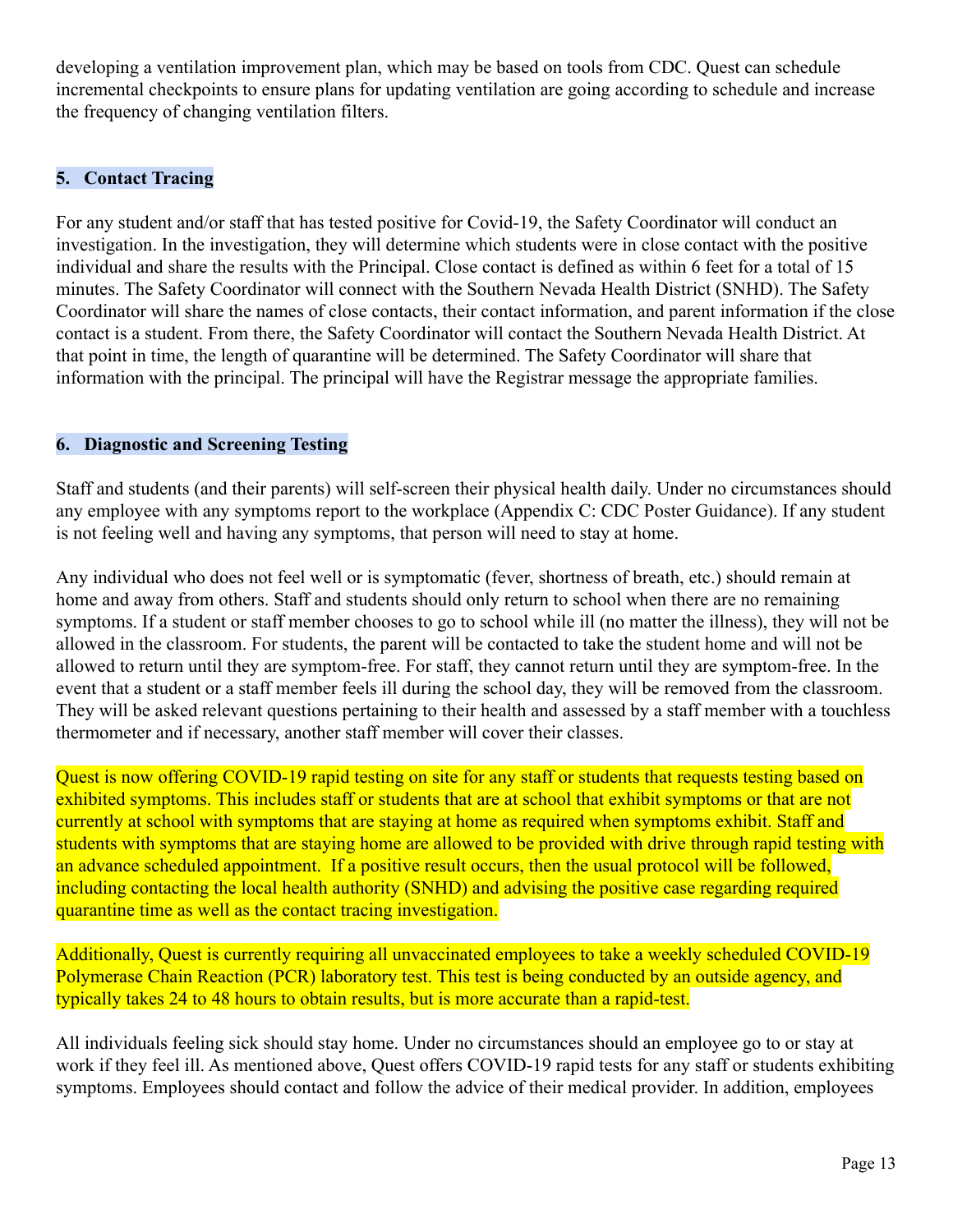and supervisors should stay in contact and communicate often and openly discuss any return to work to support the health of other employees.

Spaces have been created in the Elementary School and the Middle School for temporary isolation. If a student or staff member is diagnosed with a contagious or infectious disease, the person will be required to self-quarantine, and the Southern Nevada Health District will be contacted. Quest will work in consultation with medical and public health experts, the State Public Charter School Authority, and the Nevada Department of Education to determine the extent of testing in the school and if a closure is necessary.

- Physical Health Screening Plan
	- Employees
		- Daily (to be completed by the employee) -temperature screening and symptom checking
		- Employee shall notify Human Resources of a elevated temperature or symptoms
	- Students
		- Daily (to be completed at home) -temperature screening and symptom checking
		- Parents/guardians will be provided the checklists of symptoms to self screen their child(ren) at home in the morning before the school year begins.
	- Visitors
		- Every visit-temperature screening and symptom checking using form in Appendix D.
		- Screening will occur when the visitor enters the lobby. A sign on the door will notify the visitor of the screening requirements if they enter the building.
		- Volunteers will not be allowed during substantial or high levels of community spread. The safety committee in conjunction with the school leader and governing board designee will provide guidelines for visitors when there is low or moderate community spread.
- Immunizations-Office staff will communicate to staff, parents or guardians, and students that it is critical to be up to date on all required immunizations.

#### *Protocols for Self-Isolation for individuals who are sick or who have come in contact with someone who is sick*

- COVID-19 Circumstances: According to the CDC, it is recommended that all individuals with flu-like symptoms stay home for 72 hours after symptoms resolve, as COVID-19 symptoms can be similar to flu-like symptoms. Recovered, confirmed COVID-19 patients can return 10 days after the first day of symptoms or positive test (if no symptoms) or 72 hours after a fever resolves-whichever is longer.
- If Quest suspects a case(s) of COVID-19:
	- 1. A face mask will be placed on the staff member or student immediately regardless if she/he has symptoms or not to include confirmed vaccinated individuals.
	- 2. Isolate the case in a separate room.
	- 3. Notify parent/guardian.
	- 4. Contact our local/state health department as soon as possible.
	- 5. Create a list of all (students and staff) who could have been exposed (contacts).
	- 6. Consider hospitalization for those with severe symptoms.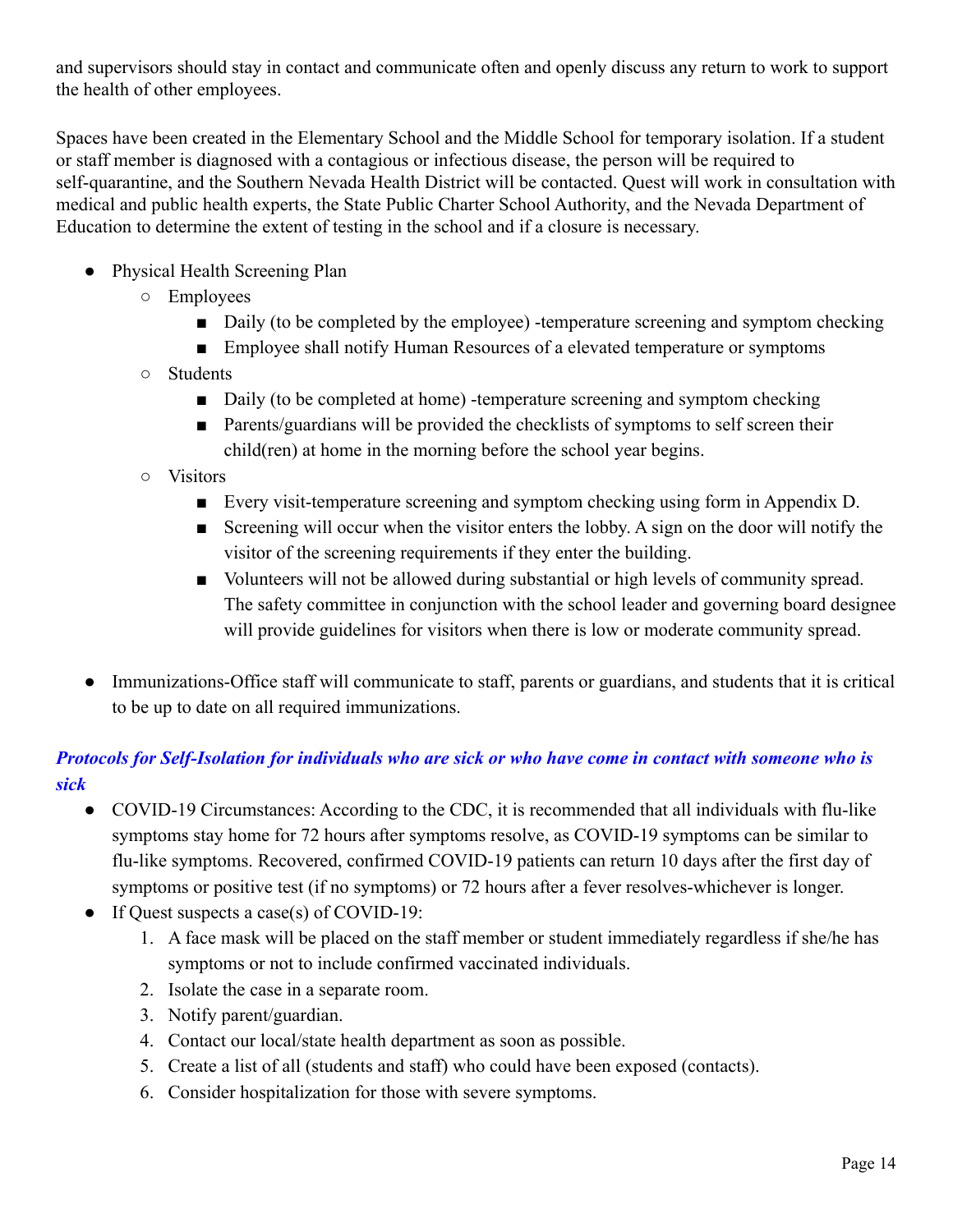- Quest will follow the advice of the local/state health department regarding reporting, isolation of cases/quarantining contacts, environmental disinfection, individual hygiene, and the probability of school closure.
- Students that require quarantine or need to comply with stay at home medical orders will be accommodated with full-time distance learning for the required number of days.
- Staff that require quarantine or need to comply with stay at home medical orders will be addressed with the HR office.

#### **7. Efforts to Increase Access and Awareness to Vaccinations**

Quest has and will continue to strongly encourage students, families and staff members to get their vaccinations if they are of age and health abides. Quest will also utilize the CDC recommended strategies below:

- 1. Partner up on COVID-19 vaccine-related activities in your community. Example: Inform parents through a school's communication channels about the dates and places of COVID-19 vaccination events or on-going clinics. Send out electronic sign-up links for parents to register their child and/or themselves for a COVID-19 vaccination appointment.
- 2. Arm school staff with resources for answering general COVID-19 vaccination questions during pre-service training.
- 3. Promote vaccine confidence among students, parents, and guardians.
- 4. Promote well-child visits for routine health needs.
- 5. Make COVID-19 a teachable moment.

#### **8. Appropriate Accommodations for Children with Disabilities with respect to health and safety policies**

Accommodations for Children with Disabilities:

If students and staff have one of the disability types listed below, they might be at increased risk of becoming infected or having unrecognized illness.

• People who have limited mobility or who cannot avoid coming into close contact with others who may be infected, such as direct support providers and family members.

• People who have trouble understanding information or practicing preventive measures, such as hand washing and social distancing.

• People who may not be able to communicate symptoms of illness.

Quest will work with families of children with disabilities to see if in-person learning is the best option. If it is, then campus leadership will work with each family to develop an action plan that is both academically enriching and safe and healthy.

### *SAFETY*

Use of Space: Social Distancing & Capacity Quest will follow the guidance of the CDC, SNHD, and SPCSA when it comes to social distancing requirements and room capacity limits.

Social distancing, also called "physical distancing," means keeping space between yourself and other people,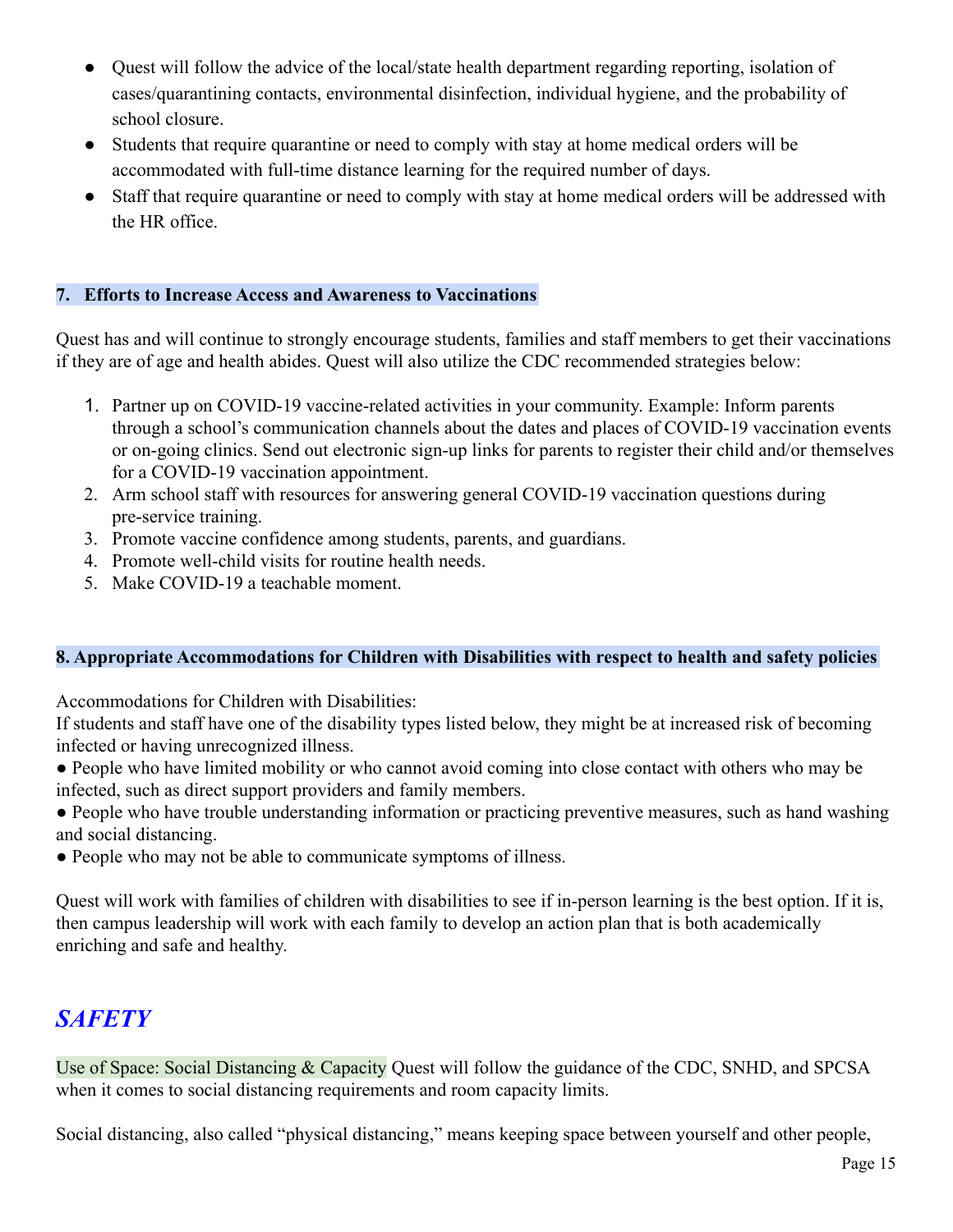which is one of the best tools to avoid being exposed to viruses and for slowing down the spread. As is possible, staff and students will be asked to stay out of crowded places and avoid mass gatherings. Students will maintain at least 3 feet of physical distance between students within classrooms, combined with indoor mask wearing by people who are not fully vaccinated, to reduce transmission risk. When it is not possible to maintain a physical distance of at least 3 feet, it is especially important to layer multiple other prevention strategies, such as indoor masking. In the classroom setting, staff will stay at least 6 feet from other people but when not possible, must wear a cloth face covering and have a physical barrier as feasible.

Quest will work with educators, facility staff, and leaders to identify sufficient safe space that allows for physical distancing, making adjustments as needed to classroom layouts. Educators have been given time before the school reopening to redesign their classroom space and develop and coordinate new routines among staff to support physical distancing.

All staff members should monitor to avoid those circumstances that do not allow for appropriate physical distancing. Again, every individual is responsible for the safety and health of themselves and fellow employees.

Capacity in buildings and rooms is important to identify. Quest has measured each of its classrooms and spaces and identified the full capacity limit and can adjust accordingly to any percentage required by appropriate authorities. School events will be planned utilizing capacity numbers that allow for appropriate distancing and will require RSVPs.

Space Dividers Quest has Plexiglass for the elementary and middle school front office to serve as an additional physical barrier. When students are unable to adhere to 3 feet physical distancing in classrooms, space dividers will be utilized as feasible.

Traffic: Drop Off and Pick Up: Drop off will be car drop off only. For students that live within a 1 mile radius and have a walking permission slip, an outdoor screening line will be enforced and temperature checks will be conducted. Parents will be responsible for completing online health screen surveys before their child arrives. Pick up will be car pick up only. Quest will continue our school policy of silent dismissal. There may not be any congregation of parents/guardians outside the school. Students will only be released to those in vehicles. For students that live within a 2 mile radius and have a walking permission slip, they will be released to walk home once car pick up is complete.

#### Classroom and School Usage

Class changes will be 'static' when practical. If the schedule determines that class changes would be 'fluid', tables and high touch surfaces would be wiped down prior to another group's entry. Students will line up using social distancing and hallways will be one way each direction. There will not be passing periods where students commingle and do not go directly to class. All schedules must be adhered to in case the school must facilitate contact tracing.

Restroom usage policies that maintain social/physical distancing will come from the Safety Committee. The office staff will monitor the restrooms in building 1 and 3. Signage will be marked on the floor for where to wait for the restroom to become available. The PE teachers will be responsible for adhering to the restroom policy in building 4. In building 2, markings will be provided on the floor and teachers will maintain a restroom log.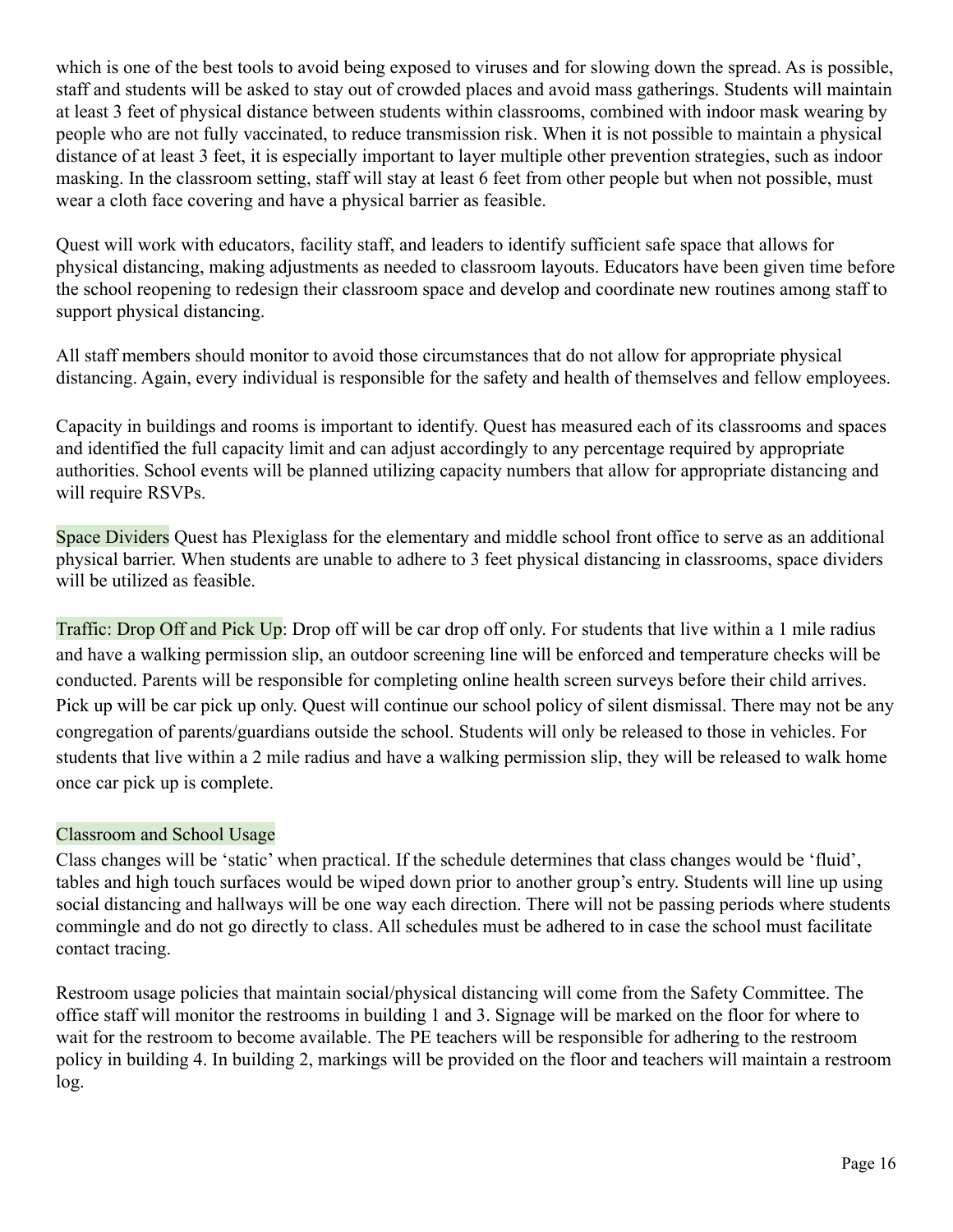Playgrounds and gym use will require physical distancing for activities. Playground accessories (such as a jump rope) will be kept by each class and sanitized daily to avoid any cross contamination. In the gym, high touch surfaces will be wiped between every class. Cooperative games such as hopscotch, four square, and other activities will be implemented. Upon entering the building from recess, all students will receive hand sanitizer.

Quest will utilize pre-designated entry and exit plans. For the elementary, entry will occur at the southwest corner of building 1. Once out of the vehicle, students will proceed to the southeast entrance for handwashing/sanitizer and then follow the path in the hallway until they reach their classroom. All students will follow the same walking pattern and it is one way. In the middle school, entry will occur in the southwest entrance. Cars will pull up next to the east side of the dirt lot and students will proceed in one direction to the southwest middle school entrance. Once inside the building, students will follow the same walking pattern and it is one way to their advisory class. During pick up, the same hallway patterns will be used in the opposite direction. Students will not leave until their vehicle is at the front of the queue. Staff not in a classroom will be responsible for various spots along the exit route to ensure students and staff adhere to social distancing requirements.

Schoolwide-based procedures for staff, students, and parents or guardians will be communicated through email, phone calls, flyers, and social media. Quest will determine, based on local health department guidelines, the gradual relaxation of the initial guidelines including social/physical distancing measures.

#### FOOD SAFETY

Quest will continue to operate the 2021-2022 school with a special provision, Community Eligibility Provision (CEP) to streamline meal counting and claiming as well as maximize the number of students receiving free meals. Based on current state and local health department guidelines, Quest will consider social/physical distancing requirements and may utilize seating in a classroom versus the cafeteria to avoid large gatherings.

For breakfast, students will pick it up on their way into the school and eat in their classroom. This will limit student contact. No meals will be served buffet or family-styled. Meals will be in pre-packaged boxes or bags for each individual.

The Facilities Manager will communicate with vendors to anticipate changes to menus and the necessary new food items, sanitation supplies, packaging supplies, etc. Quest Facilities will procure any equipment necessary (carts, temperature control bags, etc.) as needed for the modified meal distribution model.

Food services staff will continue to follow cleaning protocols that have a high frequency of disinfecting of high-touch areas throughout the day.

#### VISITOR POLICY

All business with the public, whenever possible, should be conducted over the phone or online during substantial and high levels of community spread. In cases where this is not possible, the following requirements should be in place to include following Quest visitation policies.

- All buildings must have proper signage and social distancing materials placed in visible and appropriate locations to ensure safety of employees and visitors.
- Person(s) requiring access to our building, offices and facilities must do so only with a scheduled, pre-arranged appointment (This does not include employees conducting regular business).
- Ensure public reception spaces where appointments could gather to ensure appropriate physical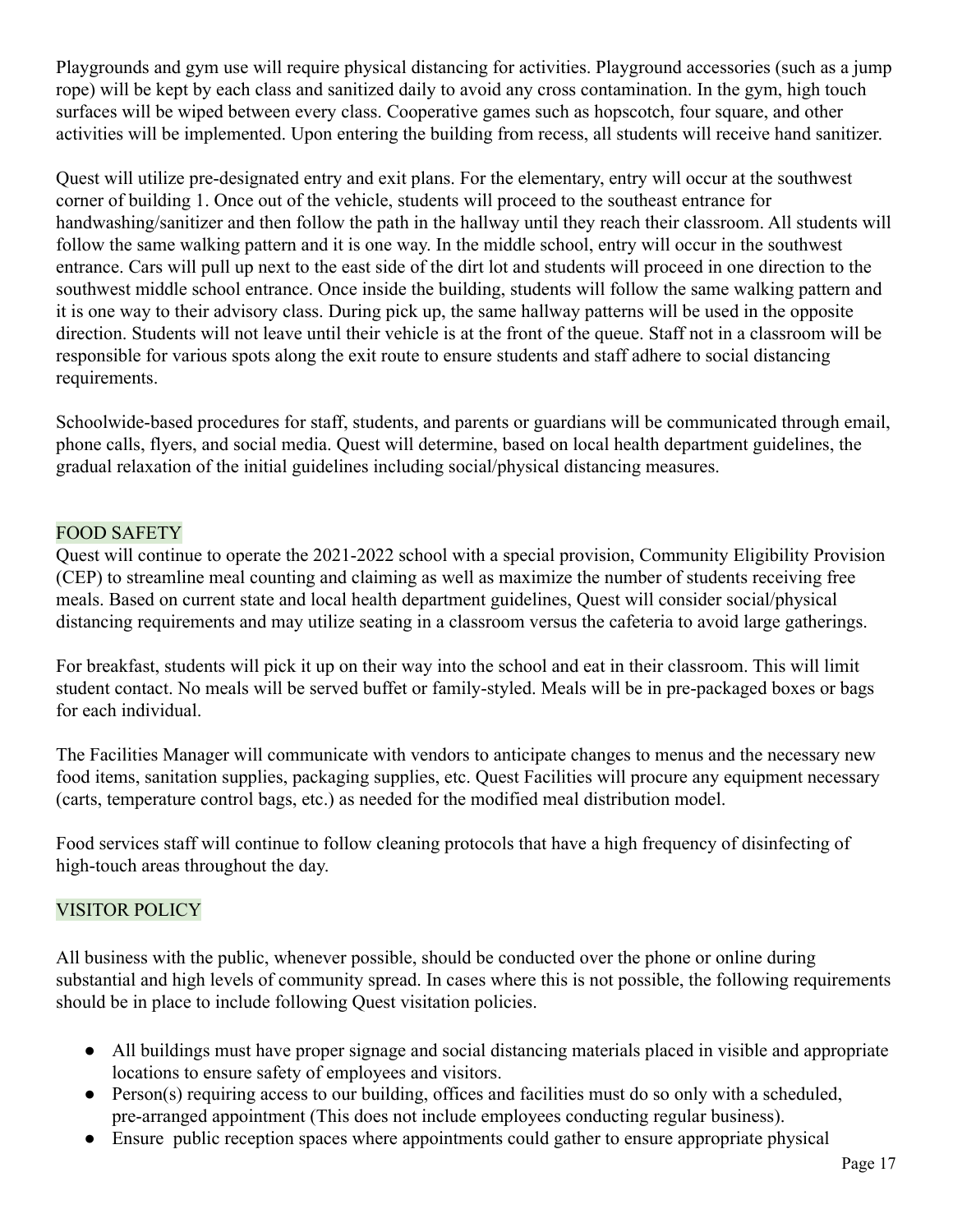distancing. These areas should be stringently monitored for compliance.

- Any additional furniture/seating that would support more than that number of visitors should be removed.
- Visitor Questionnaire and Acknowledgement forms must be uniform and copied in advance and provided to every visitor upon arrival (Appendix D: Visitor Questionnaire and Acknowledgement).
- Visitors must be explicitly informed that they will be asked questions about their health, visitation requirements for social distancing and the possible requirement to use a mask or face covering if current conditions require it.
- Visitors must be explicitly informed they may have to submit to a temperature check. Persons with a temperature above 100.4 will be rescheduled.
- Visitors must be explicitly informed that they are expected to be on time for the scheduled appointment.
- If the visitor is more than 5 minutes late for the appointment, then the appointment may be rescheduled for another date and time.
- Visitors must be explicitly informed that access to the facility will be denied if they feel sick or do not have a mask or face covering if it is required at the time.

Requesting an Appointment: All Visitors requesting an appointment must be explicitly informed of the following requirements.

- Visitors must call upon arrival to the location to ensure the lobby or location are prepared for their arrival. If the visitor is more than 5 minutes late for the appointment, then the appointment may be rescheduled for another date and time.
- While on the phone, persons with an appointment must explicitly state that they feel well and are asymptomatic (no fever, shortness of breath, etc.). If they cannot meet this criteria, they must be rescheduled.
- While on the phone, persons with an appointment must be reminded of the requirement for social distancing and confirm they have a mask if face coverings are currently required. If they are vaccinated, they must be ready to provide proof of vaccination if asked. If they cannot meet this criteria, they must be rescheduled.
- Visitors must be explicitly informed that they may have to submit to a temperature check and may be required to answer a Visitor Questionnaire and Acknowledgement prior to or immediately upon entering the building or office location. Failure to do so will prevent the visitor from keeping their scheduled appointment.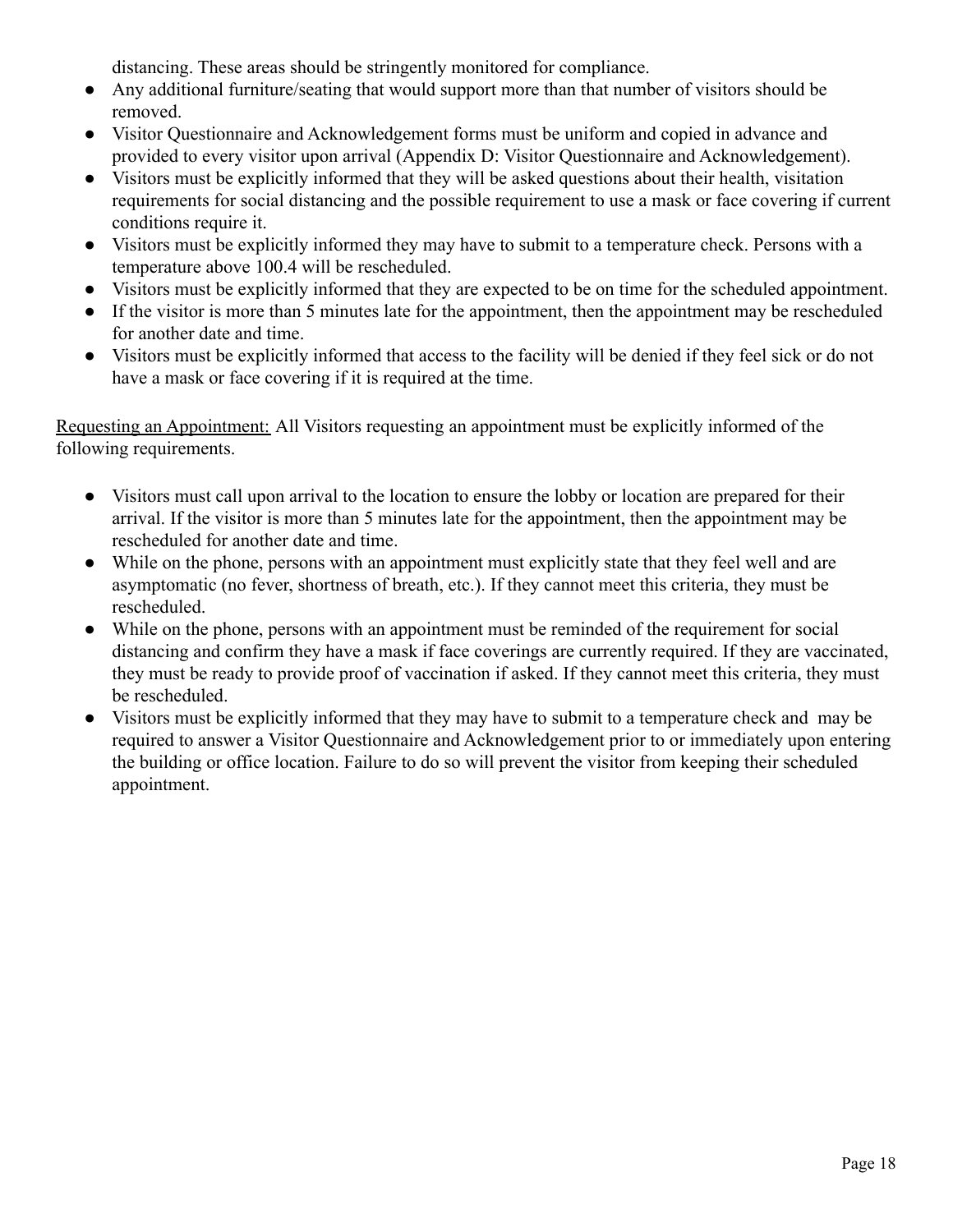### **IN PERSON LEARNING: Student and Staff Well Being**

Quest will meet students' social, emotional, mental and physical health needs and provide access to a safe and inclusive learning environment through a focus on wellness and recovery. The school will support educator and staff well-being throughout the year utilizing specific strategies.

#### *WELLNESS AND RECOVERY*

As we work to reduce the spread of COVID-19 and move through this pandemic, social emotional connectedness is critical. The pandemic has caused a whirlwind of feelings within oneself. Therefore it is critical for Quest to make sure that the needs of its people are met. Quest will embed and integrate social and emotional learning (SEL) into all academic subjects onsite or via remote learning for both students and staff. When it comes to students, those needs most likely also include socioemotional needs and the trauma that can be triggered by a pandemic. For Quest, the wellbeing and mental health of staff and students are of the utmost importance.

#### *Emphasize Social and Emotional Learning*

Quest will emphasize social and emotional learning throughout the school year. Effective teaching and learning are highly connected to relationships, and therefore, the leadership team will model support and encourage teachers and school staff to find ways of building connections and relationships with each other and their students in various scenarios. In the elementary school, a round table is held at the beginning of the day to work on building school community, safety and respect. In middle school, this will occur in Advisory/Leadership. Quest also adheres to the 7 habits of highly effective people as modeled in Leader in Me. Adults and children are taught how to be leaders of self and leaders of others.

Quest has a Sunshine Committee that works to build community. The committee provides input about how to celebrate missed and upcoming milestones and creates next steps. While rallies and assemblies are not yet possible, morning announcements through Microsoft Teams video, visual bulletin boards, and newsletters will provide ways to express school values and continue to build the sense of school community.

#### *Teach Coping and Resilience Skills*

Quest utilizes the Second Step program for social emotional learning and anti bullying curriculum. These lessons provide ways for the community to learn empathy, problem solve, and use coping strategies. Training on the Second Step program will be provided to staff during pre-service.

Quest utilizes Positive Behavioral Interventions and Supports (PBIS) to focus on prosocial skills and to ensure that as soon as someone shows signs of struggling there is support ready. The Student Support Team uses the PBIS framework along with a Multi-Tiered System of Support (MTSS) when supporting students' needs.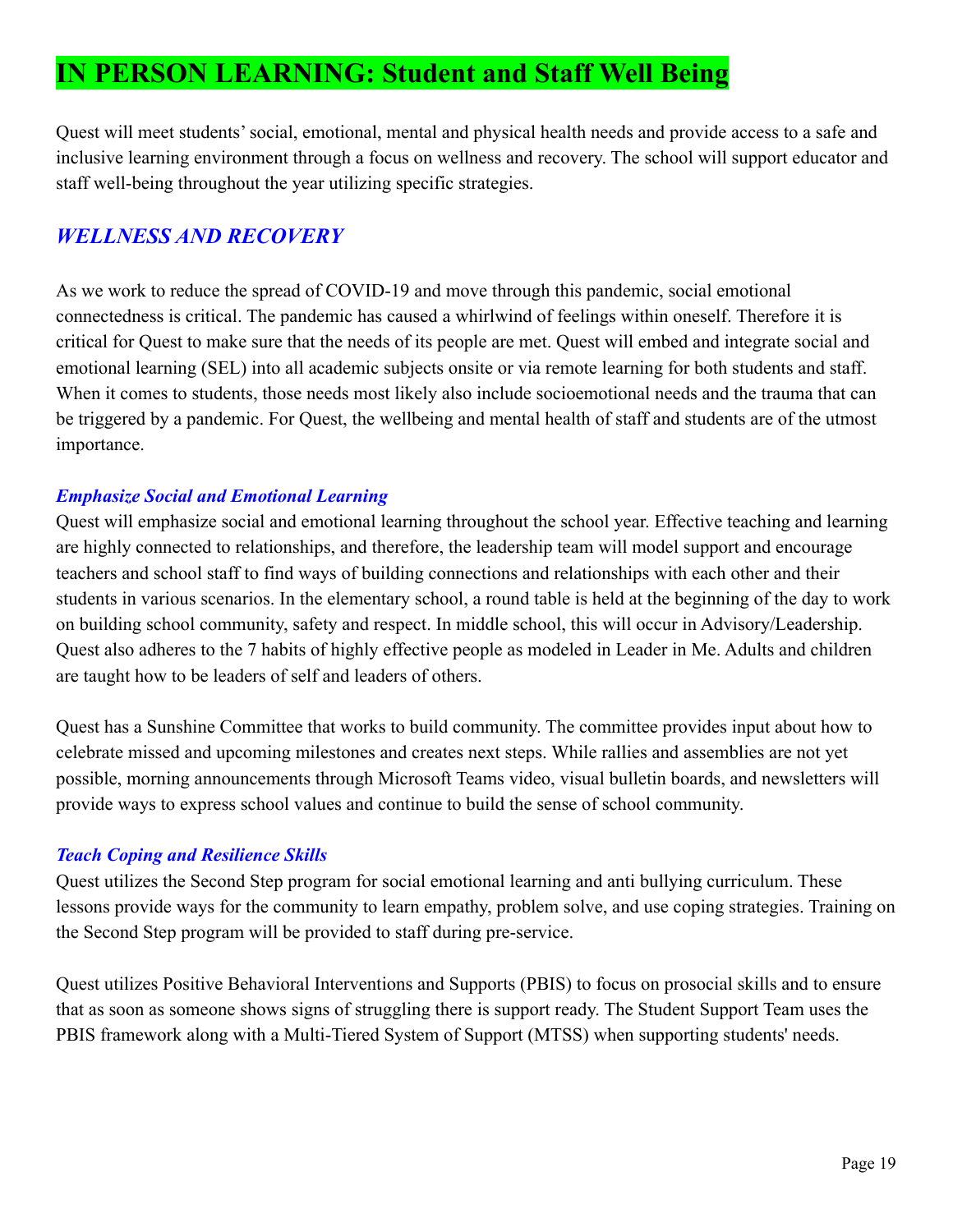#### *Determining Student and Staff Social Emotional Needs*

For staff, a social-emotional needs universal screener will be conducted on the first day that staff returns. The leadership team will analyze the staff's need for support before the first day of school and what may be needed when students return. For students, social-emotional check-ins will occur during advisory or morning roundtables. Teachers may refer students who may need a higher level of support to the guidance counselor.

The first two weeks of school will be focused on building community with the staff and students through our Leader in Me program. The school experience will be something not felt for well over a year and therefore Quest believes building communication and community will provide an environment to continue to monitor social emotional needs.

For students that are referred to the counselor as needing additional support, the student will be referred to the Student Support Team to determine support and structure needed.

#### *Monitor Staff and Students*

Quest will monitor staff and students by allowing listening sessions and communicating how lessons learned will be incorporated into the school improvement processes. If students, staff, or families are struggling, a process for support will integrate the MTSS framework to help assess social-emotional well-being and identify needs for supports. The counselor will schedule regular check-ins with those with an identified need.

The Student Support Team will use data to drive decisions and address equity. The SST will regularly review data for needed adjustments and support. The SST will work with community and state agencies and utilize referral pathways from basic needs to mental health services.

#### *SUPPORTING STAFF AND STUDENTS*

Quest will provide ongoing support to staff, students and families for their social and emotional needs. Quest will proactively encourage every person on campus to talk with people they trust about their feelings and concerns. Quest leadership will work to build strong relationships with staff, students, and families.

#### *Supporting Students: Social-Emotional Learning - Tier 1*

Quest will utilize multiple tier 1 social emotional support for its students. These supports include:

- School-wide expectations, procedures, and problem solving skills
- Positive systematic reinforcements
- Culturally responsive practices
- Data-based decision making
- Community partnerships
- Journal writing
- Art activities
- Daily classroom meetings
- Mindfulness practices-example: learning positive self-talk
- Monthly focuses on the 7 Habits through the Leader in Me program

#### *Supporting Students: Trauma-Informed Practices - Tier 2-3*

For students, it will be important for staff to recognize which students have more significant needs that require a more immediate response, as well as students who have emerging symptoms that require monitoring over time.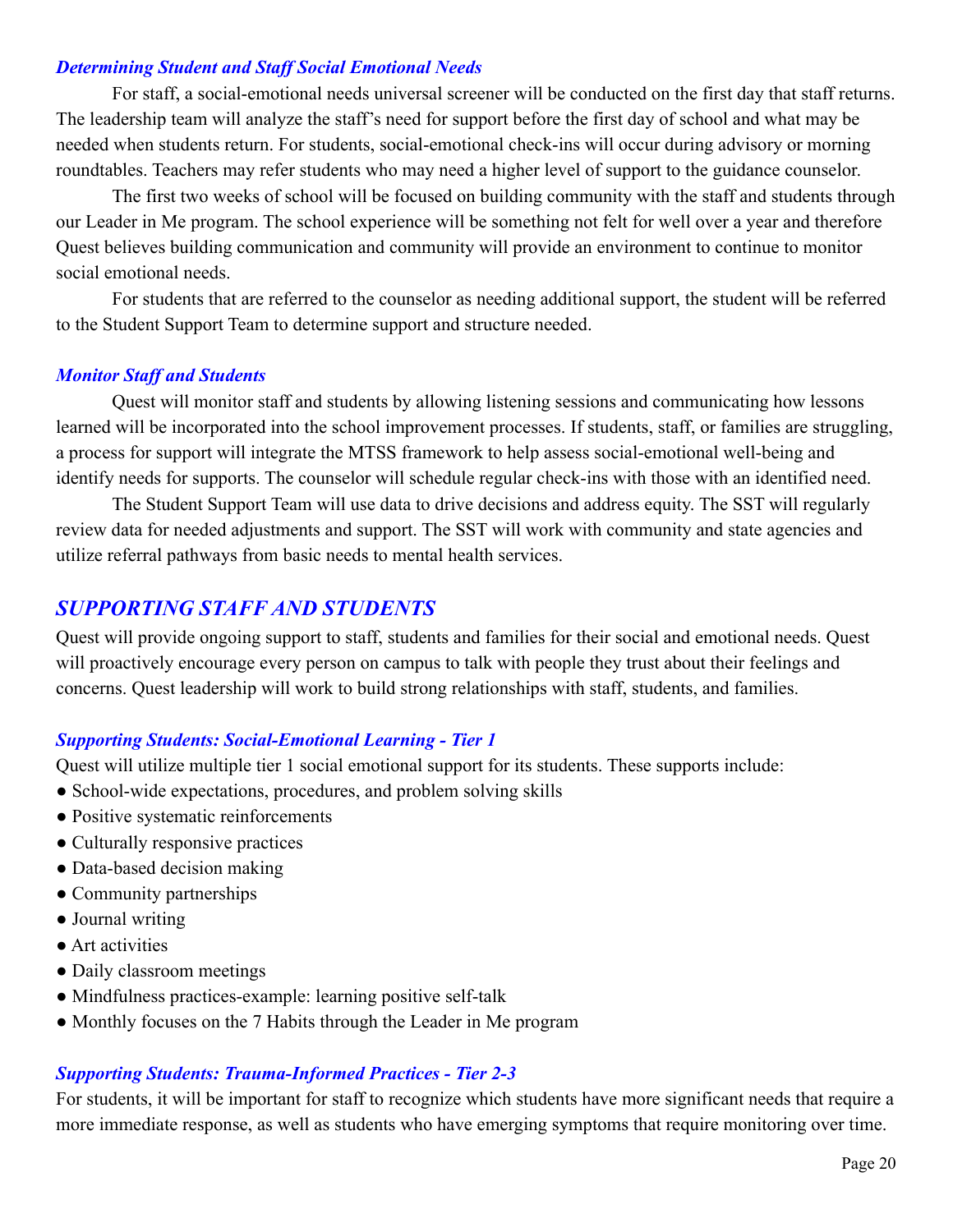Quest has to work and make decisions with these social emotional needs in mind. Universally, Quest will use the tier 1 trauma-informed practices & interventions provided above as a first step. If students are identified that need additional support, additional practices will be used.

For more targeted and intensive support, Quest will use these tier 2 & tier 3 interventions:

- Weekly reflection meetings
- Practice problem solving skills
- Creating a "calm down toolkit"
- Anxiety/grief support groups
- One-on-one weekly meetings between student and counselor
- Virtual home visit between student and counselor
- Behavior contract
- Restorative justice
- Use of empathy in multiple forms

#### *Supporting Educators and Staff*

Quest supports the mental health and wellbeing of its educators and staff. They are the driving force behind the success of the students and the campuses. Also, it will be important for Quest to consider educators who have experienced hardships during this time due to health concerns, personal losses and other factors. Quest will focus on three main bedrocks in helping teachers.

1. Foster wellness. Quest has and will continue to educate staff about mental health and encourage open conversation about the challenges people are experiencing, employees may be more likely to access care when needed. Quest will reach out to a wellness provider to consider hosting virtual mindfulness or discussion sessions. Quest will promote the importance of healthy sleep. Quest will encourage staff to serve as valuable resources to one another by sharing strategies for coping with the pandemic.

2. Provide training. Quest acknowledges that staff members may have different levels of ability with using virtual platforms and new learning technologies. Quest has been and will continue to offer training and technical support for new job demands. This may help to reduce stress.

3. Model healthy behavior: Quest will encourage all school leaders to take care of their own physical, social, and psychological needs. By doing so, they serve as role models and set the tone that it is acceptable and necessary to take care of oneself.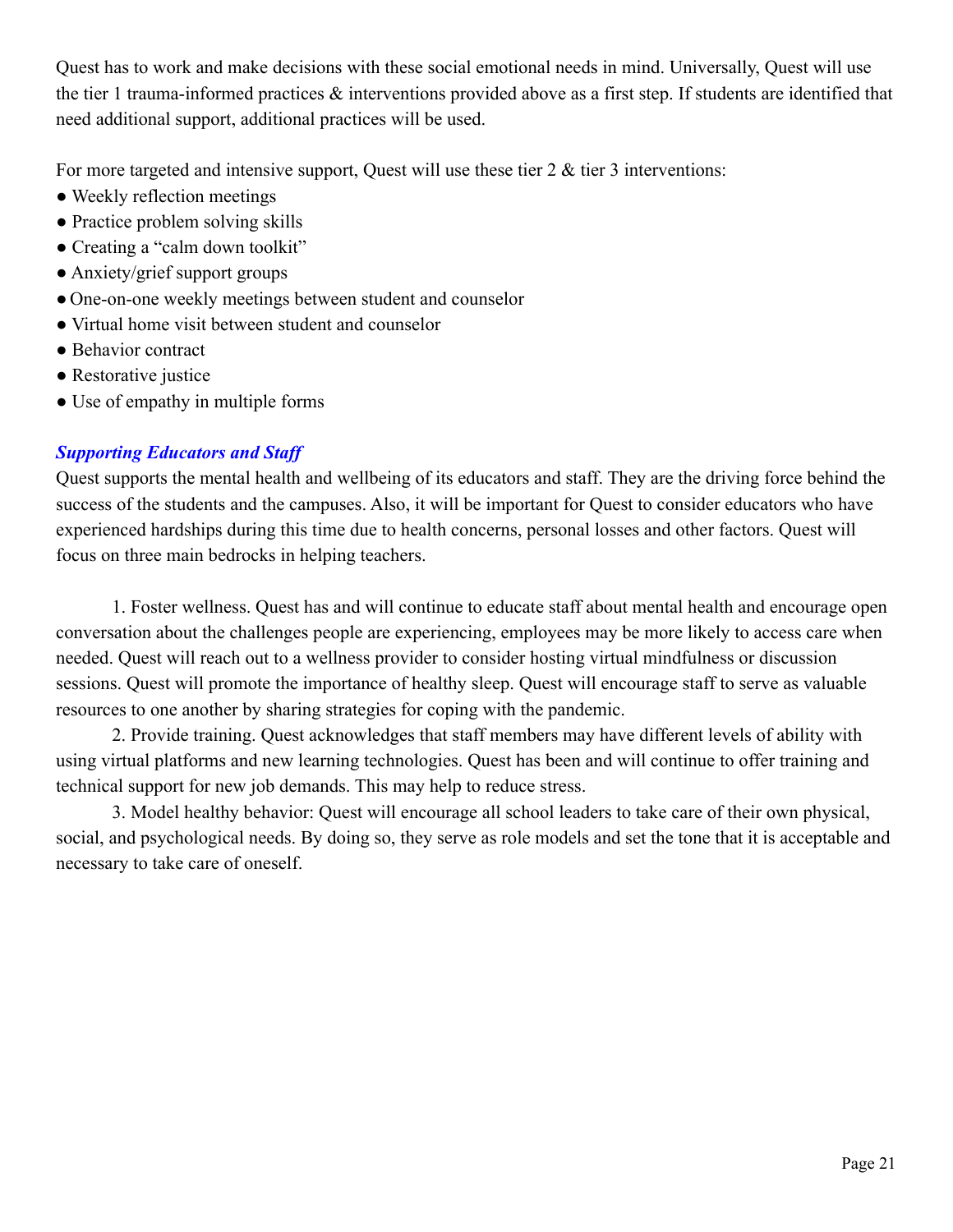### **IN PERSON LEARNING: Accelerating Student Learning**

Quest will address the impact of COVID-19 on students' opportunity to learn, including implementing strategies for accelerating learning, effectively using data, and addressing resource inequities.

Quest is well aware of the potential negative effect of the school closures and the distance learning program with limited hours of instruction provided to students since March 2020. Because of this, structures must be put in place to ensure the students have a safe environment at school while mitigating the pandemic and that academic time in person be maximized to accelerate student learning.

#### *Impact of COVID-19 on Students' Opportunity to Learn: Identifying Student Academic Need*

Quest will determine students' academic needs as a result of the pandemic and provide support as necessary. Quest will continue the assessment protocol of prior years where all students are assessed to determine a baseline of where each student is achieving. NWEA MAP Growth assessments will be utilized for K-8 Reading, K-8 Math, and 3-8 Science within the first 15 school days. On September 18th, the Professional Development Day will be dedicated to analysis of assessments and planning to provide support and needs based on results. Teachers will create both class goals and individualized goals for student growth.

The Leadership and Student Support Team will look at grade and school level trends and provide instructional support and coaching for teachers to assist student academic needs being met. Students that are identified as high risk will be brought to the weekly Student Support Team to put response to intervention support in place.

Student progress will be monitored with exit tickets at the end of classes and intervention time will be dedicated to meeting the individual needs of students. MAP Growth assessments will be administered again in November/December to identify growth and additional supports needed.

#### *Ef ectively Using Data*

Implementing Assessments Quest will begin the school year with a comprehensive plan to diagnose and identify student needs. Quest will use every tool available to identify student needs and the learning gaps. Some of these tools include but are not limited to Brigance Screener for Kindergarten, NWEA MAP Fall assessment, classroom level benchmark assessments, and hearing & vision screenings.

Pairing Data with Instruction The teachers will look at the beginning of the year data during the Student Success Team (SST) meetings and prepare a comprehensive plan to meet the student needs. Schools will make the intervention groups during the first SST meeting by the beginning of September. Tutoring and intervention services will be provided during the school day and after school time. Quest will utilize a wide range of programs to accelerate learning and close the achievement gap. Some of the intervention programs include but are not limited to Smarty Ants, Achieve 3000, Dreambox, and Moby Max.

In-Person Learning & Special Populations Special populations such as SPED, EL, and immigrant students will continue to receive services from licensed teachers. These groups will be identified and services will be provided in accordance with the Nevada State and Federal requirements and guidelines. Students will be served in their own groups and grant funds and other funds will be used solely to service these students. In addition, Quest will offer after school tutoring, starting in November. After school tutoring will be offered to identified intervention students at no cost.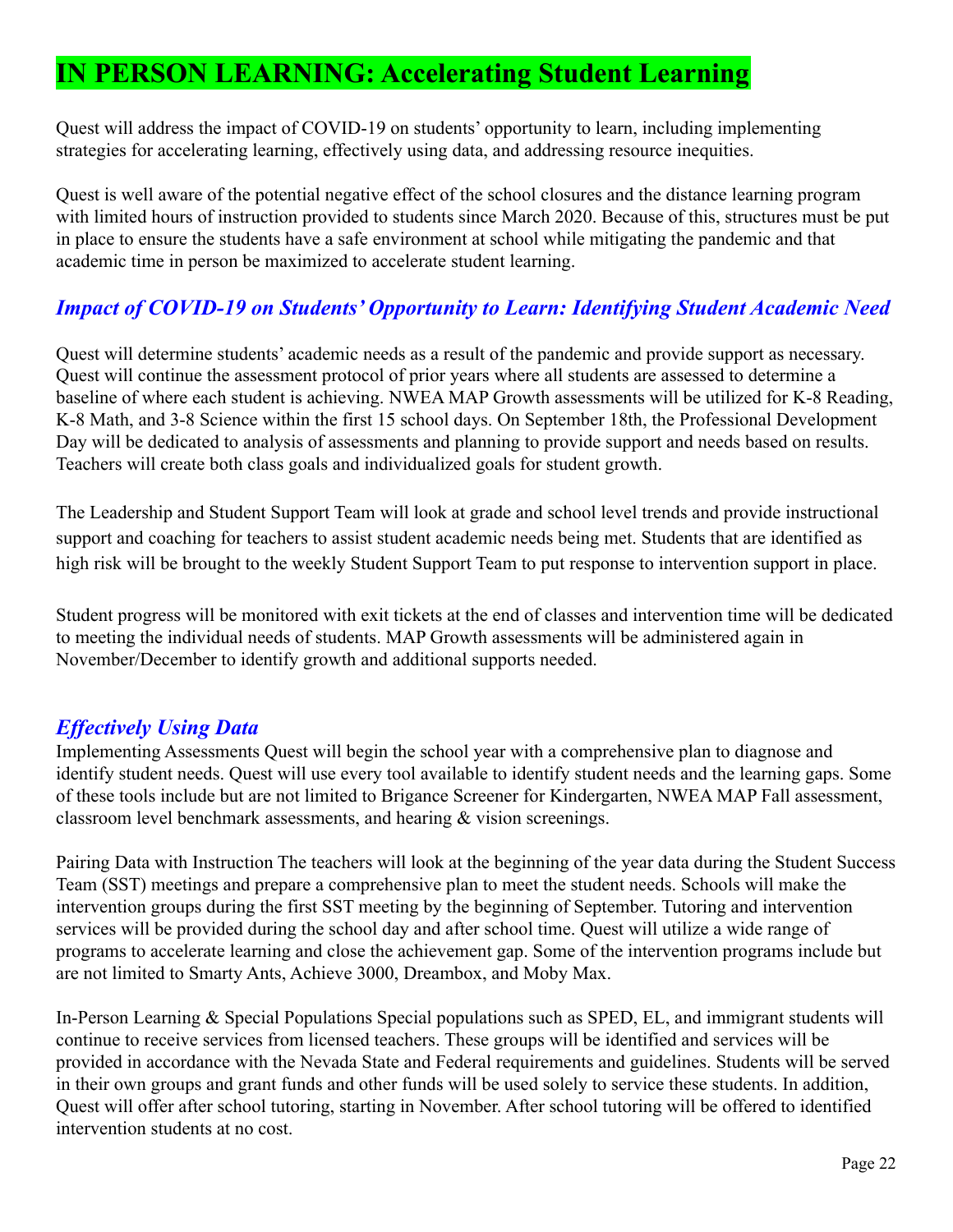#### *Strategies for Accelerating Learning*

Accelerating learning as a strategy means that we are not remediating, rather, we are looking forward to what students will need to know to succeed the next day, week, or year and focusing solely on those skills. Quest staff will utilize multiple strategies to accelerate learning to include providing effective Tier I instruction, targeted instruction and support for Tier II and III, and using "just in time" instruction and min-lessons that allow teachers to figure out the crucial skills and pieces of knowledge students must have in hand to prepare them for tomorrow.

#### *Provide Core Content Delivery with Fidelity: Tier I Curriculum*

Teachers will continue to follow their yearlong curriculum maps to ensure coverage of Nevada Academic Content Standards. Teachers will continue to utilize the curriculum supports that are rated as highly effective through EdReports.org: ELA: My Perspectives (6-8), CKLA (K-5) Math: Into Math! (K-8)

Science and Social Studies: Discovery Education (K-8)

#### *Targeted Instruction and Support for Tier II and III*

Teachers will utilize targeted supports through utilization of programs that are individualized to the student's current level of achievement. Then small group lessons and intervention can also be focused on standards and skills that students need.

Supports: Dreambox (Math K-8), Achieve 3000 (ELA 3-8), Smarty Ants (ELA K-3)

#### *"Just in Time" Instruction*

Another best practice Quest will use to slow down learning loss is to give students a "just-in-time strategy" where interventions and scaffolds happen right as they encounter grade-appropriate materials and demonstrate a need. Providing students with multiple entry points to the content, scaffolds, and differentiated instruction is important in making grade-level content more accessible and rigorous.

Just-in-case scaffolding—providing hints and supports to all students even when they have not demonstrated the need for it—creates issues of both access *and* equity. When you provide scaffolding to students before they have the opportunity to make sense of a challenging task on their own—without the extra help—they are inhibited from developing productive perseverance. All too often, so much support is provided through the initial scaffolding that the cognitive demand of the task is significantly decreased. If this sort of scaffolding is provided up front for students who struggle, then these same students are denied access to cognitively demanding tasks. When access is denied, equity becomes an issue.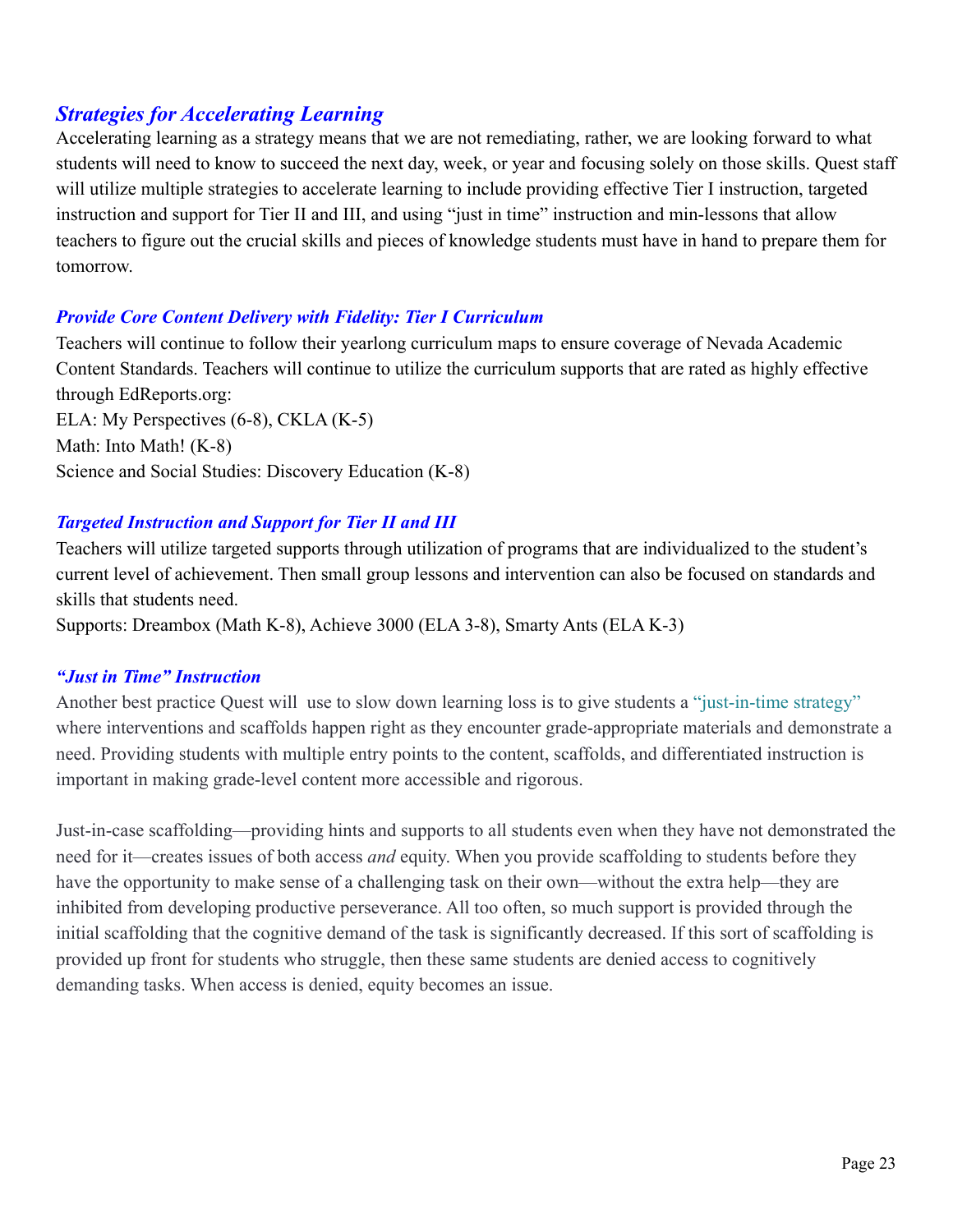### **DISTANCE LEARNING: Students Unable to Participate in Person**

Quest will ensure that any student who falls into the one of the categories listed below is able to participate in distance education that meets the requirements established for a Path Forward Programs of Distance Education. 1-Students who have documentation from a medical professional related to a condition that would be compromised by attending school in-person 2-Students who are quarantined on the advice of local public health officials

Quest has created a distance learning plan for the 2021-2022 school year. Quest recognizes that there may be families that need to keep learning in a virtual environment. The distance learning plan is specifically designed for students:

- With medical accommodations limiting them from attending in-person learning, as determined by a medical health professional.
- Who tested positive for Covid-19.
- Identified as close contacts of Covid-19.
- Affected by school closures and/or tightening government health protocols.

Quest is dedicated to maintaining high expectations and strong academic achievement for all students, whether full-time in-person or full-time distance learning.

#### **1-Students who have documentation from a medical professional related to a condition that would be compromised by attending school in-person**

#### *High-Risk Medical Exemption Process*

If a student or an individual has a high-risk medical condition\*, a Medical Certification for COVID-19 High Risk Exemption Form (provided in Appendix A) may be completed in order to participate in distance online learning at home for the 2021-2022 school year.. A health care medical professional must complete the exemption form and email it to Quest at m.hester@questly.com. Quest will review the form, and either approve or deny within one week of receiving the request. All medical exemption requests will be subject to verification. Parents/guardians will be notified by campus leadership when the form has been verified and accepted.

In the event that getting a physician's wet signature is not possible (due to moving from a different region or other similar circumstances), a letter from the physician on letterhead will suffice. Students who are out on a high-risk medical exemption may not participate in any in-person learning, face-to-face extracurricular or on-campus activities, including field trips, competitions, and athletics (as a participant or spectator without prior approval). This is because it would open them up to possible exposure to COVID-19, just as being in the classroom on campus would. There may be times, like for important assessments, where students may need to be on campus. During these times, a safe, socially-distanced environment will be set up for the students to be in with a minimum of 6 feet physical distance. Every person will wear a mask in these environments and complete health screenings.

Once approved for distance learning, students will only be allowed to switch back to in-person learning at the end of first semester - which will be determined on a case-by-case basis. Those individuals who are at higher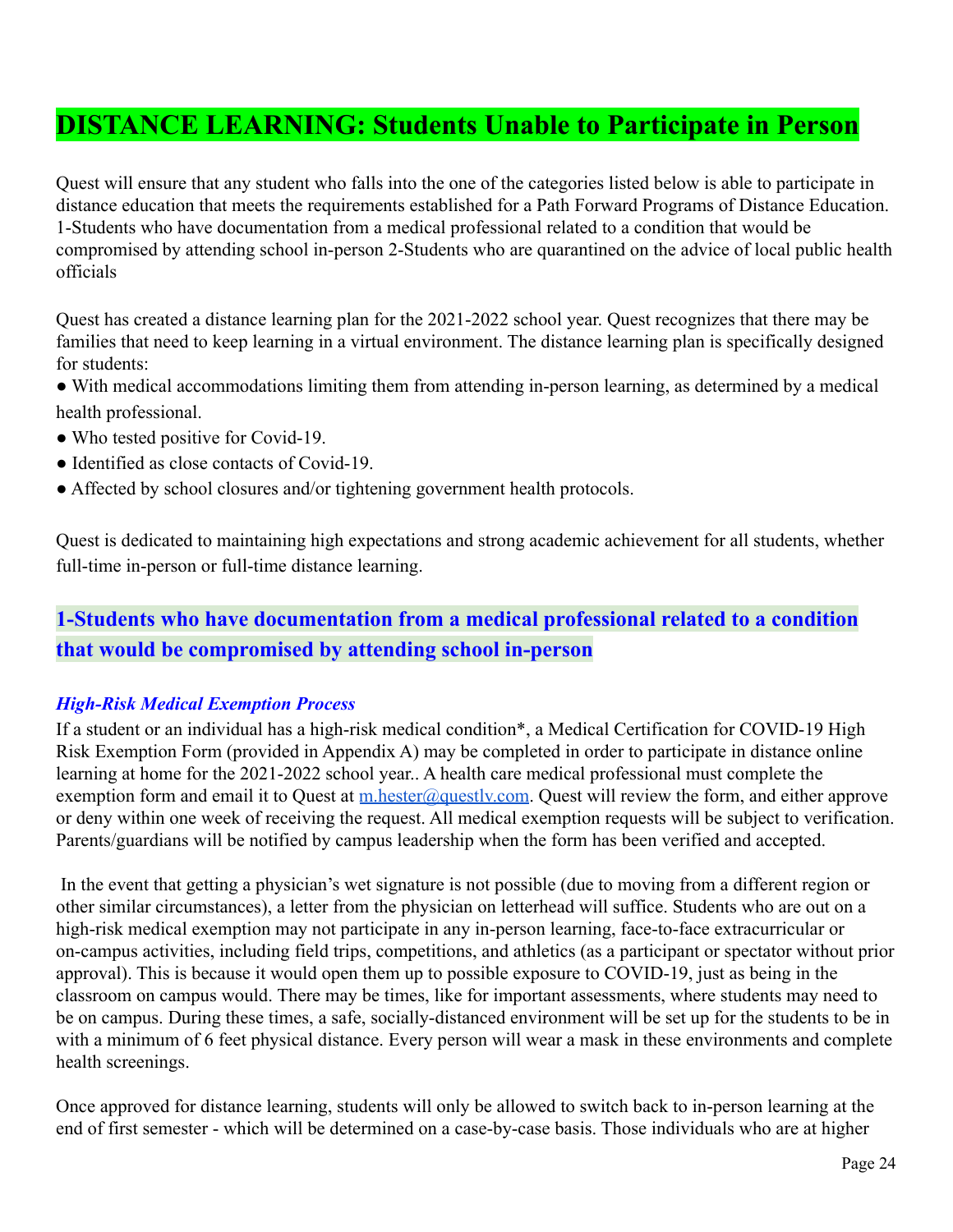risk of severe illness, as designated by the Centers for Disease Control (CDC), are those with conditions including, but not limited to: asthma, chronic lung disease, compromised immune systems (including from smoking, cancer treatment, bone marrow or organ transplantation, immune deficiencies, poorly controlled HIV or AIDS, or use of corticosteroids or other immune weakening medications), diabetes, serious heart disease (including heart failure, coronary artery disease, congenital heart disease, cardiomyopathies, and hypertension), chronic kidney disease undergoing dialysis, or liver disease. During the school year, if public health conditions worsen and/or students develop certain health conditions that may qualify for a high-risk medical exemption, families can reach out to school leadership to discuss joining full-time distance learning.

Full-time distance learning will only take place for high-risk students whose exemption form has been approved. Once eligible for the Distance Learning (DL) program, students will be assigned to the class of the teacher that is designated at the grade level for hybrid instruction, meaning providing instruction to some in person students and some distance students.

#### *Parent Considerations for Full time Distance Learning with a Medical Exemption*

Parents/guardians are asked to consider the following information when seeking full-time distance learning (DL) for their student:

- Students will only be allowed to switch back to in-person learning at the end of each semester, which will be determined on a case-by-case basis and with public health protocols in mind.
- If a full-time distance learning student begins to struggle, intervention meetings may be conducted with the student and parent/guardian, and the student may be required to attend school for face-to-face instruction.
- Students with an Individualized Education Program (IEP) may need to attend therapy and related services at the school.
- Only students may participate in the real-time synchronous sessions. If a parent/guardian has a question or needs assistance, they should not interrupt a lesson.
- A student participating in full-time distance learning who qualifies for free and reduced lunch, may receive meals at the school at no cost.
- Successful candidates for full-time distance learning have demonstrated positive attendance and grades during the previous year of school. All full-time distance learning requests are subject to approval by the school leadership.
- Students will be expected to attend and have their cameras on for the full duration of real-time sessions during the school's instructional day.
	- Kindergarten 2nd grade will have a minimum of 60-90 minutes of real-time sessions daily.
	- $\circ$  3rd 5th grade will have a minimum of 90-120 minutes of real-time sessions daily.
	- Middle School will have a minimum of 60-90 minutes of real-time sessions per week per course.

● Full-time distance education elementary students must have an adult at home readily available to support their learning.

- Students will be required to attend school face-to-face for designated activities and assessments.
- Some courses/classes may not be offered through full-time distance education.
- Parents will initiate communication with the teacher as soon as concerns arise.
- Parents will assist students in planning a time schedule for long-term assignments.

● Make-up work is available to all students. Students are responsible for asking teachers for the make-up work upon returning to class. Students will receive credit for satisfactory make-up work, including tests, after an absence, but may receive a zero for any make-up work, including tests, not made up within the allotted time. Any assignment not turned in within the allotted time falls within the late work guidelines. Exceptions may be granted by the teacher in extenuating circumstances.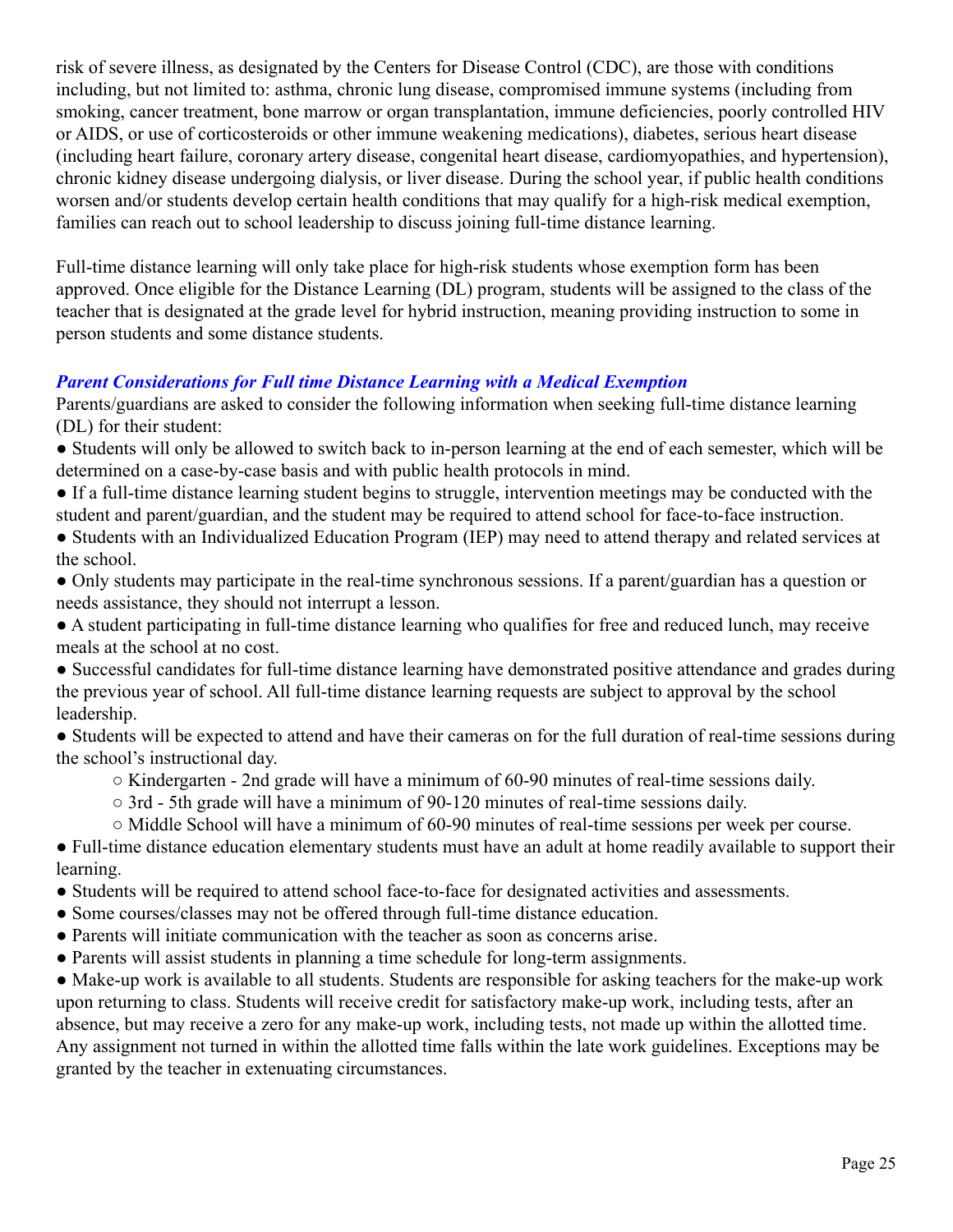#### **2-Students who are quarantined on the advice of local public health officials**

#### *Quarantined Students & Distance Learning*

Any student at Quest who is quarantined on the advice of local public health officials will receive access to distance education.

*Covid-19 Positive & Close Contacts* -Full-time in-person students who have tested positive for Covid-19 must quarantine as determined by their campus leadership. Proof of a positive test should be provided to campus leadership. Contact tracing will be conducted to determine if there are any close contacts on campus. Full-time in-person students who have been identified as Covid-19 close contacts (from the school, SNHD, or personal connection for any case) must quarantine as determined by their campus leadership. A student's quarantine can be for two weeks (most of the time) but can be longer depending on different factors. During a student's quarantine, a Chromebook or laptop will be provided if needed. School leadership will communicate the next steps for distance learning with families. Students are required to follow all procedures as stated by their teachers and leadership. Students are expected to attend class every day. Students should let teachers and front office staff know if they will be absent. Teacher(s) will try to connect with the student daily. Students may return to school from their quarantine on the agreed upon date. If the student is not symptom-free at the end of their quarantine, the quarantine will be extended for the safety of everyone. Once symptom-free, they may return to in-person learning.

*Quarantined Groups* - We foresee there being two types of quarantines for full-time students: 1. Whole Class/Entire School Quarantine 2. Individual/Limited number of Students

When the entire class / school needs to be quarantined, students will be placed in Distance Learning with their in-person teacher. All work/activities will be accessed via Microsoft Teams, and instruction will be synchronous through Microsoft Team meetings. If the assigned teacher cannot provide instruction, the entire class may receive instruction from another teacher who is providing Distance Learning. When only a limited number of students need to be quarantined, students will be assigned to the dedicated DL teacher's classroom. Attendance will be taken in Infinite Campus. All assignments will be turned in via Microsoft Teams.

#### *Quest Distance Learning Education Plan Overview*

#### *Goals*

- 1. Provide a supportive mode of learning through distance education for all students to grow and be successful.
- 2. Provide equitable access to those students without access, ensure equity, and provide for students with disabilities and English learners.

Quest understands the need for continuous learning among its students utilizing a distance learning model. The teacher-directed instructional model is a hybrid of asynchronous and synchronous learning to create a structure where learners complete their work at their own pace and also have a particular time to meet with their classroom teachers for instruction and receive support when completing their work. It also has components of the online curriculum in printed format to ensure access to materials for all. To add to this, the plan to provide synchronous distance learning will occur through interaction during live lessons. This is critical for engagement, understanding of course material, and communication.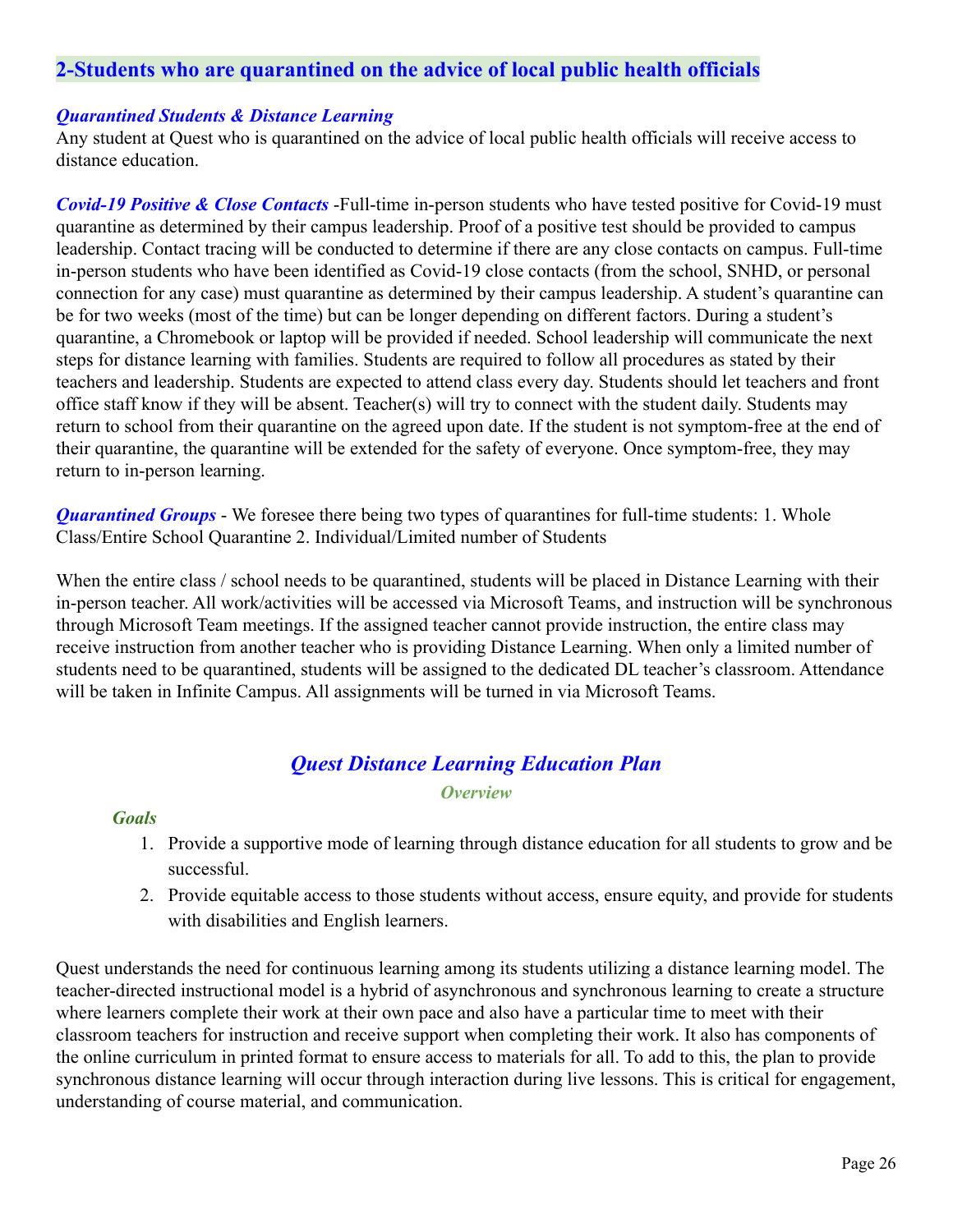The online learning platform of Quest is Microsoft Teams, which provides for secure communications between teachers and students. Live lessons are also available through Microsoft Teams. Teachers are trained on best practices with distance learning using Live Lessons and are integrating all distance components through Teams. Microsoft Teams provides a simple and robust communications platform. The integration of Teams allows teachers to use the functionality of video conferencing and teaching in a secure environment established through the integration of Teams and by requiring Microsoft Teams/Office 365 authentication. Students will continue to use their textbooks, both print (if needed) and online versions to support their learning.

#### *Full-Time Distance Learning*

The school will make a schedule based on the number of DL eligible students from each grade level. Teachers will regularly review and revise the curriculum to reflect real-world needs, depth and complexity, rigor and relevance, and meeting all students' needs. Classwork is any instructional activity defined/planned by the teacher to be completed during a class period to facilitate the learning process. There could be occasions where classwork becomes homework. Students will have access to Microsoft Teams and other DL instruction programs and resources. Students will be provided a Chromebook to take home. Students will also be provided internet service if need be. If an entire class goes under quarantine, the regular teacher will provide virtual instruction to the class. All work/activities will be accessed via Microsoft Teams, and instruction will take place via Teams Meetings. If the assigned teacher cannot provide instruction, the entire class may receive instruction from another teacher who is providing Distance Learning. Teachers will make at least one entry per week for each subject in the Infinite Campus Gradebook. The DL homeroom teacher will communicate with families each day via email, video conferencing, or phone calls. The communication will be documented in Infinite Campus or via a spreadsheet. If a student cannot be accessed via phone, video conferencing, or email, in that case, the dedicated DL teacher will need to find other ways of interacting with the family and record all communication and details.

#### *Content Delivery: Recommended Time on Task*

The instructional schedule may need to be revised/revisited throughout the year but the schedule will provide for the time allocations below:

K-1: Students should be engaged in academic activities for approximately 2 hours and 30 minutes daily. The remainder of the day could be spent playing, exercising, drawing, dancing, listening to music, etc. 60-90 minutes will be live lesson instruction each day.

2-5: Students should be engaged in academic activities for approximately 3 hours and 30 minutes daily. The remainder of the day could be spent playing, exercising, drawing, dancing, listening to music, etc. 90-120 minutes will be live lesson instruction each day.

6-8: Students should be engaged in academic activities for approximately 4-5 hours daily. The remainder of the day could be spent reading, exercising, drawing, coding, listening to music, etc. Middle school will have a minimum of 60-90 minutes of real-time sessions per week per course.

#### *Equity and Access*

Quest's student population has varying situations and circumstances. Quest will offer devices for checkout to families who request for them. Our teachers' survey to their students' parents will also help Quest identify students' access to the internet and connectivity. Quest will also identify those families lacking appropriate devices used for distance education (A cell phone is not adequate technology for school work. Tablets, computers, and laptops will be needed). Quest will make technology and the internet accessible to all students requiring distance education.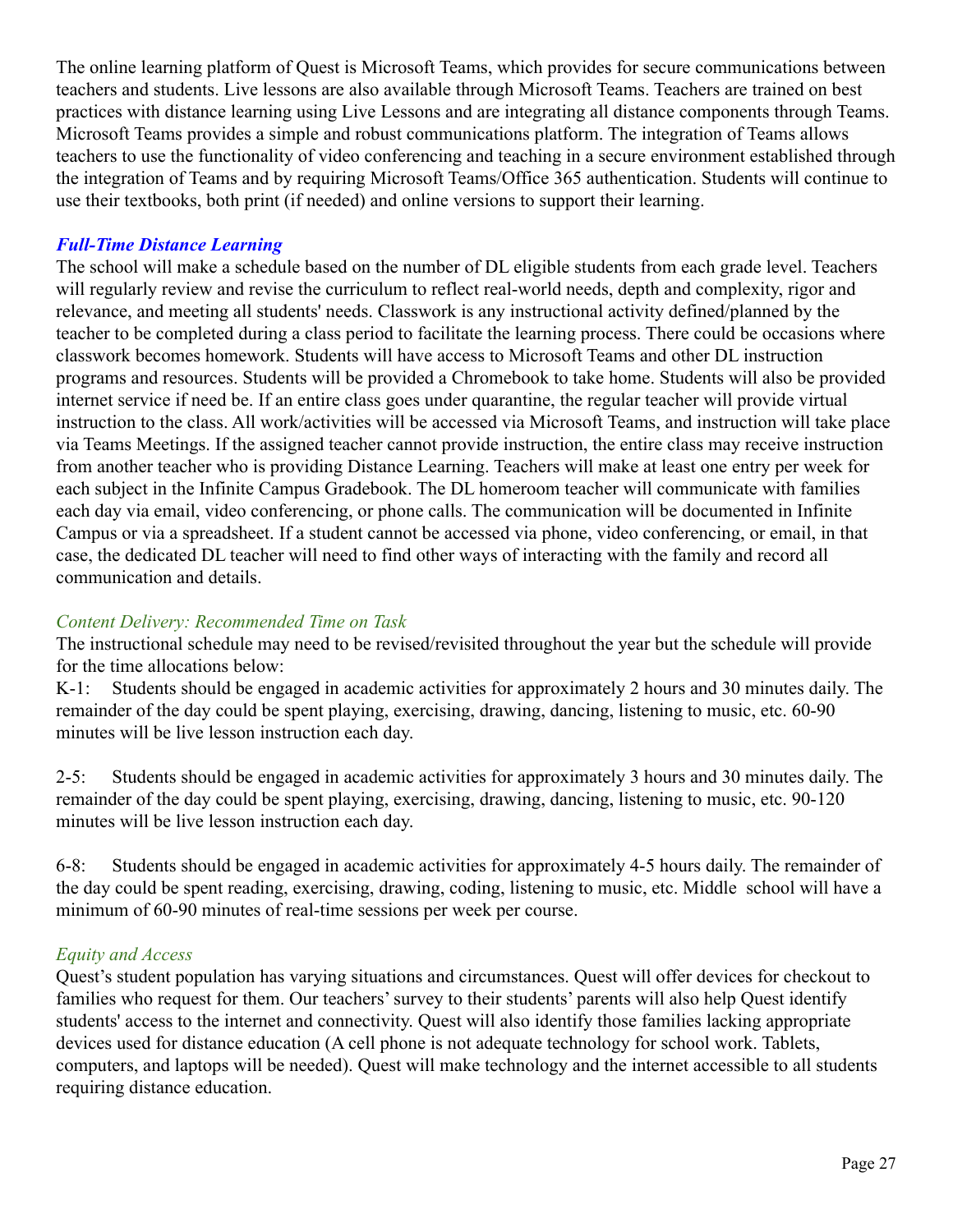#### *Transition Between In-Person Instruction, Full-Time Distance Education, and Hybrid Learning Models*

During the 2020-2021 school year, Quest had a positive experience with all learning models and learned many lessons in helping our students and families. We also had experience quarantining students and/or classes. This has allowed the school community to provide a high-quality education in any setting. In the 2021-2022 school year, we will be utilizing in person instruction for all students except those that fall in the exemption categories listed previously in this section. While Quest does not anticipate a change to this learning model, we are ready to adjust to any new directive. When a change of health conditions occurs, the Principal will notify the Quest School Board designee of the change and recommended transition using previous learning models and plans from the 2020-2021 school year. Once approved through the Board (approval may be informal if time sensitive, confirmed by email and formal approval if needed at next Governing Board meeting), the school community will be notified of any plan transitions through Infinite Campus announcements via email, phone calls, and postings on Facebook and the school website. This adaptation of movement between phases is critical for success in an evolving pandemic.

*Transitioning due to Public Health Conditions* Worsening public health conditions can affect the learning model that is implemented. If the Southern Nevada Health District, Center for Disease Control, and/or the Nevada Department of Education enforce new directives, we will make those changes as necessary.

Additionally, the school safety committee met regarding the CDC Guidance for the School decision tree. When closure authority is returned to the local level, the safety committee will incorporate that guidance into the decision-making process. During the school year, if there is a potential need to close again, the safety committee will convene to make decisions and recommendations to the school board.

It will be a smooth transition for us due to our experience, and we are equipped to adapt to the changes. The past 15 months have shown that we are capable of supporting students with the necessary technology, communicating with families effectively, and providing high-quality instruction to students. We made a shift from in-person learning to full-time distance learning when schools were closed in March 2020. That occurred on a weekend. In a week, live instruction was taking place online. Now we are prepared to make the change overnight. This is because we prepared our staff and students for multiple scenarios. When conditions were improving, we were one of the first schools to bring back students in-person through a hybrid model. By the start of the second quarter, we were managing blue week/green week/full-distance cohorts at our school. It went smoothly because of the training that staff received and the communication between the students, families and the school. Through both models, our school implemented strict health and cleaning policies for staff, students and visitors to our campuses. We abided by any social distancing measures in the hallways and in classrooms. We provided nutrition meals during that time as well. If we are mandated to switch learning models during the 2021-2022 school year, our schools and staff members will be ready. If we are forced to shift the learning model abruptly, we will be ready to make that change immediately.

#### *Staf ing & Development for Distance Learning*

Quest will utilize licensed teachers and/or licensed substitutes to be the instructors for distance education. Teachers will post the content and language objectives for each class. These teachers will create lessons and units through Microsoft Teams and online curriculum programs. Teachers will be accessible to students through the internet or by telephone during the school's regularly scheduled instructional hours. Teachers will provide any support to families during distance learning. Teachers will be able to direct families to the necessary resources in support of the student's learning; they will communicate to the student the nature of the outstanding work and the time limitation for completing the work. During teacher in-service week, teachers will be receiving professional development and training on distance learning, Covid-19 protocols, and working with families through this time.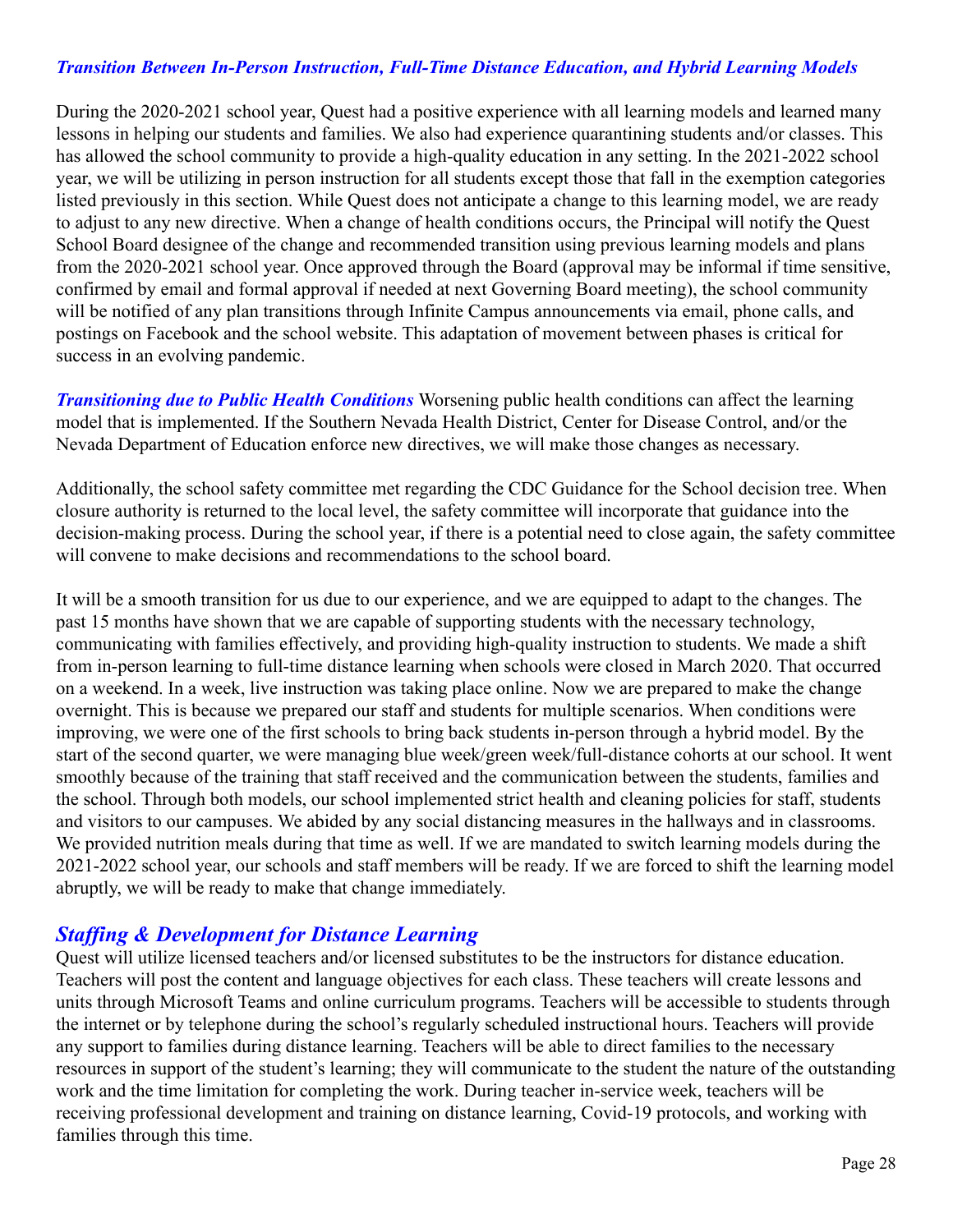#### *Professional Development*

Provide and ensure participation in professional learning for educators and staff regarding high-quality distance education and health and safety requirements related to preventing the spread of COVID-19 and other illnesses. Staff will be provided professional development prior to the school year beginning to address both the health and safety requirements related to the prevention of the spread of COVID-19 and other illnesses and how to deliver high-quality distance education.

Training for health and safety will be provided by the Quest Safety Team as well as from our safety partner, Compliance Science. Training for high-quality distance education will occur during professional development the week before school begins. Optional training will begin at the end of July.Educators will receive training on building student relationships, instruction best practices in distance learning, and Microsoft Teams training. Training will be continuous throughout the school year.

#### *Leadership Team Role*

The Leadership team at Quest meets weekly. The team shares the same information so the messaging to all stakeholders is clear and consistent. Additionally, the school leader distributes a weekly newsletter to all staff and the office manager sends out family communication.

#### *Governing Board Role*

The school leader will send regular updates to the governing body to keep them informed of school operations through a bi-weekly email. Governing board members with questions may contact the school leader who will accurately respond to questions.

#### *Frequently Asked Questions*

A FAQ site is available on the Quest website under the "Parent Resources" then "Distance Education" tab. In order to provide accurate information and debunk inaccurate information so that it does not create panic or a misinformation vacuum, informational videos will be released in the weeks leading up to the school opening. Additionally, the parents on the school re-opening committee will serve as parent liaison for other families with questions and concerns.

#### *Attendance*

Quest will track daily attendance in its student information system, Infinite Campus. This will ensure Quest utilizes a consistent method for recording contact with students, which may include students demonstrating regular weekly progress in their classwork that can be verified through Microsoft Teams, which serves as the learning management system.

Each student participating full-time in distance education will be contacted via electronic means or by telephone by a licensed teacher or licensed substitute teacher, generally their advisory or homeroom teacher, at least once per instructional day. If a student's confirmed lack of access to a telephone or internet service results in an inability to be contacted, a licensed teacher or licensed substitute teacher will record attempted contact via other means (e.g., home visit) once per week and maintain a record of attempts. Staff will use a consistent method in a Microsoft Form for recording contact with students participating in distance education, which may include students demonstrating regular weekly progress in their classwork that can be verified through Microsoft Teams.

Daily attendance may be satisfied in any of the following ways:

(1) The student is physically present; and/or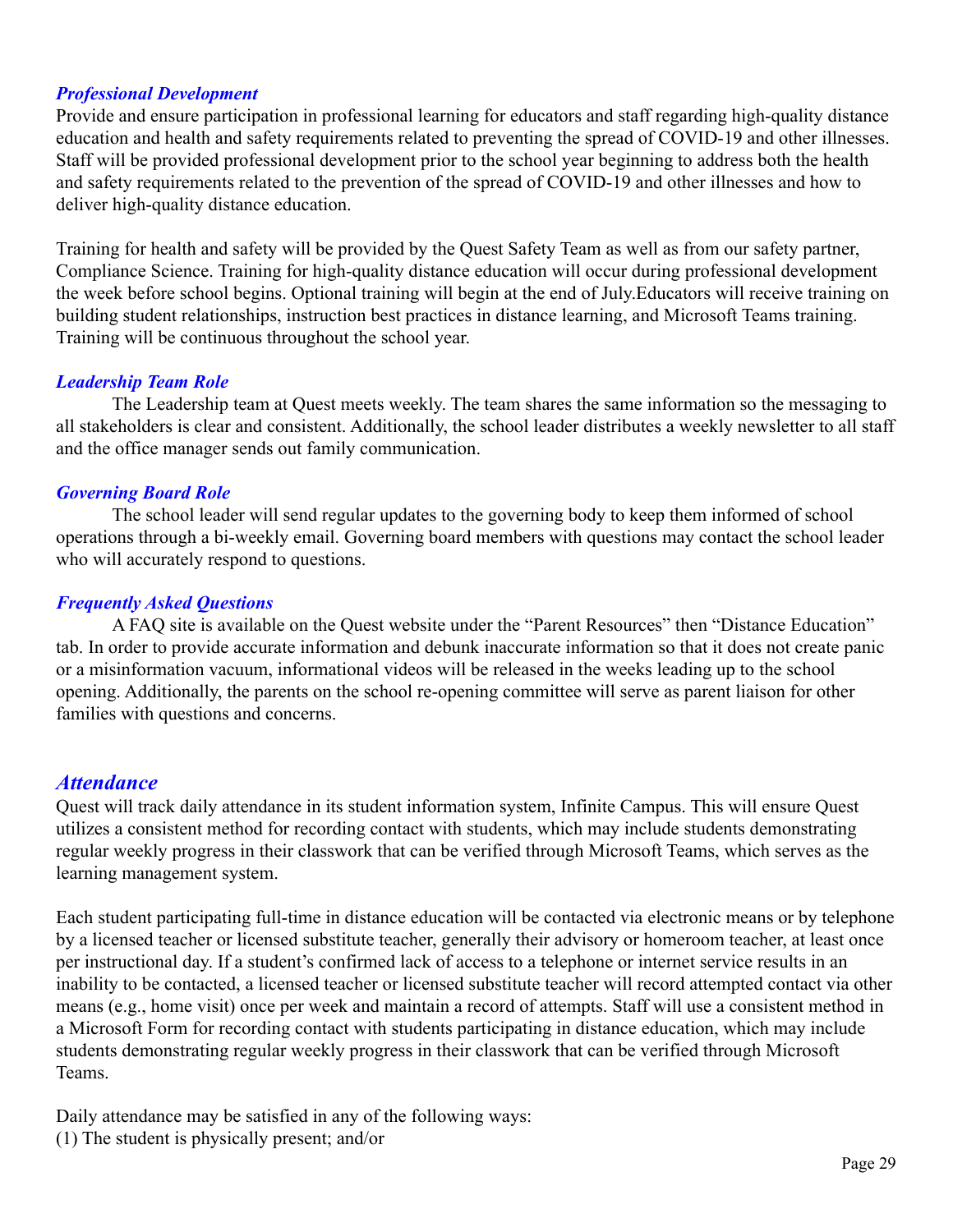(2) The pupil makes progress in their classwork leading toward mastery of Nevada Academic Content Standards and/or a course's completion that can be verified through a learning management system or other means; and/or

(3) The pupil participates in a real-time (synchronous) class session; and/or

(4) The pupil meets with or otherwise communicates with a licensed teacher or licensed substitute teacher who is able to discuss the pupil's progress in the course.

Families may contact the main office of their campus if there is an attendance issue, such incorrectly marked absence. Ten consecutive unexcused absences with unknown whereabouts and no contact will result in a withdrawal from Quest.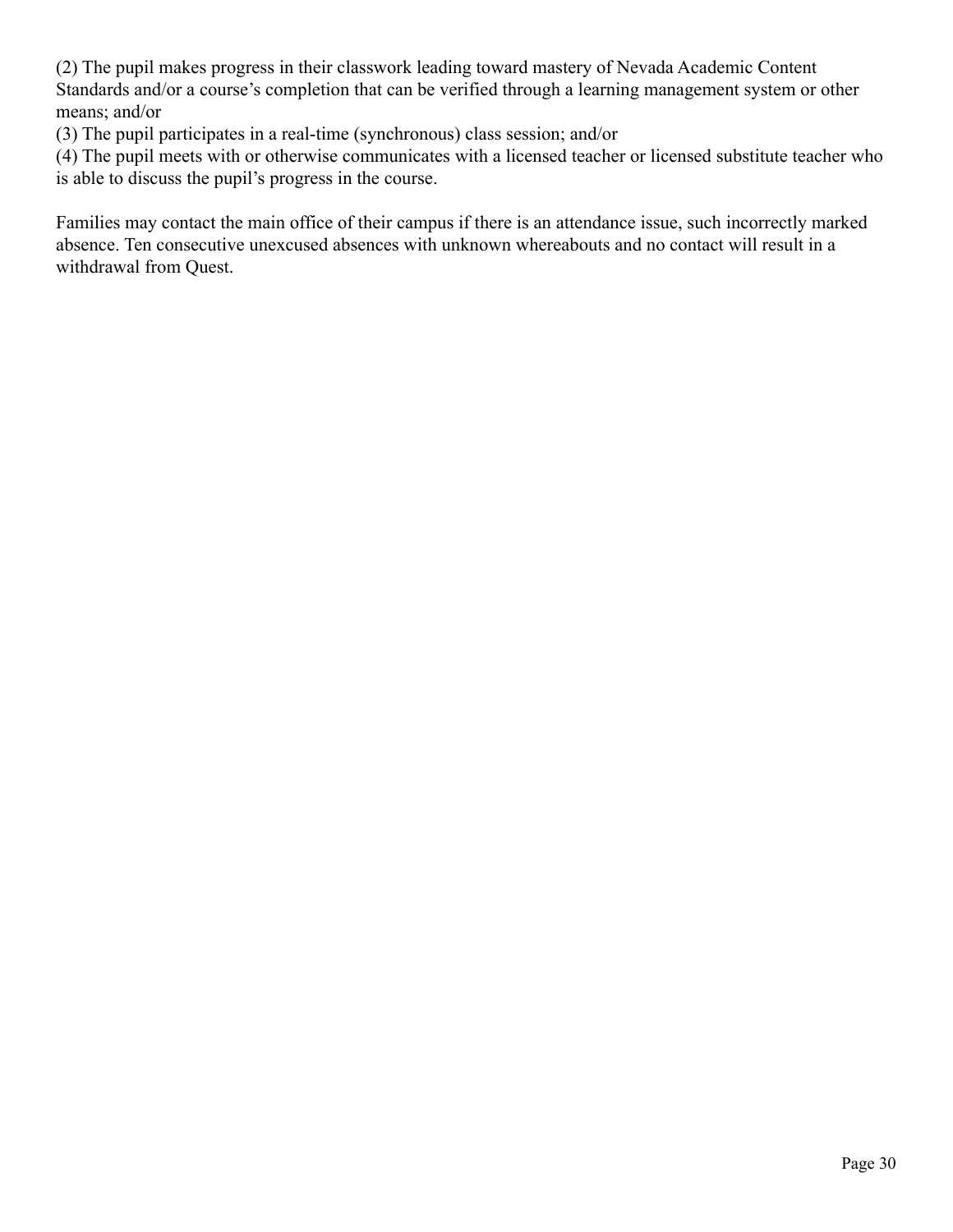### **DISTANCE LEARNING: Supporting Students**

Quest will ensure continuity of services, including access to necessary technology and resources, special education and EL services, and nutrition services, for students participating in distance education.

#### *Information Technology*

Technology Access For any students without access to such technology, school leadership will work with families to ensure technology is accessible. Families will have to complete a form to borrow the technology for the school year. If approved, students will be provided with a hotspot and a Chromebook at no cost to the family. Parents of DL students will be able to set up their Infinite Campus Parent accounts at the beginning of the year and monitor their student's progress and see all upcoming assignments, tests, and due dates throughout the school year. Families will receive training by a Quest staff member on how to use the technology if needed. If technology is not working properly at any time throughout the school year, families are encouraged to contact their teacher. Families will have to return the technology at the end of the school year. Technology will have to be in good working condition. If deemed to be not in good condition, families may be required to reimburse the campus (at leadership's discretion). If there are greater issues in technology (i.e., internet service provider shutdown, blackout, etc.), distance learning can be done through paper correspondence.

Expand access to technology and internet connectivity for students, families, and educators, as well as provide accommodations for students without access to such technology.

Quest will expand access to technology and internet connectivity for students, families, and education. Quest will have families complete an Information Technology Survey prior to the school year beginning to identify the need for accommodations. This will include information on devices that can be used for student learning as well as access to internet connectivity. In the Spring, Quest provided and checked out technology for all students that had a need. Families were also allowed to park in the school's covered parking area for connection to the school wifi if connectivity was needed. Families were also given information regarding wifi access points such as libraries and the school district roving wifi busses. The school also will connect families with internet providers with school student rates. Families that have an economic hardship may contact the school for further individualized options.

#### *Resources*

Quest will provide resources to students and assistance and advice to parents/families so they can support students participating in distance education.

Student/Family Communication Students are required to check in with their teachers each day. Whether through email, a phone call, or (video) messaging through a learning management system and/or Teams, it will count as an interaction for the day. A teacher will schedule one or more conference(s) with the parent(s)/guardian(s) of a student if the student is not maintaining passing grades, is not achieving the expected level of performance, is presenting some problem to the teacher, or in any other case that the teacher considers necessary. This conference may be requested by indicating so on the eight-week progress report. Such conferences may be handled by telephone, in person, or via written communication If families and/or students call teachers, it has to be a viable conversation about academics to count as a present attendance mark. If not answered, a voicemail message should be recorded. A teacher will respond within 24 hours. If a student emails a teacher, the teacher will respond within 24 hours. Email communication sent on Fridays after 12:00 p.m. should expect a response by close of business on the non-holiday business day. If a student has not communicated with a staff member for 5 days in a row, a home visit will take place. If a family communicates that they are in need of resources,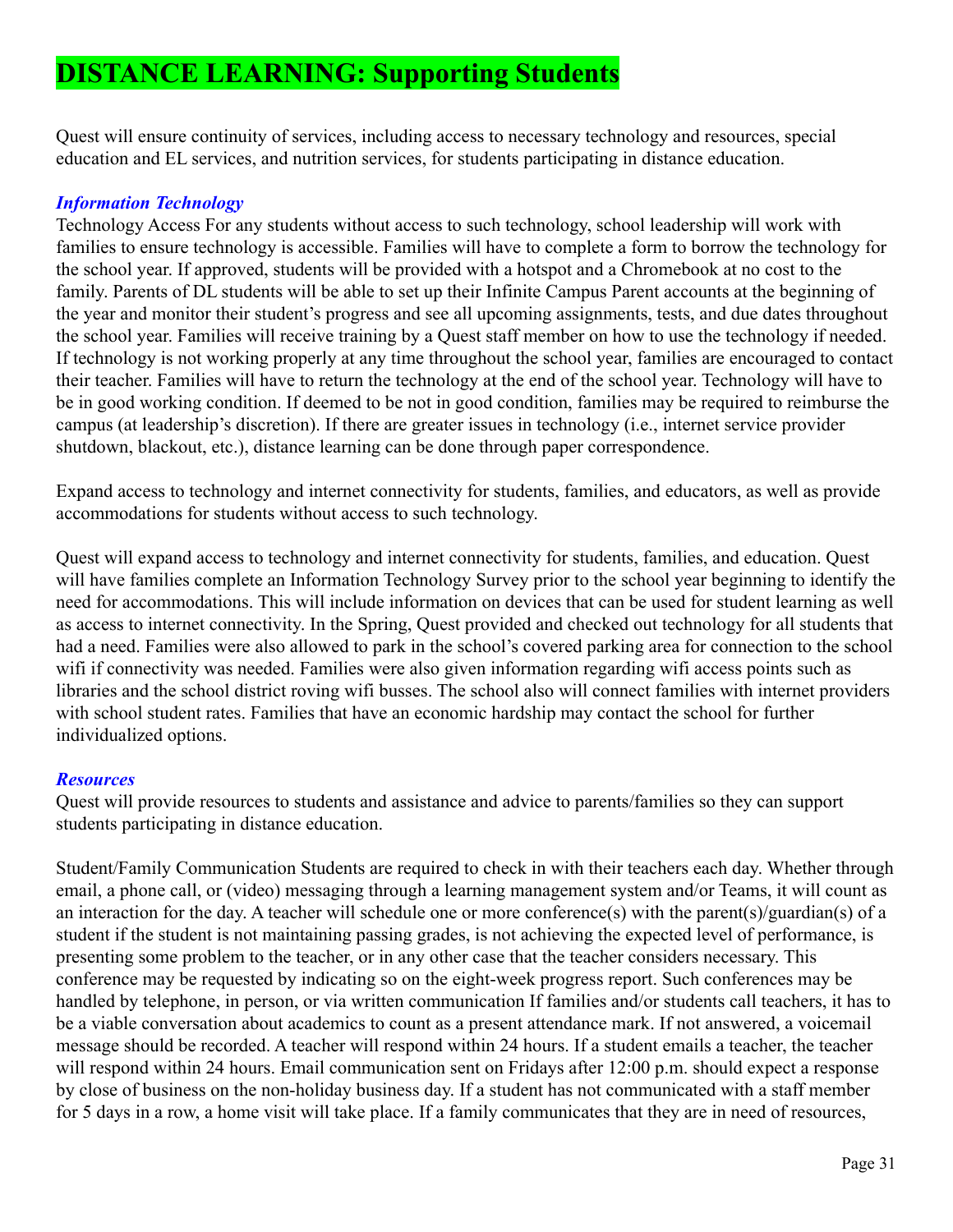campus leadership, the teacher and the community outreach coordinator will work together to provide resources.

Quest will provide assistance and advice to parents and families on how they can better support their child's success and participation in distance education. Before the school year begins, families will be given informational material through emails, and required virtual Parent Training Nights. Parents and families attending distance education at Quest will be given a *Parent Agreement and Acknowledgement of Responsibilities* to read, review, and sign that outlines the responsibilities of all stakeholders in a successful distance education setting. Throughout the school year, the Student Support Team will continue to send out communications regarding ways to assist and support their child while learning at home. The Principal will continue to hold monthly "Coffee with the Principal" meetings with parents and families and will incorporate assistance/advice to support students.

#### *Special Education and EL students*

#### *Response to Intervention*

Quest will hold weekly Student Support Team meetings to monitor and support students' academic, social-emotional, and behavioral concerns. Teachers will continue to implement intervention sessions to their students attending classes in-person. For those who are attending classes virtually and are part of the Tier II and III groups, weekly online intervention classes will be held for those students.

#### *Special Education Support/504/EL Support*

The program of instruction at Quest provides appropriate education for English Learners, students with Individualized Education Programs (IEPs), and students with a 504 Plan. Special education students will be provided services/support in accordance with their IEPs. Parents of students whose individualized education plan (IEP) receiving services other than speech only will be contacted and given schedules for when the special education staff will be providing for their child via Zoom or Microsoft Teams when the child is on a distance education schedule. Students' assignments may also be adjusted as an additional means to provide learning accommodations and/or modifications. Additionally, the speech therapist will work with the school registrar to identify which students receiving speech services are approved to attend classes virtually. With parent consent, the speech therapist will then provide services to those students virtually. Assessments administered by the psychologist and/or the school nurse must be done in person and by appointment. Schedules will be communicated to the parent if their child is on the list for assessment.

Additionally, if an EL student is attending classes virtually. The EL teacher will provide daily video support to the student and his/her family. Supplemental packets for learning English, as well as a list of enrichment activities, will be sent home weekly so that the student and his/her family can continue to practice English skills.

#### *Nutrition Services*

Students will receive access to the nutrition services to which they are entitled, to the extent nutrition services are generally provided by their charter school. Quest only serves lunch and breakfast to K-8 students at its campus. For virtual students to receive their lunch, the student and/or a family member will need to visit the campus during a designated lunch period set by the campus administration. The school will then provide a lunch meal. A lunch meal will be not provided to anyone arriving before or after the designated lunch period, unless at the discretion of school administration.

*Important Note: When picking up, stay in your vehicle. Food services will bring the meals to your vehicle.*

No meals will be served buffet or family-styled. Meals will be in pre-packaged boxes or bags for each individual.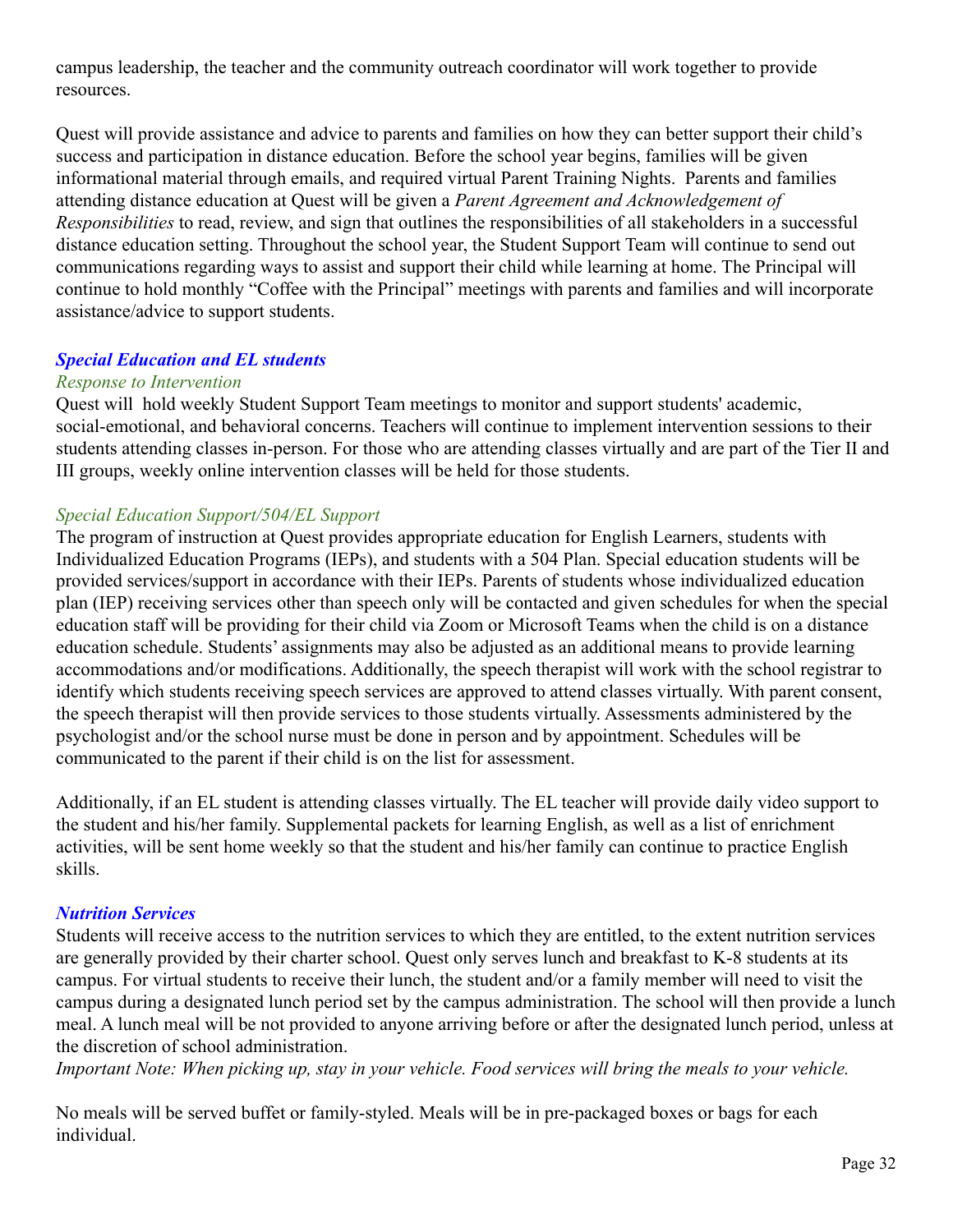The Facilities Manager will communicate with vendors to anticipate changes to menus and the necessary new food items, sanitation supplies, packaging supplies, etc. Quest Facilities will procure any equipment necessary (carts, temperature control bags, etc.) as needed for the modified meal distribution model.

Staff will continue to follow cleaning protocols that have a high frequency of disinfecting of high-touch areas throughout the day.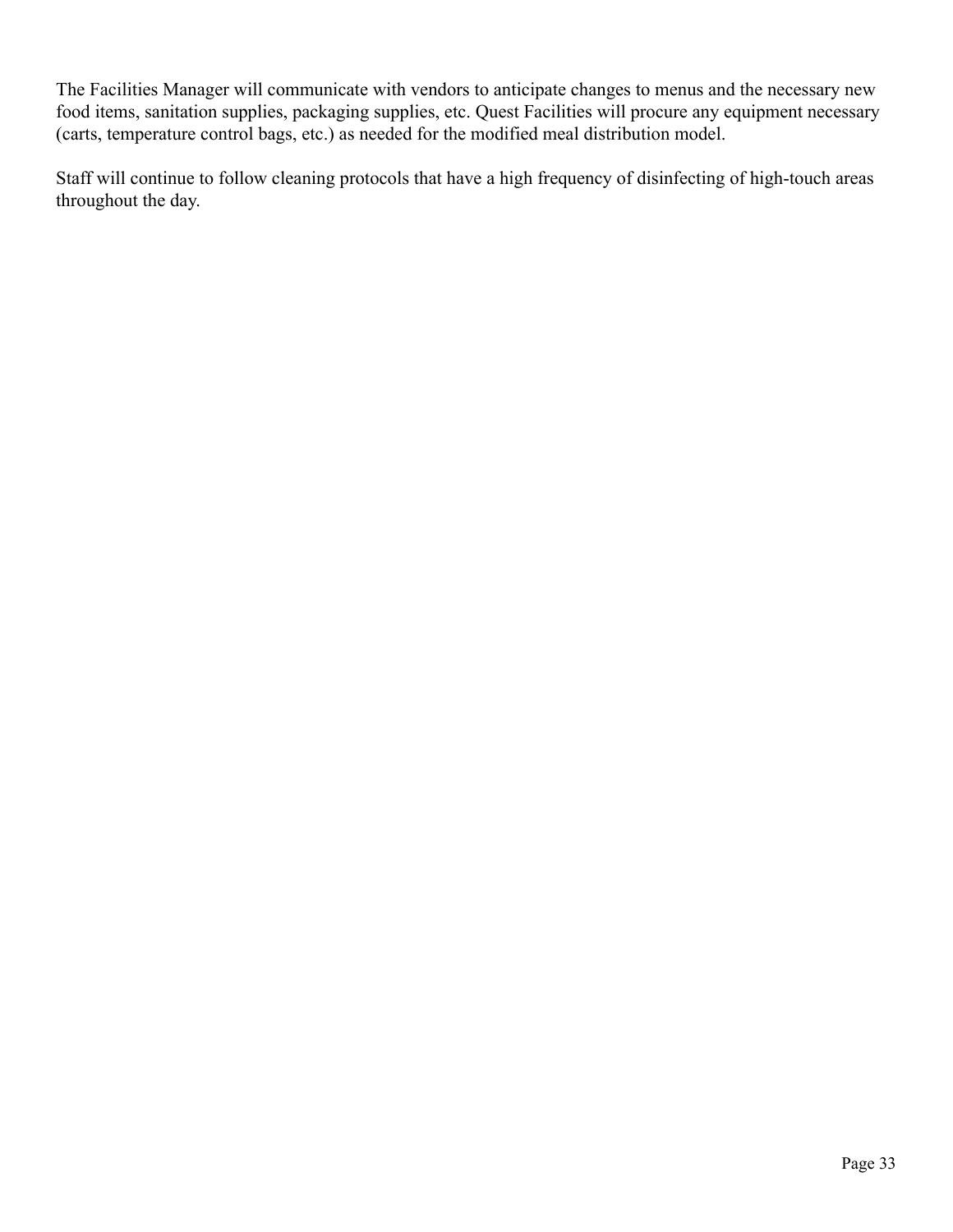### **DISTANCE LEARNING: Emergency Closure**

Quest will ensure that all students are able to continue to learn through distance education in the event that school must be closed due to the effects of the COVID-19 pandemic or another major emergency that necessitates the closure of school for at least 10 consecutive days.

#### *Emergency School Closure Learning Plan*

Quest recognizes that there may be emergency situations that shut down a school for an extended period of time. Examples of emergency situations could include, but not limited to, a pandemic, a facility issue, or a natural disaster. Quest is committed to providing a high-quality education to its students and has developed this emergency school closure learning plan. This plan will be made available to all staff, families, and students. This plan will succeed in delivering instruction online to meet students' elective and general education requirements. The purpose of this plan is to empower and prepare students for success by enabling them to access quality online instruction. This plan will act as a guide to improve learning and enhance student success. It is also aimed to fulfill all applicable rules, regulations, and policies stipulated by the Nevada Department of Education and the US federal government. Quest will continue to use email, Infinite Campus, and the school website for normal communications with parents, students, and teachers. This plan is developed for at least 10 consecutive days of implementation.

The Emergency School Closure Learning Plan will utilize the elements of the Distance Learning Plan for Covid-19 to include information from the previous two sections in this document and utilize the same goals.

#### *Goals*

- 3. Provide a supportive mode of learning through distance education for all students to grow and be successful.
- 4. Provide equitable access to those students without access, ensure equity, and provide for students with disabilities and English learners.

#### *Education Management System*

Infinite Campus will continue to be used as the Student Information System (SIS). It will be the primary source of grading, attendance accounting and information distribution to students and families. Although the legal attendance requirement is 1 contact per student per week, the site is requiring teachers to take attendance daily on an Excel Sheet to address "absent" students on an ongoing basis. Teachers are required to enter grades at least one time per week.

#### *Primary Online Learning Platform*

Microsoft Teams (Teams) will be used by every teacher to relay classroom content and deliver classroom instruction. Each teacher at the beginning of the year will add all students to their Teams and have school leaders as owners of the Team. This will also allow for a quick transition for content delivery and provide access for staff to ensure students and parents have access to all needed information. Teachers will upload videos, assignments and related information for student use as well as hold live lessons and office hours with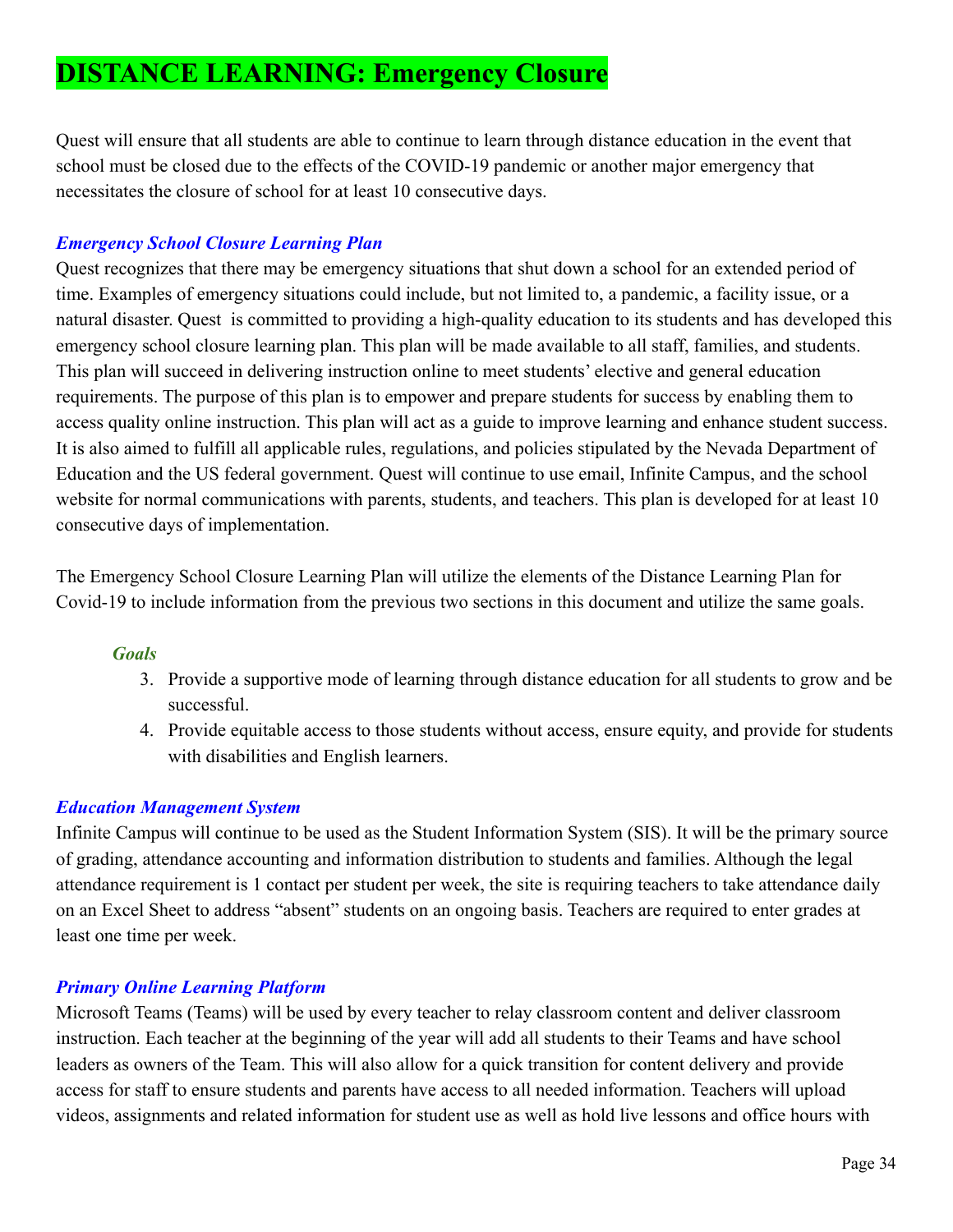Teams meetings. In addition to Microsoft Teams, teachers will continue to use Into Math, CKLA, MyPerspectives, Discovery Education, Smarty Ants, Achieve 3000, Dreambox, MobyMax, and various software that was previously implemented for classroom use. Microsoft Teams is the teleconference method being used by teachers for classroom instruction.

#### *Student Materials, Technology, Supplies Distribution*

A student survey will be delivered to families to determine technology needs at the start of each school year. Chromebooks will then be distributed to families at a time, date, and location, which will be communicated right away to families when an emergency closure is announced. Additional supplies will also be distributed for select classes during this time. Additional Outreach Emails will be sent weekly with details regarding drive-through lunch options for students. Quest will work with its vendor to deliver types of meals (hot, cold, etc.) that best serves its students during that time.

#### *Academic Progress Tracking*

The Student Support Team created a Google Form for staff to report students who are disengaged or not showing progress in specific courses. The Student Support Team then reaches out and develops action plans for getting students back on track.

#### *Staff Communication*

The administration has created Microsoft Teams for staff, action teams, and PLCs chat groups for specialized administration and colleague support. Action teams, PLCs, and all staff Teams meetings are scheduled weekly as well as emergency staff meetings when necessary. How-to videos for curriculum, lesson planning, grading, and other web-based programming are provided or created as needs are expressed by teachers. School Leaders are included as teachers/owners on all Microsoft Teams to aid in student learning when needed. Teachers are required to contact parents via email or video conference call as an additional means of communication with students and parents. Weekly Department and Staff Meetings are held via Google Meet or Zoom. Principals will join weekly planning meetings scheduled by the Central Office and SPCSA and update their staff accordingly. A tech team has been established that allows teachers to reach out with any instructional technology questions they may have.

#### *Attendance*

The Administrative team created attendance tracking sheets where teachers enter attendance as they interact with students. Initially, teachers will reach out to the families if the students do not check-in or turn in their assignments. After some attempts, if the issue continues, teachers will inform administrators. The administration will reach out to families whose child(ren) does not check-in by Wednesdays. Registrars enter attendance for the school by the end of Friday for each week and submit a detailed list to the Student Support Director and Principal for further reporting.

#### *Special Education Program*

The Special Education Department within Quest recognizes the unique needs, strengths, and challenges of each of its special education students and families. In our attempt to provide the best-individualized plan of specialized instruction during this situation, we strive to consider factors that hinder inclusion, accessibility, and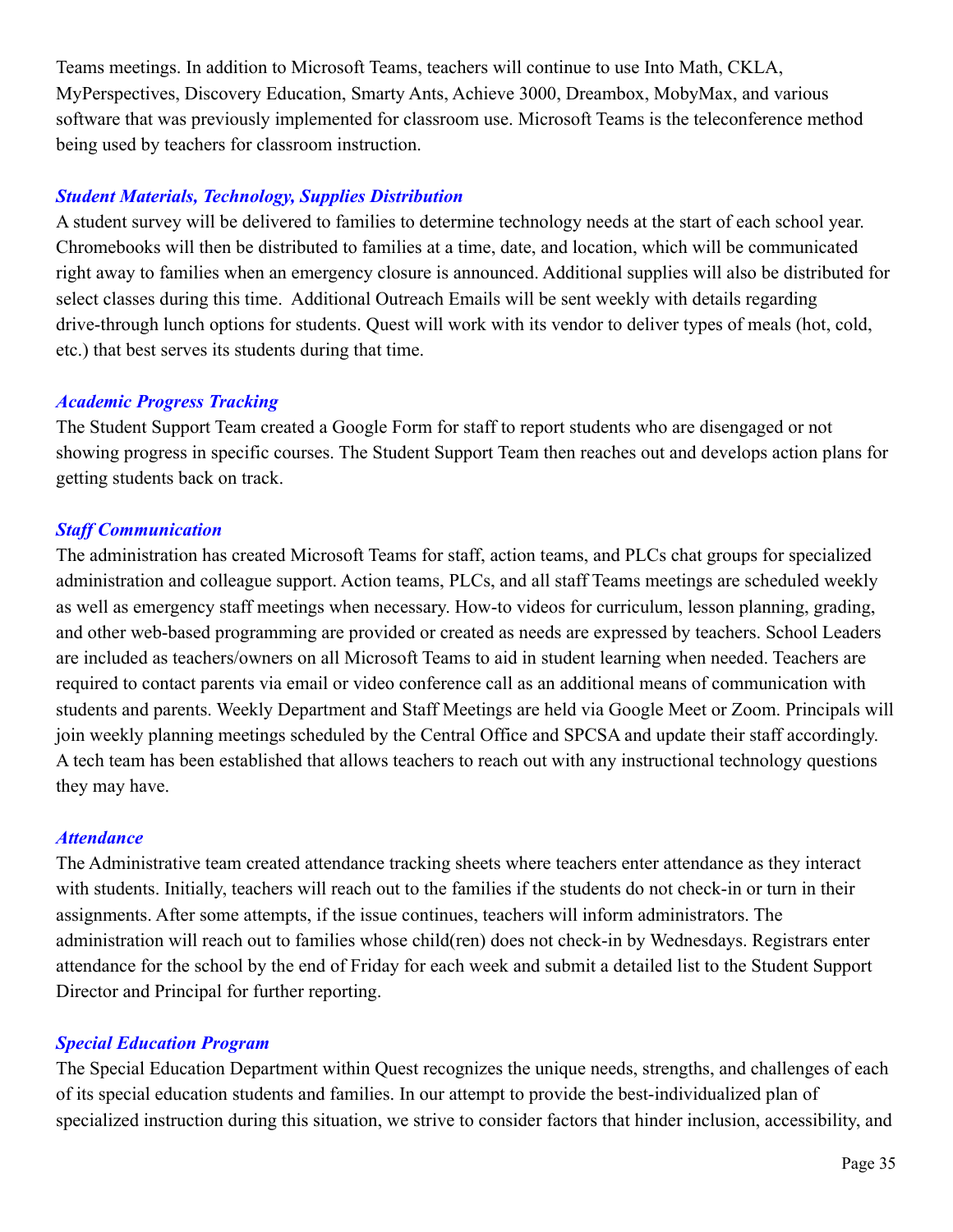equity such as technology, family socio-economics, language and culture, and parental obligations outside of the home. Therefore, a multimodal approach to student and family support has been put into place.

#### *Initial Preparation*

Prior to the transition to online instruction, in anticipation of the need to fully move to online instruction, all special education teachers were provided with an introductory training to online instruction that included modes of communication and instruction, asynchronous vs synchronous instruction, preventing miscommunication within the virtual environment, and tips for online classroom management.

Primary Online Platforms

- Microsoft Teams
- Into Math
- CKLA and MyPerspectives
- Discovery Education
- Smarty Ants/Achieve 3000
- Dreambox
- Site-specific supplemental platforms

#### Practical Issues

● IT facilities and support – especially if running state-wide modules & work across parent/guardian schedules may require tutor flexibility

- Some functionality is impaired on mobile devices
- Institutional usernames and passwords to access all platforms
- Upkeep of system maintaining links etc.
- Monitoring student engagement Requires a similar amount of tutor time

Special Education Specific

- Progress Monitoring Systems
- Paraprofessionals and Supports
- Virtual and Related Services and Coordination
- A Dedicated Special Education Person to Monitor Student Progress & Report to Team
- Related Service Providers

#### *Related Services*

Related Service providers will continue to provide related services using online learning platforms, for the seamless continuation of face to face service delivery, when the student and parent have access to the required technology. For parents who do not have the required technology for electronic service provision, related service providers will make weekly contact with the parent to offer continued support such a recommended strategies to implement at home, connecting parents to helpful resources, and gathering information which may be beneficial for the case manager and/or special education staff to know in order to support the student in their virtual classroom environment through modification and accommodations. Related Service Providers will maintain a weekly log of services provided, communication made or attempted, and medium by which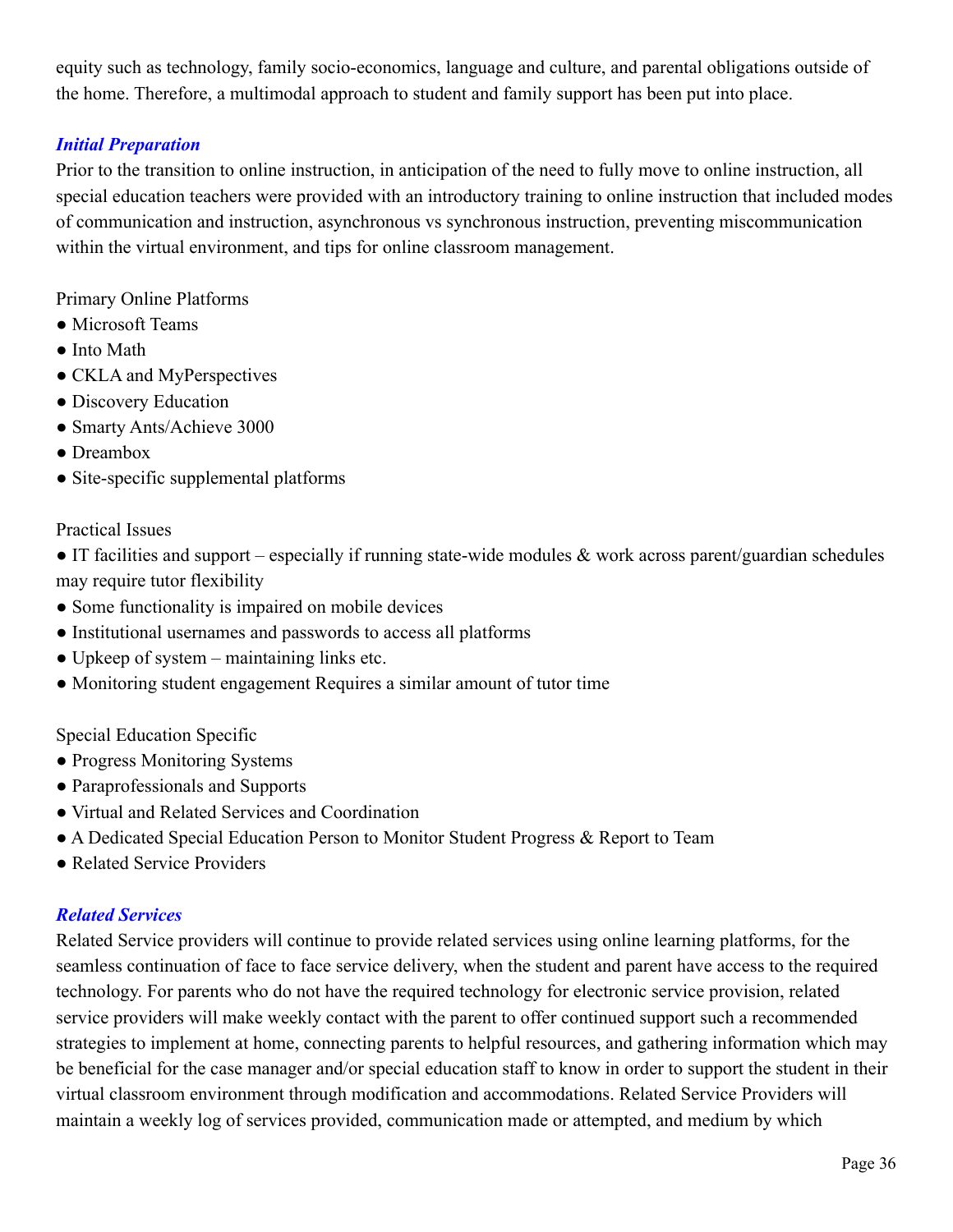communication was made. Further, qualitative information will be included to alert Quest special education administration to ongoing concerns or themes which need support. A special education administrative staff with Quest will collect weekly records of communication between the related service providers, students, and parents, and determine areas that need further support, based on the data.

#### *Special Education Teacher*

Each special education teacher will provide pull out service minutes using asynchronous Classes and synchronous Classes, Microsoft teams, supplemental online options, and progress monitoring to ensure work towards IEP goals. Special Education teachers will be available from 8:00 am - 3:00 pm Monday to Friday. Each teacher will set a schedule similar to that found in their brick and mortar classroom. This schedule will be communicated individually with parents/guardians and students. A flexible option will also be available. Special education teachers will monitor student progress, attendance, and assignment completion. Special education teachers will maintain a weekly log of services provided, communication made or attempted, and medium by which communication was made. Further, qualitative information will be included to alert Quest special education administration to ongoing concerns or themes which need support. A special education administrative staff with Quest.

#### *Paraprofessionals*

Paraprofessionals and their assigned case managers will be in contact throughout the week, in order to plan and provide the support required for the student and their family to meet the week's objectives. An initial learning objective will be established for each new week, as co-designed by the case manager, student, and parent. This learning objective will be communicated with the paraprofessionals, who with the case manager, will develop a plan of action on how to measurably support the student within and outside of special education instruction, to include preparation of materials, modifying assignments, pre and reteaching, and the electronic dissemination and collection of materials. Each paraprofessional will provide push-in service minutes using asynchronous Classes and synchronous Classes, monitoring and assisting with general education Microsoft Team classrooms, student support, and supplemental online options. Paraprofessionals will be available from 9:00 am - 3:00 pm Monday to Friday. Each paraprofessional will set a schedule similar to that found in their brick and mortar school. This schedule will be communicated individually by both the paraprofessional and special education teacher to parents/guardians and students. A flexible option will also be available. Instruction Special education support services are provided by both synchronous and asynchronous methods. Online learning platforms in use include Google Classroom and Zoom. Other methods of instruction and communication include Skype, FaceTime, email, and telephone. Teachers and support staff are required to be available between the hours of 8 am-3 pm during the school day, and as otherwise scheduled by the parent and teacher. Direct instruction is provided to address the previously designated areas of eligibility, as well as the support provided through push-in services, the modification of general education assignments, and ongoing accommodations. Special education teachers are in weekly contact with the general education classroom teachers to provide continued collaboration and planning.

#### *Parent/Guardian Communication*

Parents were individually contacted by their case managers or a campus-based special education representative with a cursory description of what to expect over the coming weeks, the opportunity to schedule a phone call for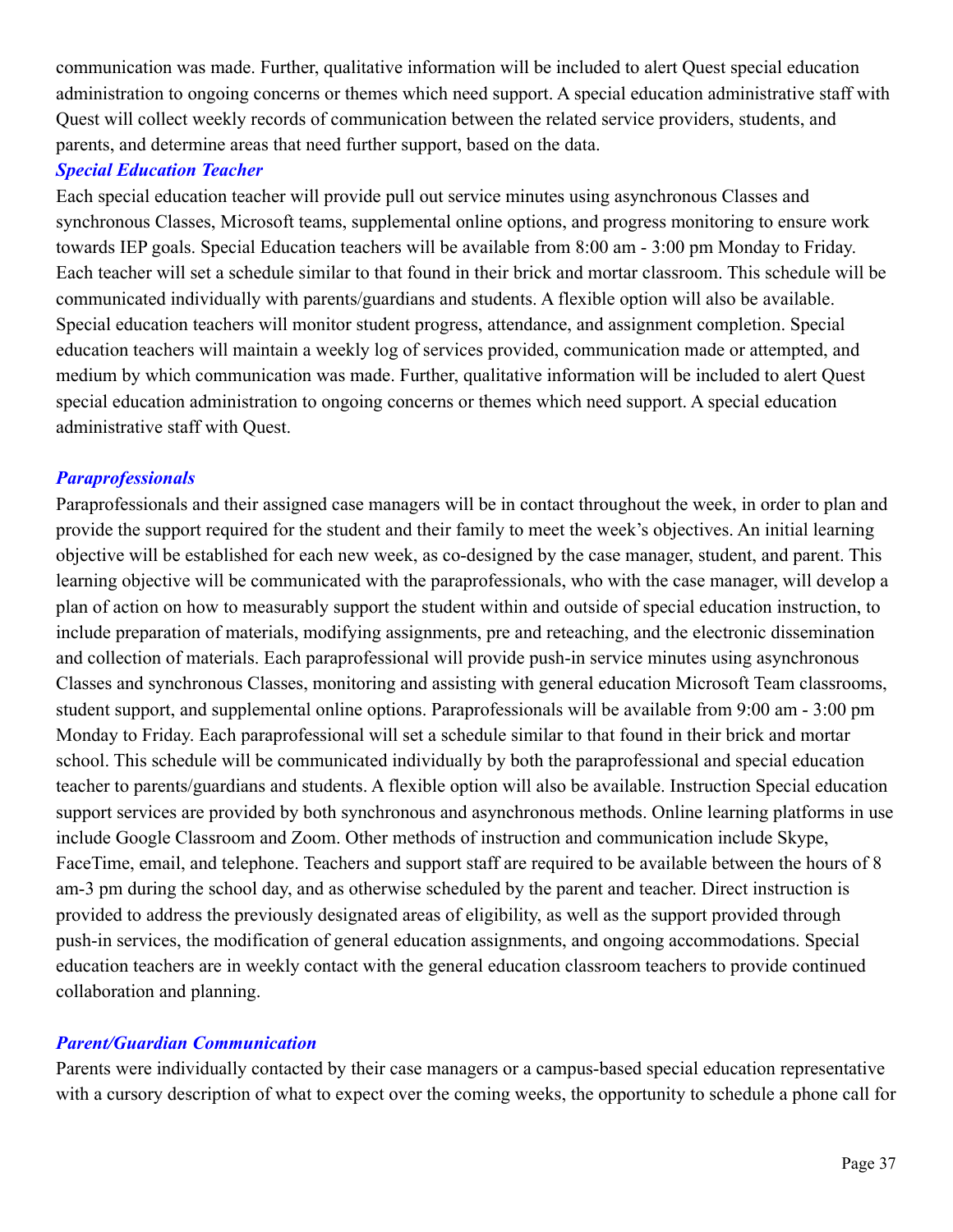Q&A, and methods by which parents could contact their campus support person. Additionally, parents were further queried as to their digital savvy and accessibility.

#### *Progress Monitoring*

The Quest special education teacher will be designated as the individual responsible for collecting weekly progress monitoring, comparing the data against the student's goals, and ensuring that intervention decision making reflects the needs based on the data. This individual will also provide any necessary professional development, coaching, or other support to teachers, with best practices for designing effective and efficient progress monitoring tools within the virtual learning environment.

Individualized Education Programs (IEPs) All annual IEP meetings will be held using GoToMeeting and scheduled by the case manager. Each family will have the option to sign electronic permission to share documentation if they would like documents shared via email. All required documentation will be sent via US Postal Service.

#### *Student-Specific Decision Making*

Parents will be contacted weekly to determine student-specific needs. An IEP team meeting will be scheduled for any discussion impacting the IEP or change in services or placement. Based on student and parent needs, strengths, and accessibility, examples of instruction may include:

\*Asynchronous Microsoft Team session between staff, parent, and student, whereby a specific skill is targeted and remediated through evidenced-based activities, such as phonological awareness exercises that target rhyming, blending, and so forth.

\*An individual activity in which the parent can supervise the student in independently completing several worksheets in a skill area in which the student was close to the target.

\*Hands-on materials, created by school staff or by parents in coordination with school staff, whereby the student can exercise practicing a new skill in math or sentence construction with parents submitting photos of the finished product.

#### Elementary Approximate Time Frames for Learning

● Students are responsible for visiting their teacher's Microsoft Team for online assignments on a daily basis

- Students will attend virtual class as specified in each teacher's email
- Students will have assignments from each teacher with specified due dates
- Counselors will be available to support students with academic, social, or emotional needs. Students or Parents must initiate contact by email

| Approximate Time Per Subject  | <i>Subjects</i>                                                                        |  |
|-------------------------------|----------------------------------------------------------------------------------------|--|
| K-2: $20-25$ minutes/day      | Reading, Writing, Math, Science, Social Studies connections as appropriate             |  |
| $3-5: 25-30$ minutes/day      | Reading, Writing, Social Studies, Math, Science                                        |  |
| $K-5:30$ minutes/week         | Physical Education, Music                                                              |  |
| Independent Learning (varies) | Independent reading, Board games & challenges with math/strategy/critical<br>thinking. |  |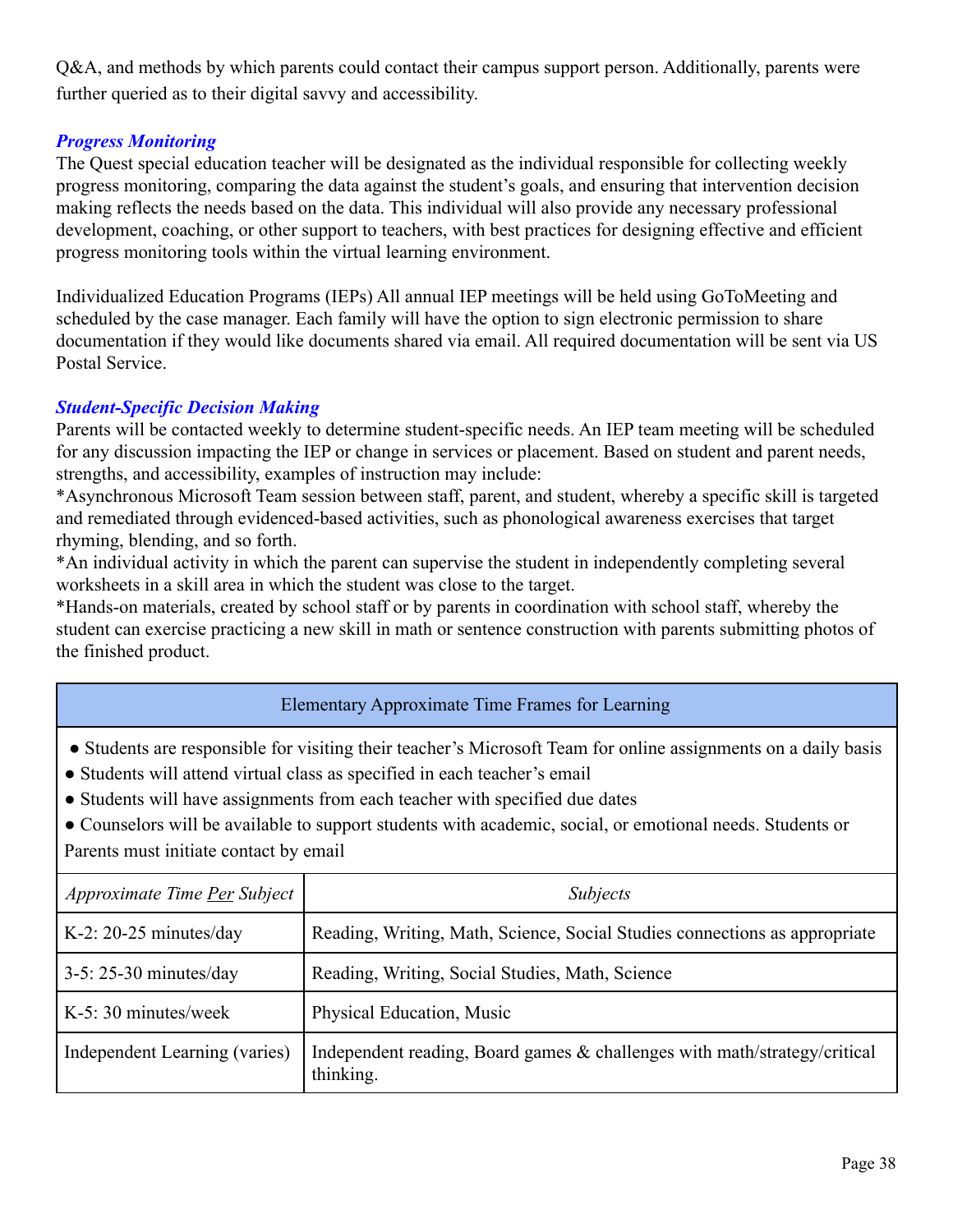#### Middle School Approximate Time Frames for Learning

- Students are responsible for visiting their teacher's Microsoft for online assignments on a daily basis.
- Students will attend virtual classes as specified by the teacher's instructions.
- Students are responsible for turning in all assignments by their due date.
- Assignments will be graded and posted to the Infinite Campus Gradebook.
- Resources vary by class and lesson, but will include links to videos, graphic organizers, scanned material to read and engage with, and suggested additional reading materials including ebooks.
- Students can communicate in real time with their teachers during their office hours.
- Students are encouraged to be proactive in reaching out to teachers when they have questions or they are unclear about expectations.
- Counselors will be available to support students with academic, social, and/or emotional needs. Students or Parents can initiate contact by email or phone.

| Approximate Time Per Subject<br>(includes synchronous and asynchronous) | Subjects                                                             |
|-------------------------------------------------------------------------|----------------------------------------------------------------------|
| 60 minutes/day                                                          | English Language Arts, Math                                          |
| 45 minutes/day                                                          | Science, Social Studies                                              |
| 15 minutes/day                                                          | Electives, Leadership                                                |
| Independent & Self-Directed (time varies)                               | Read for pleasure, be active, explore personal<br>interests/passions |

#### *Summary of Teacher Expectations*

Accounts - Teachers will ensure they are up to date on all their accounts

- Microsoft Email Accounts Set
- Microsoft Teams created Shared with Admin as owners
- Microsoft Team Classroom Set-Up All students have accessed your class
- Teacher Communication Portal (Microsoft Teams, Infinite Campus, etc.)

Teacher Availability - Teachers will be responsive to all stakeholders

- Teacher Hours of Availability 8:00 am 3:00 pm (for student/parent questions and guidance)
- Respond to student, admin, colleague questions within the hour during standard hours of availability
- Respond to emails and phone communication within 24 hours Check SPAM folder daily
- Document responses to parent/student concerns on a communication log

Daily/Weekly Contact, Instruction, and Engagement

- Teacher/Student Contact Options At least once per day elementary, once per week middle school
- Option 1 Video Conference (Microsoft Teams)
- Option 2 Work Packets w/ Google Voice or Phone Communication
- Option 3 Online Chat (Teams Chat, Channel discussion, or Other)
- Videos, packets, links, activities uploaded to Microsoft Teams (Daily)

Teachers will adapt their instruction to online platforms working with families to ensure that students are receiving a quality education without adding any additional stress at home. Teachers consider the following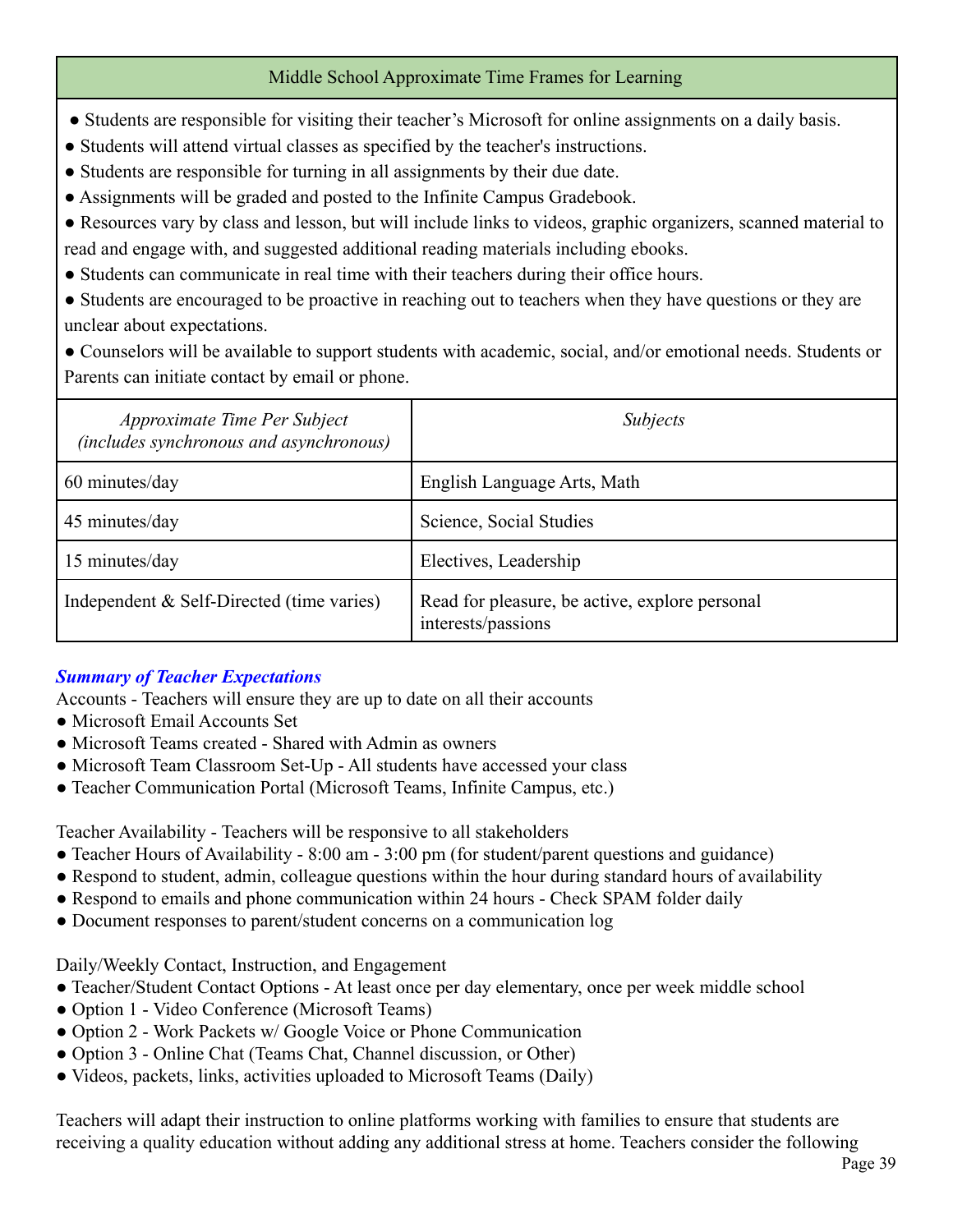time frames when they assign work: Elementary: 1-2 hours Middle: 2-3 hours. Security is a high priority, especially when the system involves many users. If a staff member identifies a security problem in the meetings, emails, or computers notify your administrator immediately

#### *Grading*

IC Gradebook must be updated with the current week's grades prior to the following Monday. All teachers must enter and post the grades weekly according to grade level/department

● Elementary: at least 1 grade for core courses (i.e., reading, writing, math, science) and 1 grade for social studies each week

● Elementary Specials - at least 1 grade per week

● Secondary: 2 grades for each core content area taught (English, Math, Social Studies, Science), including electives

#### *Guidelines for Parents Supporting Distance Learning*

Quest will share guidelines and tips with parents. An example list of recommendations is given here. Provide support for your children by adhering to following guidelines:

- 1. Follow instructions from the school.
- 2. Establish routines and expectations
- 3. Take an active role in helping your student process and own their learning
- 4. Encourage physical activity and/or exercise
- 5. Monitor how much time student is spending online
- 6. Monitor student's social media use, especially during school closure.

7. Cyberbullying: the use of electronic communication to bully a person including sending, posting, or sharing negative, harmful, false, or mean content about someone else.

Quest will engage parents and families regarding the importance of attendance in a distance education setting in a variety of ways. Before the school year begins, families will be given informational material through emails, Facebook Live, and phone calls to discuss the importance of attendance. Parents and families who are attending school via distance education will be given a *Parent Agreement and Acknowledgement of Responsibilities* to read, review, and sign. This agreement outlines the responsibilities of all stakeholders in a successful distance education setting. Throughout the school year, office staff will continue to send out communications regarding the importance of attendance while learning at home.

#### *What should you do if you're being bullied?*

- Do not respond to harassment or threats--this may encourage the bully.
- Keep a record of messages received (print or take screenshots).
- Reach out to parents, teachers, counselors, and school administrators.
- Block communication from the bully (if possible).
- Do not participate in cyberbullying (even in response to a bully).
- Ask for help if you are being cyberbullied.
- Stand up if you see somebody being cyberbullied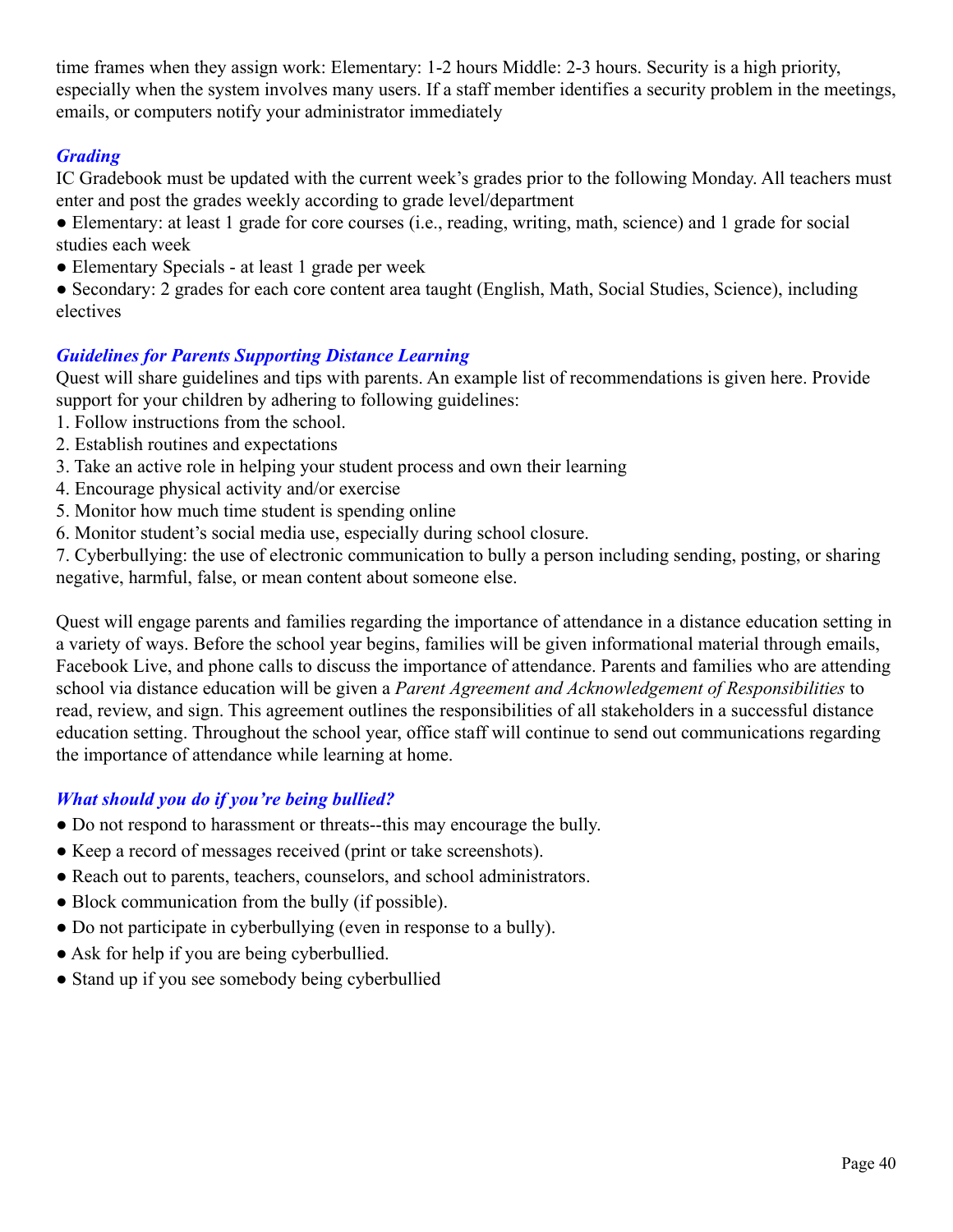### **APPENDIX A: Medical Exemption Form**

#### *Quest Academy: High Risk Exemption Form Page 1 - Information*

If a student or an individual has a high-risk medical condition\*, a Medical Certification for COVID-19 High Risk Exemption Form may be completed in order to participate in distance online learning at home for the 2021-2022 school year.

Students who are out on a high-risk medical exemption may not participate in any in-person learning, face-to-face extracurricular or on-campus activities, including field trips, competitions, and athletics (as a participant or spectator without prior approval). This is because it would open them up to possible exposure to COVID-19, just as being in the classroom on campus would. Once approved for distance learning, students will only be allowed to switch back to in-person learning at the end of each quarter - which will be determined on a case-by-case basis and with public health protocols in mind.

Distance learning will consist of your student working individually on assigned work through different learning platforms, such as Microsoft Teams, Ed Learning (Into Math), Discovery Education, and MyPerspectives. Students will check in daily with their teacher for progress check-ins, checking for understanding of the lessons, academic goal setting, assessment preparation, etc.

*\*Those individuals who are at higher risk of severe illness, as designated by the Centers for Disease Control (CDC), are those with conditions including, but not limited to, asthma, chronic lung disease, compromised immune systems (including from smoking, cancer treatment, bone marrow or organ transplantation, immune deficiencies, poorly controlled HIV or AIDS, or use of corticosteroids or other immune weakening medications), diabetes, serious heart disease (including heart failure, coronary artery disease, congenital heart disease, cardiomyopathies, and hypertension), chronic kidney disease undergoing dialysis, or liver disease.*

Procedure for submitting a medical exemption form:

- Please see the next page for the form.
- Fill in your child's name, grade, campus, and the parent-related information.
- Have your licensed health care provider complete and sign the form.
- Turn in the completed form to the front office staff.
- For siblings, one form must be completed for each sibling.

○ If the student's medical physician cannot be reached for signature (i.e., moved to Las Vegas from another state), a letter from the physician on letterhead will suffice in place of the form

All medical exemption requests will be subject to verification. form must be completed and signed by a licensed health care provider and is subject to verification.

Parents/guardians will be notified by campus leadership when the form has been verified and accepted.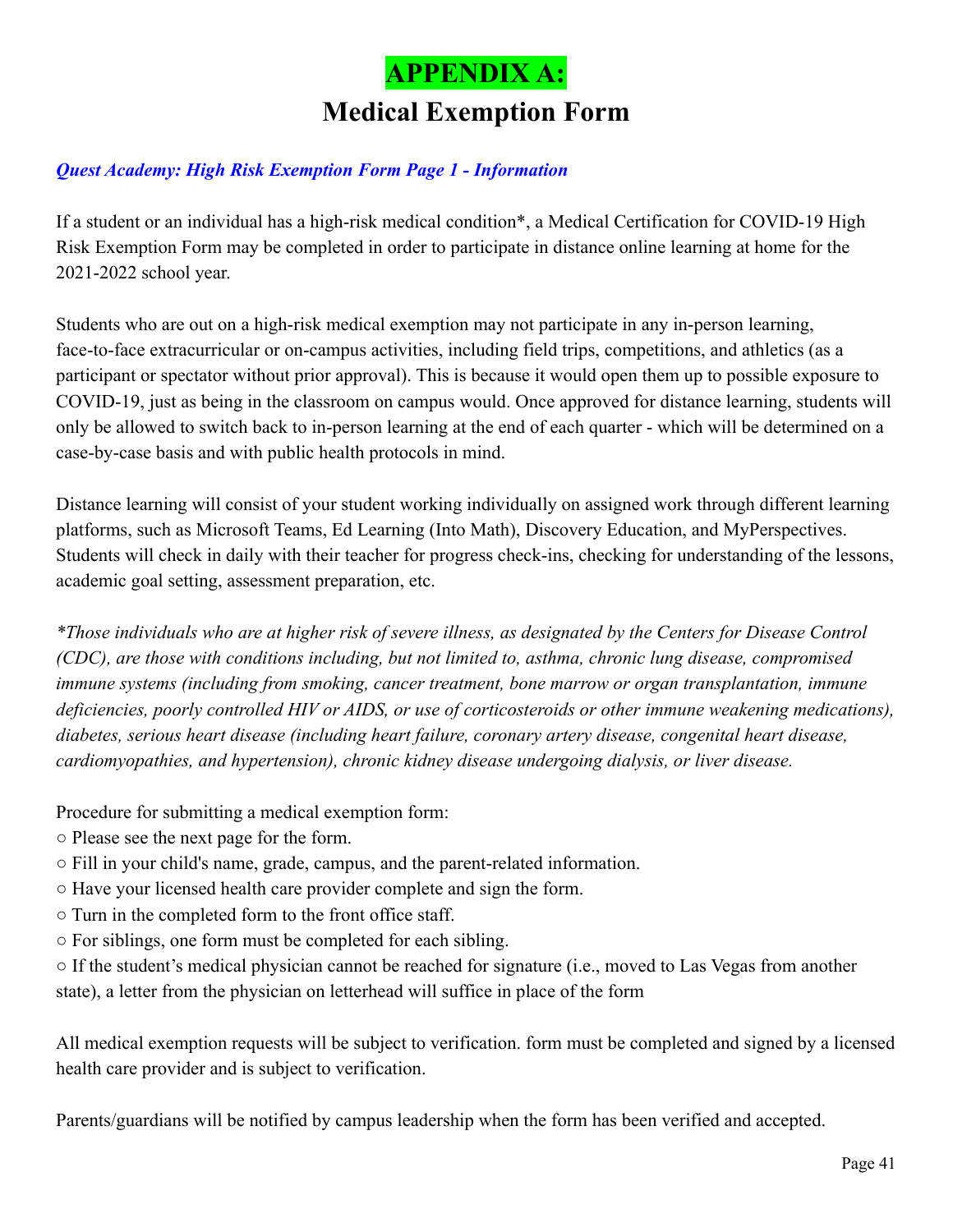#### *Quest Academy: High Risk Exemption Form Page 2 - Medical Certification*

| <b>Student Name:</b>                                                 | Grade:             |
|----------------------------------------------------------------------|--------------------|
| The High-Risk Exemption is due to the health of: <i>(circle one)</i> | Student<br>Sibling |
| Parent/Guardian Name:                                                | Email:             |
| Parent Signature:                                                    | Phone Number:      |

Should a student be required to return to in-person instruction, but the student or an individual in his/her household has a high-risk medical condition as defined by the Centers for Disease Control, this medical certification form will need to be submitted in order for the student to be considered for remote learning.

Completed forms should be submitted to the Quest Registrar office via email to m.hester@questly.com, to claim the high-risk exemption for COVID-19. Forms must be signed by a licensed health care provider and are subject to verification. Parents/Guardians will be notified when the form has been approved.

**Individual at Higher Risk:** Individuals at higher risk for severe illness from COVID-19 are those individuals with certain underlying health conditions as designated by the CDC, which provides as follows: Those individuals who are at higher risk of severe illness, as designated by the Centers for Disease Control (CDC), are those with conditions including, but not limited to, asthma, chronic lung disease, compromised immune systems (including from smoking, cancer treatment, bone marrow or organ transplantation, immune deficiencies, poorly controlled HIV or AIDS, or use of corticosteroids or other immune weakening medications), diabetes, serious heart disease (including heart failure, coronary artery disease, congenital heart disease, cardiomyopathies, and hypertension), chronic kidney disease undergoing dialysis, liver disease, or severe obesity.

#### **For High-Risk Student, a Medical Professional Must Complete the Section Below**

Health Care Provider's Name:

Health Care Provider's Address:

Type of practice/Medical specialty:

| Phone:                                                                                                                                                                  |  | Email:                |       |
|-------------------------------------------------------------------------------------------------------------------------------------------------------------------------|--|-----------------------|-------|
| 1. Does the named student have an underlying medical condition deemed to<br>be high risk for severe illness from COVID-19 as determined by the CDC<br>and listed above? |  | Yes<br>N <sub>o</sub> |       |
| 2. Please provide the medical diagnosis of the underlying condition for the student.                                                                                    |  |                       |       |
| Signature of Health Care Provider                                                                                                                                       |  |                       | Date: |

Received by: \_\_\_\_\_\_\_\_\_\_\_\_\_\_\_\_\_\_\_\_\_\_\_\_\_\_\_\_\_\_\_\_\_\_\_\_\_\_\_\_\_\_\_\_\_ Date: \_\_\_\_\_\_\_\_\_\_\_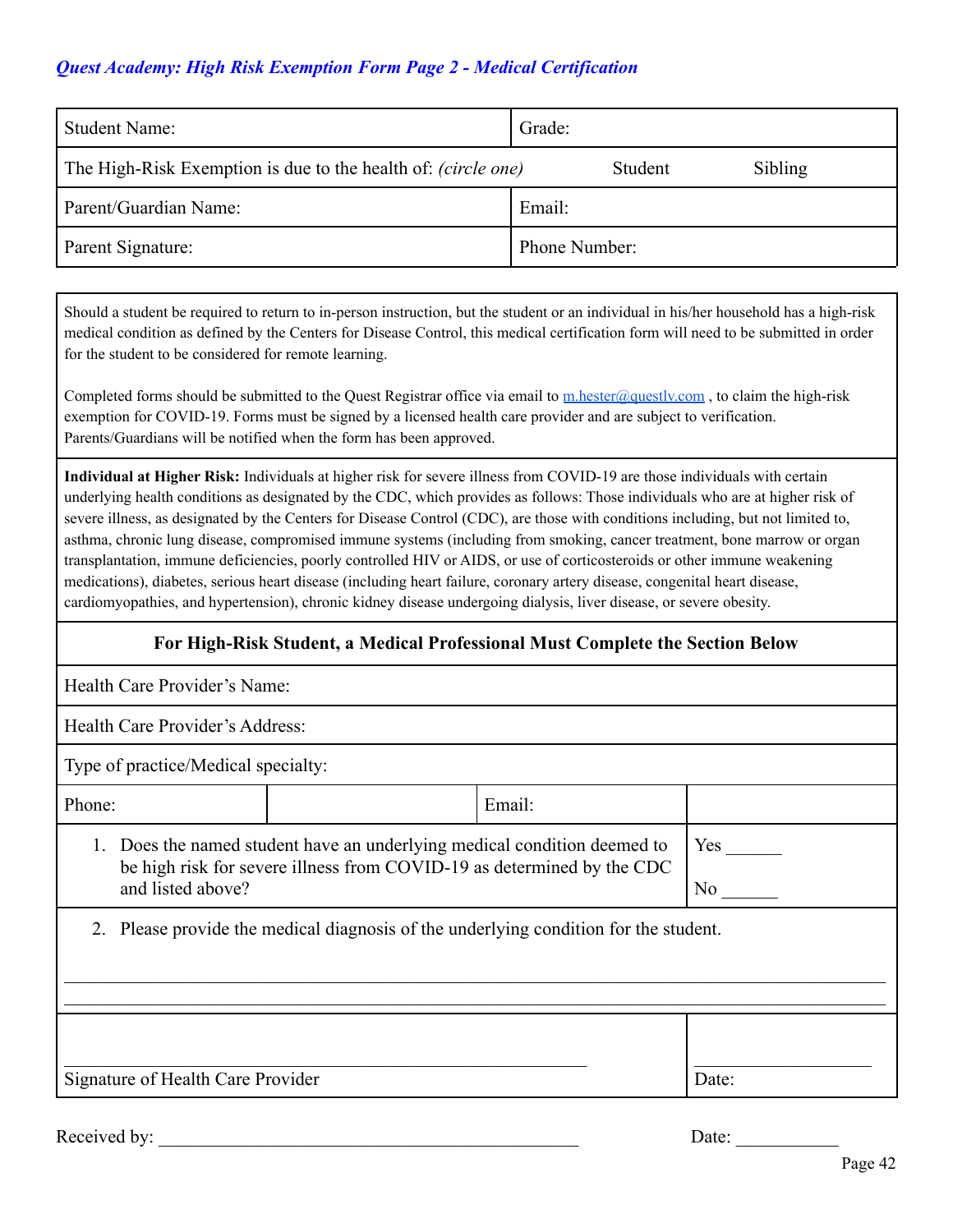

### FULL TIME DISTANCE LEARNING AGREEMENT

This learning agreement was created for those who opt to attend distance learning full time with a health exemption approval. Parents and students who choose this option must read through this section, complete the required documents for full-time distance learning, and maintain requirements to stay in this learning setting. Full time distance learning will be conducted one semester at a time.

#### **Participant Roles**

#### Elementary (K-5)

- 1. Student: Students are to take an active role in their learning. Students must participate in discussions, live or through discussion boards on Microsoft Teams, and complete their work at the highest possible level of quality. Students must request for help when needed, establish a schedule for learning and completing tasks, and take responsibility for meeting deadlines.
- 2. Parent/Guardian: Parents are critical for their child's successful participation in the online/distance learning setting. This includes providing a suitable learning environment, encouragement, and appropriate level of assistance with the subject content when possible. Parents have access to many aspects of the school, including grades. It is expected that parents monitor their child's academic activities daily through direct supervision. Parents must also maintain weekly contact with teachers, returning any calls/text/emails within 24 hours.

#### Middle School (6-8)

- 1. Student: Students are primarily responsible for their learning. They must take the initiative to log in to the school-assigned portal, participate in live discussions or discussion boards on Microsoft Teams, and complete their work at the highest possible level of quality. Students must request for help when needed, establish a schedule for learning and completing tasks, and take responsibility for meeting deadlines.
- 2. Parent/Guardian: Parents are critical for their child's successful participation in the online/distance learning setting. They are responsible for their student and for providing support for their student's learning. This includes providing a suitable learning environment, encouragement, and appropriate level of assistance with the subject content when possible. Parents have access to many aspects of the school, including grades and participation reports. It is expected that parents monitor their child's academic activities daily through direct supervision. Parents must also maintain weekly contact with teachers, returning any calls/text/emails within 24 hours.

#### **Parent Responsibilities**

Attendance is taken each time the student logs in online in the approved Microsoft Teams platform. The parent shall be responsible for their child's school attendance as required by law. Quest Preparatory Academy's school Policy states that "In order to receive credit for the term, 90% attendance is required in each assigned class". If the student is absent for any reason, parents must ensure that the child completes make-up assignments for all absences from their teachers upon return to their online academic program. If a student has excessive absences of more than 9 days, the parent will be notified and will be responsible to appear before the Student Support Team for an attendance review in order to provide information relating to their child's absences and to support prescribed activities.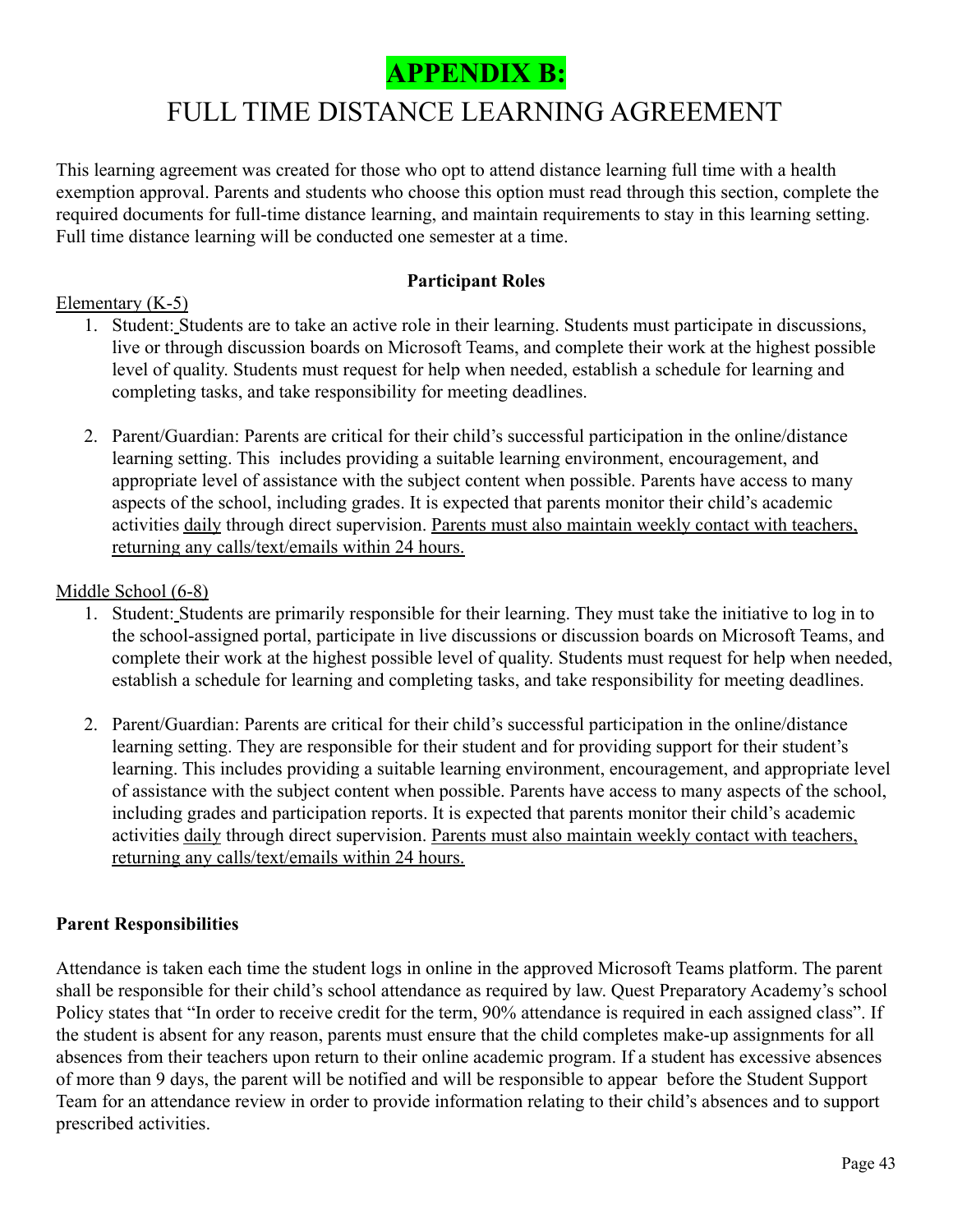#### **Monitoring Student's Assignments and Assessments**

In lieu of the daily presence of a face-to-face teacher, parents should take the lead in guiding their students through the curriculum, submission of work/assignments, online class sessions, producing projects, reviewing for quizzes and tests, as well as making sure that they participate in the school-wide and state tests.

#### **Appropriate Devices for Learning**

Parents who opt to have their child attend Quest as a full time distance education student must ensure that their student is equipped with the appropriate learning device. Cellular phones are not permitted. Tablets, iPads, laptops or Chromebooks may be used for as long as they are able to connect to the internet. Devices must also be able to produce audio output at an appropriate volume as some lessons require students to watch and/or listen to their teacher or an audio or video.

Quest will check out devices to students whose parents agree and sign the *Acceptable Use Agreement* for Quest devices. Quest will work with families regarding securing internet service to ensure student access.

#### **Parent/Legal Guardian and Learning Coach Identification**

Identification of parent/legal guardian must be confirmed when student information is discussed. The parent/legal guardian must be present and produce identification for activities involving enrollment, withdrawals, and change of address/contact information. Only the parent/legal guardian who enrolls the student may withdraw or transfer the student. A learning coach, or a person that supports the individual's learning while in the distance education setting, is usually the parent/legal guardian. Any person identified as the student's learning coach that is not the student's parent/legal guardian must have a Permission for Release of Records and/or Information from Records signed by parent and learning coach authorizing Quest Preparatory Academy to discuss the student's information with the learning coach.

#### **Student Identification**

Full-time distance education students will be scheduled to come to school in person to be photographed for a picture identification. This will be used for identification during assessments, various meetings, and inclusion in the school yearbook.

#### **Student Responsibilities**

The goal of every child should be that of a "model student". A model student is expected to be present at school each and every day, follow class expectations, and demonstrate appropriate behavior and a readiness to learn. This includes getting ready for school each day. The student will adhere to Quest dress code with Quest polos and Quest spirit shirts during live Microsoft Teams video. Bottoms do not need to be uniform but must wear bottoms appropriate for a school setting.

#### **Attendance**

Regular participation in classes is critical to student success. This will help to keep students motivated and keep them in touch with their teachers and peers. *Virtual attendance* is taken each school day in two ways: **all students must sign in to the attendance portal daily before noon.** Attendance in online subject/class portals, submissions of assignments/tasks, and assessments are also monitored. Students must log in to their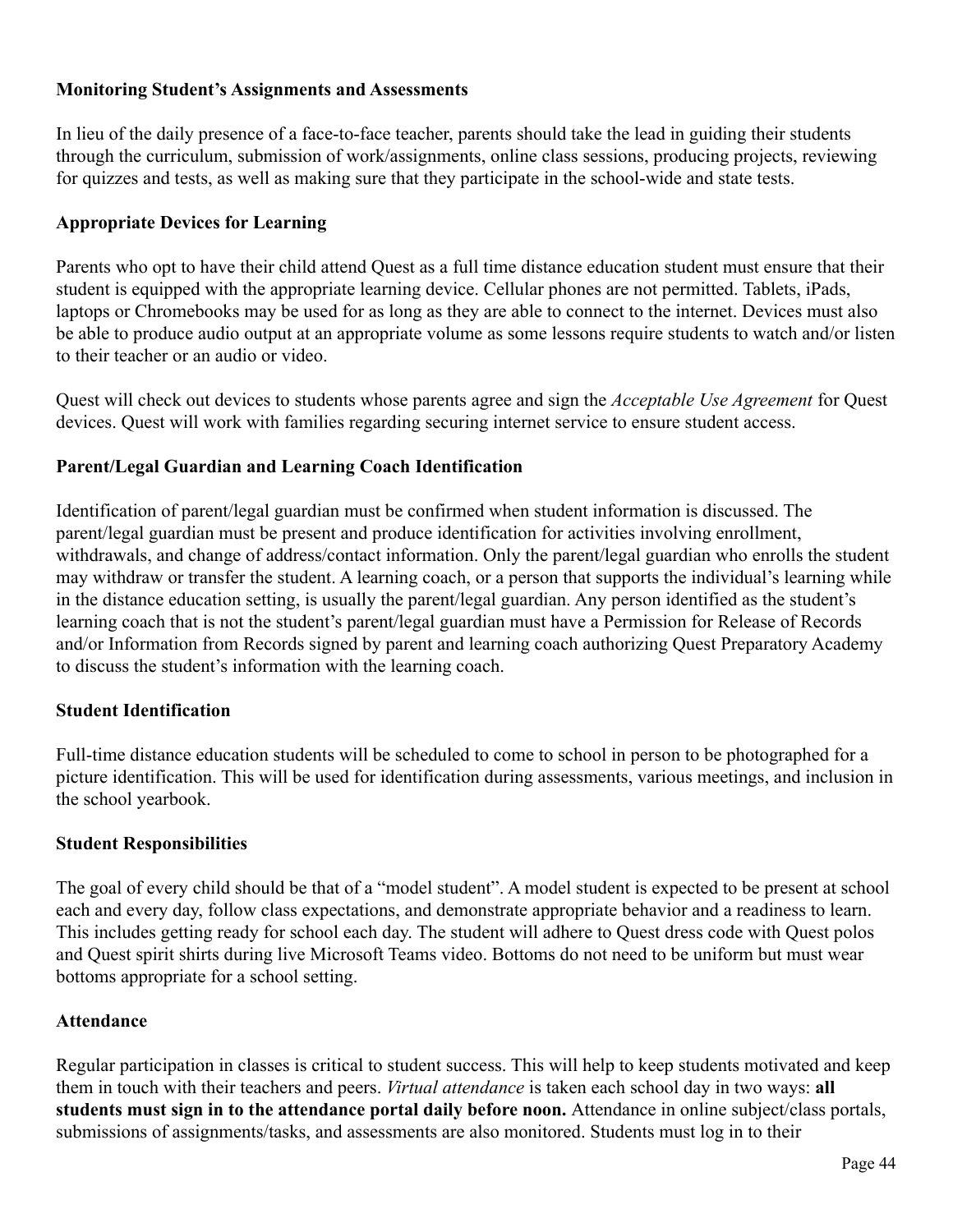subject/class portals for substantive participation daily. Teachers and/or administration will contact students by email and phone if they do not appear to be engaging frequently or making satisfactory progress in their classes. If such efforts do not succeed in re-engaging the student, the parent will be notified in writing of a meeting with the Student Support Team and may receive a visit from the counselor, administrator or law enforcement (NRS 392.144).

To have satisfactory "attendance" in a distance education setting, work must be submitted weekly and daily login to the attendance portal is expected. Arrangements for planned absences must be made in advance and must be approved by administration at least a week prior. Proof may also be required for absences due to emergency.

#### **Excused/Unexcused School and Class Absences and Tardiness**

Reasons for excused/unexcused absences and tardiness in the distance setting are the same as those in the brick-and-mortar setting. Proper documentation/proof and/or required advanced written permission must be obtained or provided to the school.

#### **Truancy**

A pupil shall be deemed a truant who is absent from school without the written approval of the pupil's teacher or the principal of the school, unless the pupil is physically or mentally unable to attend school. The teacher or principal shall give his or her written approval for a pupil to be absent if an emergency exists or upon the request of a parent or legal guardian of the pupil (NRS 392.130(1)). Any child who has been declared a truant three or more times within one school year must be declared a habitual truant (NRS 392.140(1)).

Truancy refers to student's' unexcused absences from school. Any school absence – excused or unexcused – as well as missed classes can affect students negatively. Truancy affects students of all ages, and costs students more than their education; it costs them their future. Students with excessive absences will not meet the requirements of this program and will be recommended to transfer out of the full distance learning environment. The following steps will be taken to ensure the truancy issue is rectified:

1. Written Notice to Parents

After a student has had a minimum of five (5) unexcused absences within a calendar month, or ten (10) absences within 90 calendar days, the parents will be advised in writing of the unsatisfactory absences and the teacher/counselor may begin to process the truancy referral. After 15 unexcused absences within a 90 calendar day period (3 consecutive months), the school

principal or designee will provide a written notice to the student's parent to request their attendance at a Truancy Meeting with the Student Support Team to discuss the attendance problem and identify potential remedies.

- 2. Truancy Meeting with the Student Support Team and Report The Student Support Team will hold a Truancy Meeting with the parent on the date designated in the TM-SST notification. The purpose of this TM-SST is to:
	- a. Discuss the reason(s) for the student's absences;
	- b. Identify and recommend potential remedies/interventions including to transferring out of full-time distance education learning;
	- c. Advise parents that the student's absences may result in a complaint of truancy to be filed with the Clark County Juvenile Justice Services through a referral to a social service agency (i.e. CPS).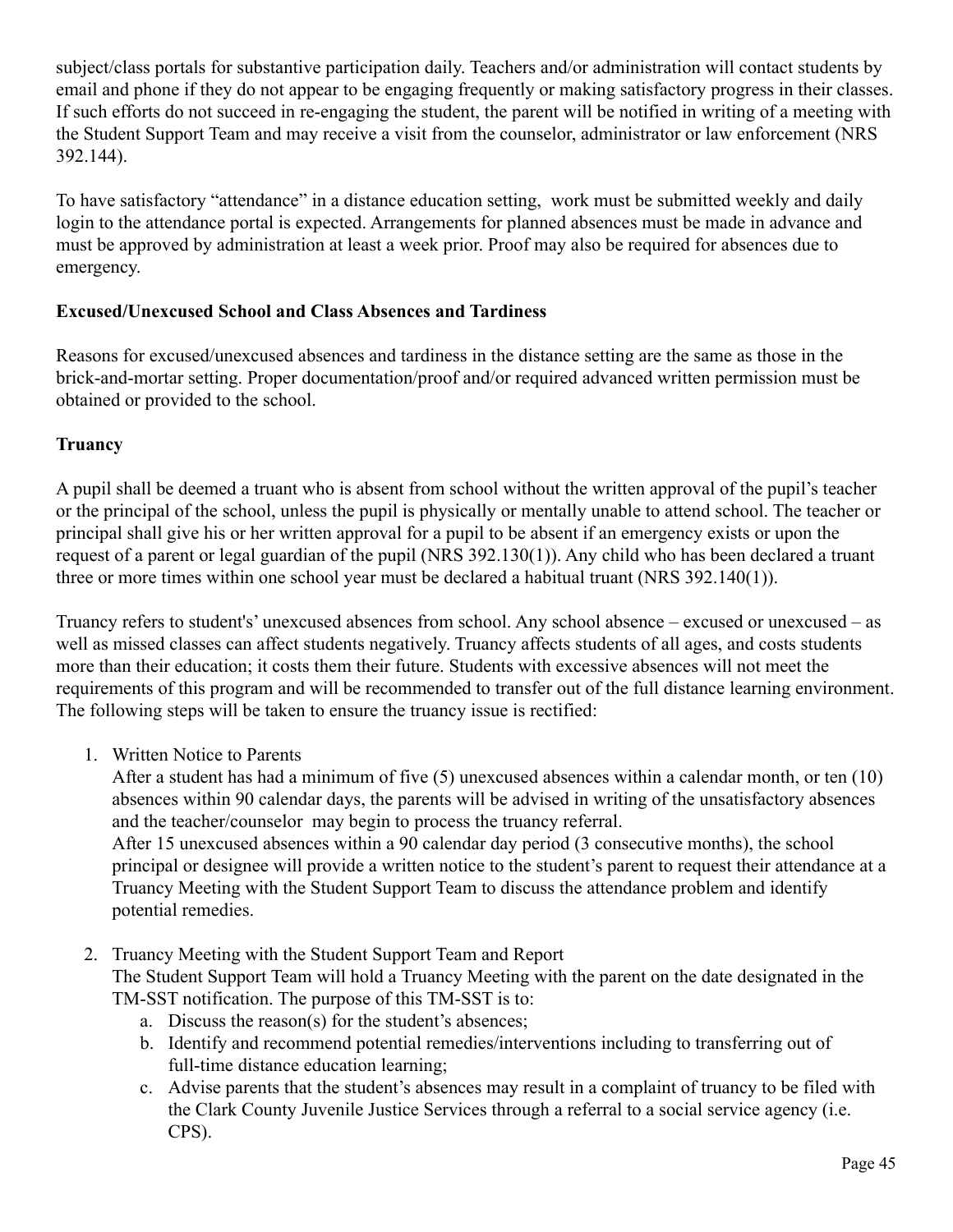d. The principal or designee will ask the parent to sign the TM-SST report.

Students who are aware that they will not be able to participate in distance education due to travel or other commitment must be on or ahead of pace and notify their teachers and the school office at least two weeks in advance of the planned absence, and discuss the completion of assignments and pacing beforehand. In the case of prolonged emergency absence, the student and/or parent should notify the school administration as soon as possible. Parents may be required to provide notarized documentation when warranted.

#### **Academic Integrity**

Quest expects a full commitment to academic integrity from each Quest student. More information on academic integrity can be found on the Quest Family Handbook.

#### **Student Contact and Disenrollment Policy**

Only through continuous communication can students be successful in a distance education environment. It is essential that the student and teacher maintain regular contact. At any point during enrollment, students may be disenrolled if there is no communication with an assigned teacher(s) for 10 consecutive days and may be disenrolled from Quest. To ensure that our students are aware of this commitment, the three-part process below will be followed:

1) If the student does not submit the expected number of assignment(s) within a period of five (5) consecutive days, the student and parent(s) will receive an electronic letter notifying them of the student's unacceptable pace for submitting assignments.

2) If the student does not respond to the letter by submitting the appropriate number of assignments within five (5) days, the teacher(s) will make a telephone call to the student/parent(s).

3) If the student does not respond by submitting all required assignments within fourteen (14) days of the initial letter, Quest will assume that the student does not intend to remain in the distance education setting, and the student will be administratively disenrolled. *Once a student is transferred out of the full distance education setting, transferring back to the full distance education setting may not take place until the student demonstrates consistency in all subjects while in the regular classroom setting or is required due to Covid-19 directives*. Case by case evaluation is conducted.

It is the responsibility of the student/parent to be informed of Quest Preparatory Academy's Family Handbook policies. The Quest Family Handbook can be accessed at https://www.questlv.com/quest-family-handbook.html

#### **Full Time Distance Education Student Expectation Summary**

Because of distance education's unique nature, students must take primary responsibility for their own learning. Self-motivation, dedication to learning, daily submission of work, and communication are essential. It is the student who determines his or her own level of success. Students must expect deadlines for their work and expect to work hard, but at their own pace within the set guidelines. They will log in for attendance to the school each day and will respond to teachers' questions and prompts as they work through different classes. They'll use discussion boards and other communication tools to work with teachers and other students. These tools, which may have been used for social purposes, will be used for genuine academic communication to support learning goals. Students are expected to work to receive grades/credits required to move up to the next grade level. To remain as a full time distance education student at Quest, a student must earn grades of C or higher in each subject, maintain consistent pacing in every class, communicate successfully with teachers, and participate in all standardized and school-wide assessments. Those who fail to meet the minimum continuation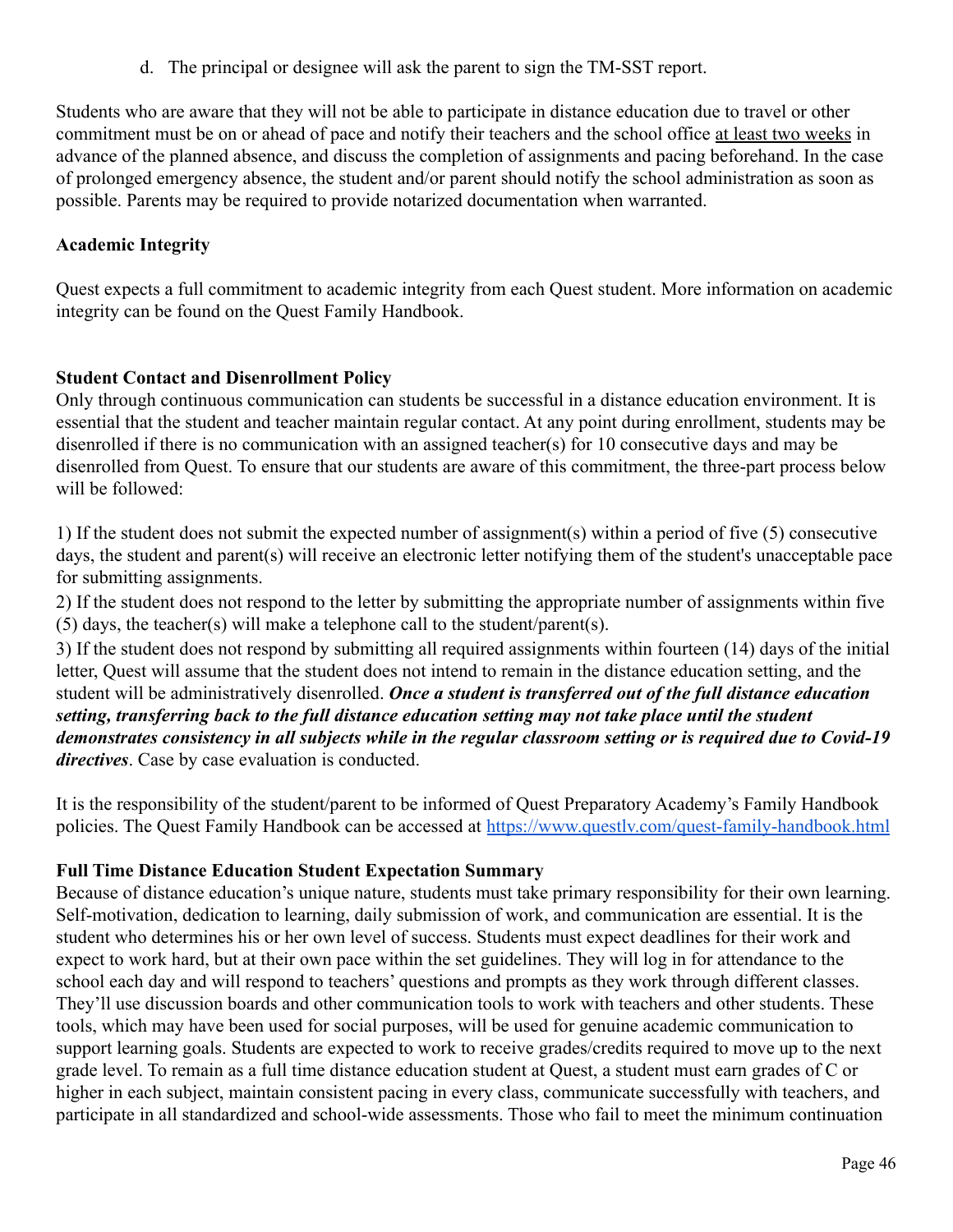requirements will be referred to the Student Support Team to discuss their educational goals in an educational setting better suited to their learning style.

#### **Time and Learning Requirements**

The amount of time students spend on courses will vary from student to student, and even subject to subject. However, students will have the time they need to complete the assignments/tasks (within reason). On average, students should expect to approximately spend the following minutes per subject:

| Minutes Per Day (Synchronous and Asynchronous) |            |         |  |
|------------------------------------------------|------------|---------|--|
| Subject                                        | Elementary | Middle  |  |
| <b>ELA</b>                                     | 120 min.   | 70 min. |  |
| Math                                           | 90 min.    | 70 min. |  |
| Science                                        | 30 min.    | 45 min. |  |
| <b>Social Studies</b>                          | 30 min.    | 45 min. |  |
| Other                                          | 15 min.    | 15 min. |  |

#### **School Calendar**

All academic subjects must be completed by the end of the school year. Full time distance education at Quest adheres to the school calendar established by Quest Preparatory Academy. Those failing to earn the necessary credits/grades for grade promotion will be assessed and may be referred to be transferred out of the full distance education program, and/or may be referred for grade level retention.

#### **Academic Counseling**

Quest's full time distance education students and/or their parents may view their grades on Infinite Campus. Quest's counselors are available to support, encourage and help monitor the success of our full time distance education students. Although any questions about the specifics of a subject should be directed to the particular teacher, any general questions about the school or the student's education may be redirected to the guidance counselor. Guidance counselors may also contact the student and their parent for other referrals such as truancy or failing grades.

#### **Proctored Assessments**

For security and test validity purposes, Quest reserves the right to ask any full time distance education student to complete an exam at the school campus. Exemptions/special arrangements will be made for students who are sick or on quarantine. Quest shall ensure that safety and disinfecting protocols are followed before, during and after the student's arrival/departure.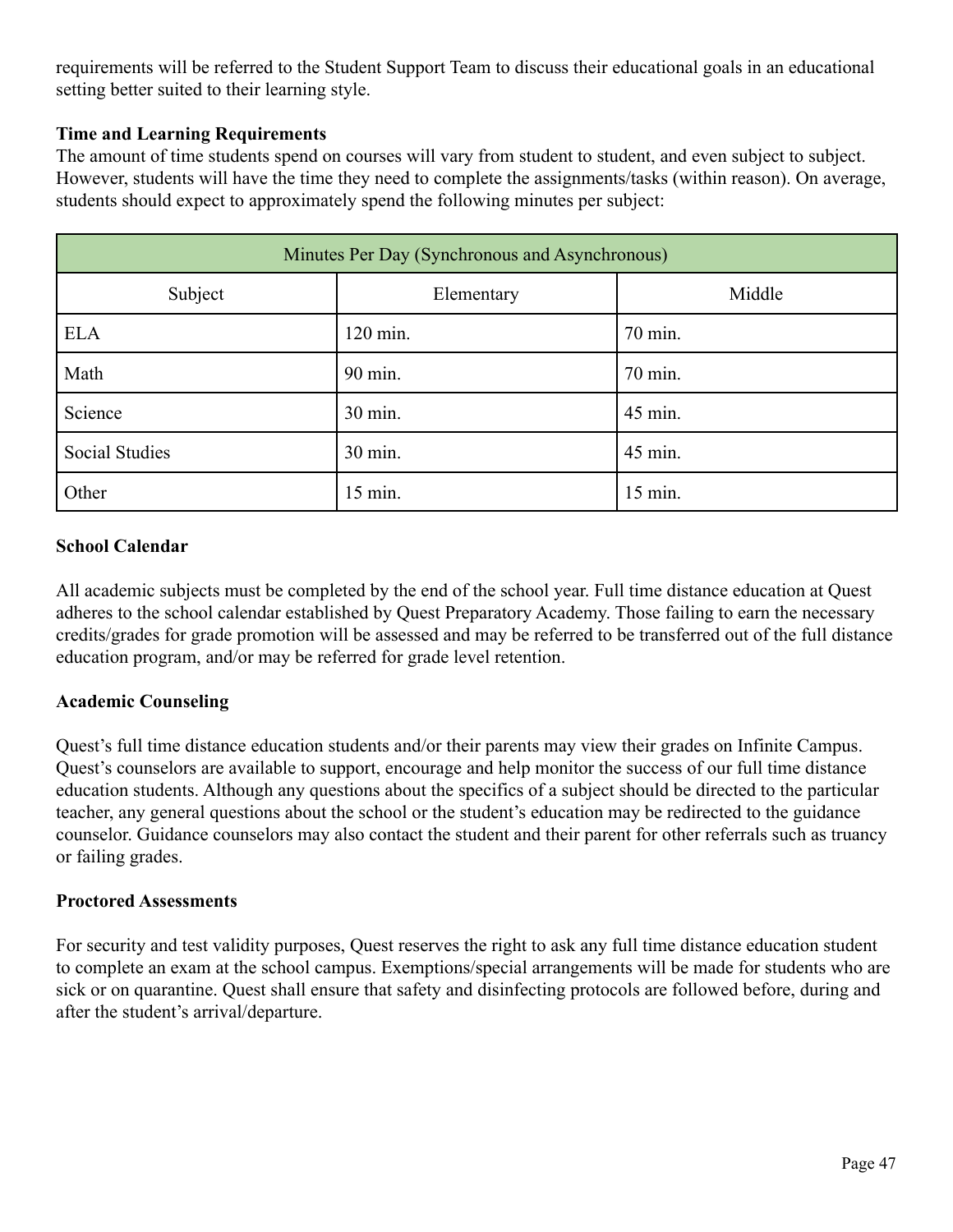### **Parent Agreement and Acknowledgement of Responsibilities Health Exemption Full Distance Education**

As the parent(s)/guardian(s) of

(Print Student's Name and Grade)

I understand that Quest full distance education with a health exemption is a full commitment and requires my child to meet all conditions that foster a successful online education. During distance education, school staff will monitor the conditions below:

Conditions defining a successful online student:

- 1) Submit daily attendance
- 2) Consistent parent/guardian supervision of student
- 3) Maintaining pace in all classes and submitting required work
- 4) Daily engagement in all classes
- 5) Establishing regular communication with all teachers via email, phone and/or text
- 6) Earning and maintaining passing grades of C or higher
- 7) Earning appropriate credits/standards for end of year grade promotion
- 8) Participating in all schoolwide and district standardized testing

9) Honoring all rules and procedures established by Quest Preparatory Academy for student conduct, academic integrity, and netiquette

If at any time it is determined by Quest Preparatory Academy that my child is not meeting expectations for online education, a Student Support Team meeting will be conducted with the parent/guardian and student to develop an action plan to support student achievement and success.

#### **Meeting the listed conditions is a requirement for continued enrollment in the full distance education environment.**

 $\mathcal{L}_\text{max} = \frac{1}{2} \sum_{i=1}^n \mathcal{L}_\text{max}(\mathbf{z}_i - \mathbf{z}_i)$ 

 $\mathcal{L}_\text{max} = \frac{1}{2} \sum_{i=1}^n \mathcal{L}_\text{max}(\mathbf{z}_i - \mathbf{z}_i)$ 

Parent/Guardian Signature & Date Student Signature & Date Student Signature & Date

Parent/Guardian Name (Print) Student Name (Print)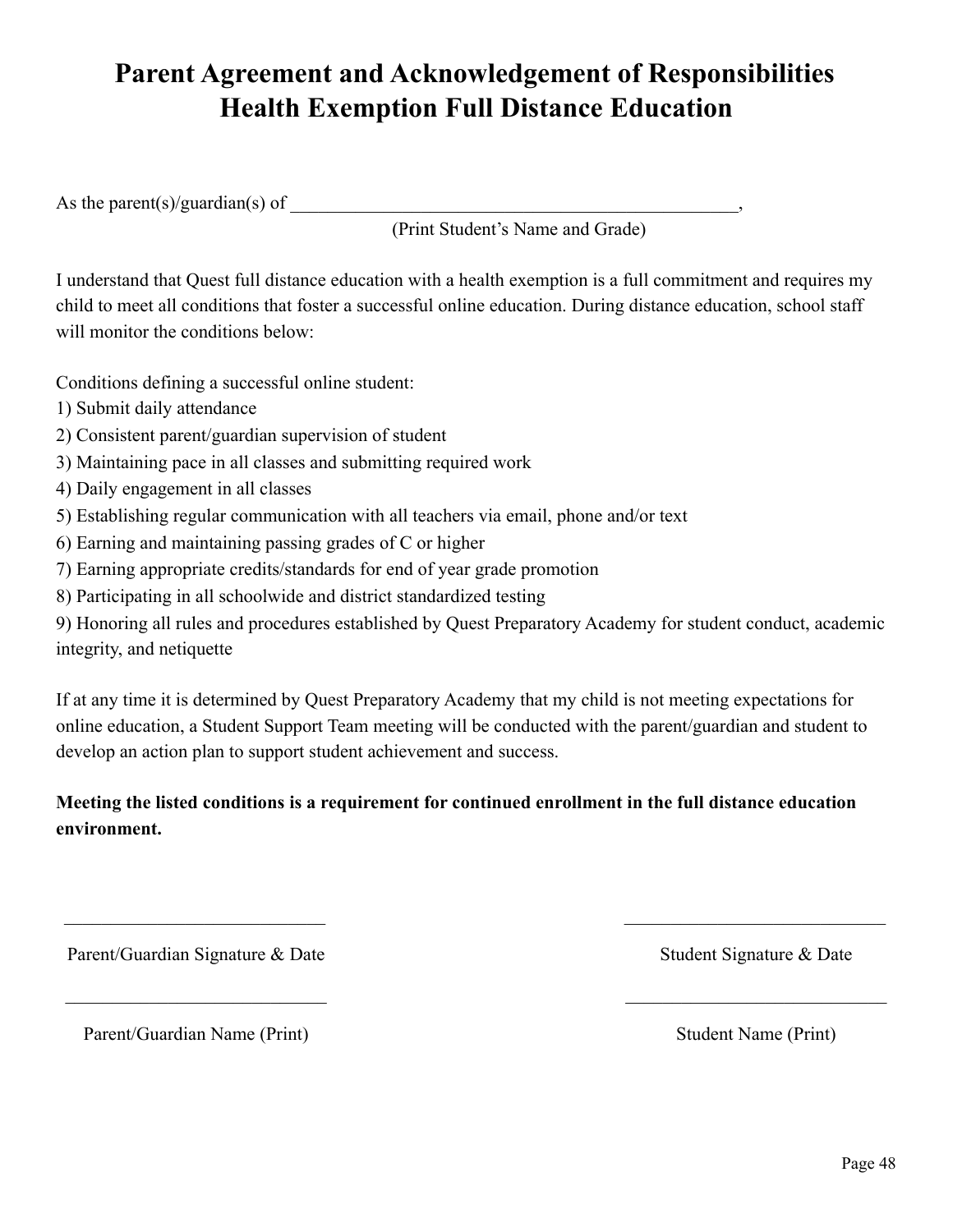### **APPENDIX C** CDC Reopening Guidelines

## CDC<br>GUIDANCE ON **OPENING SCHOOLS**